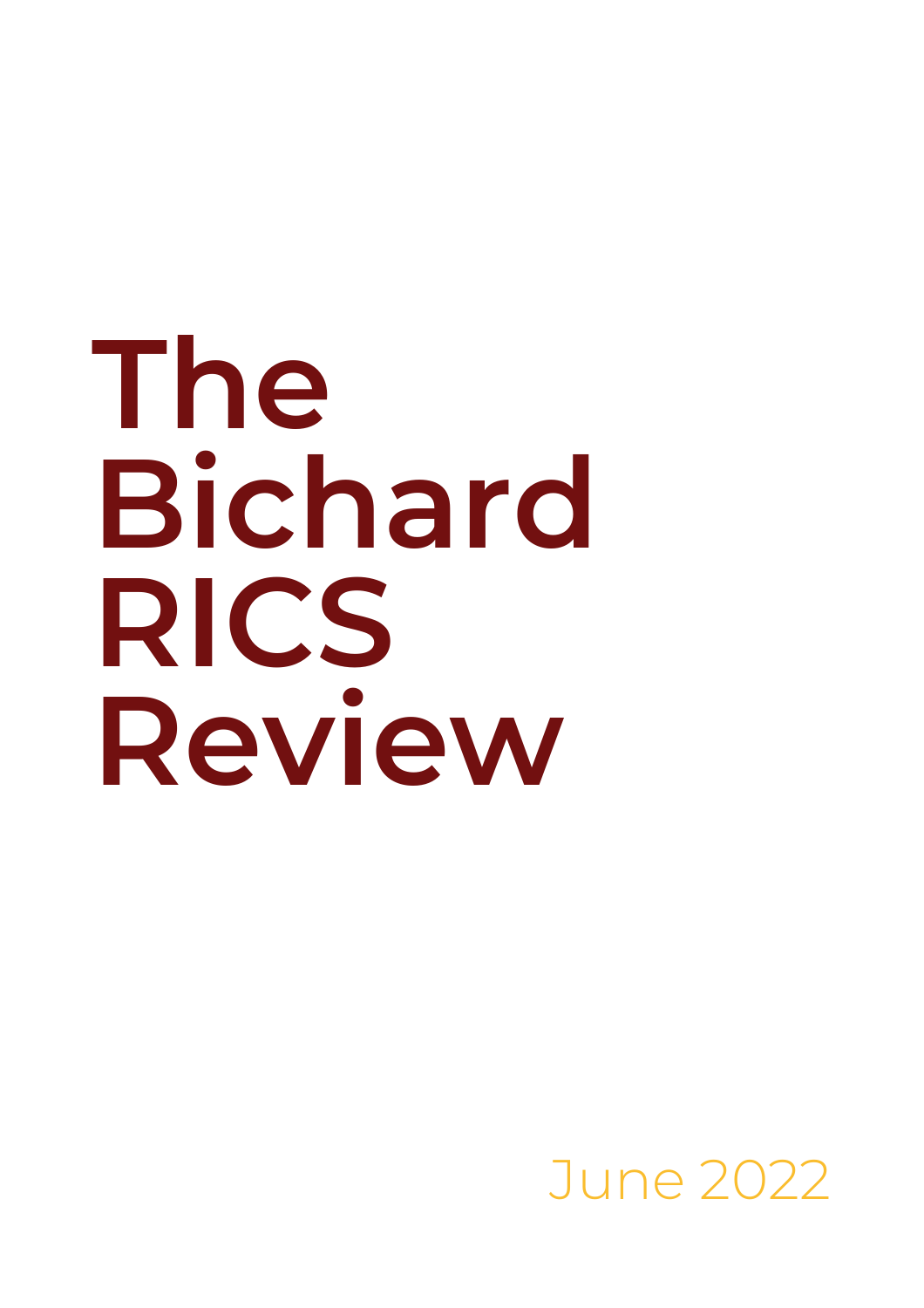| Preface                                              |    |
|------------------------------------------------------|----|
| Introduction & Background                            |    |
| Chapter 1<br>Purpose of RICS                         | 5  |
| Chapter 2<br>Strategy                                |    |
| Chapter 3<br><b>Regulation &amp; Public Interest</b> | 15 |
| Chapter 4<br>Member Engagement                       | 23 |
| Chapter 5<br><b>Culture &amp; Values</b>             | 28 |
| Chapter 6<br><b>Governance Structure</b>             | 34 |
| Chapter 7                                            | 56 |

Transitional Arrangements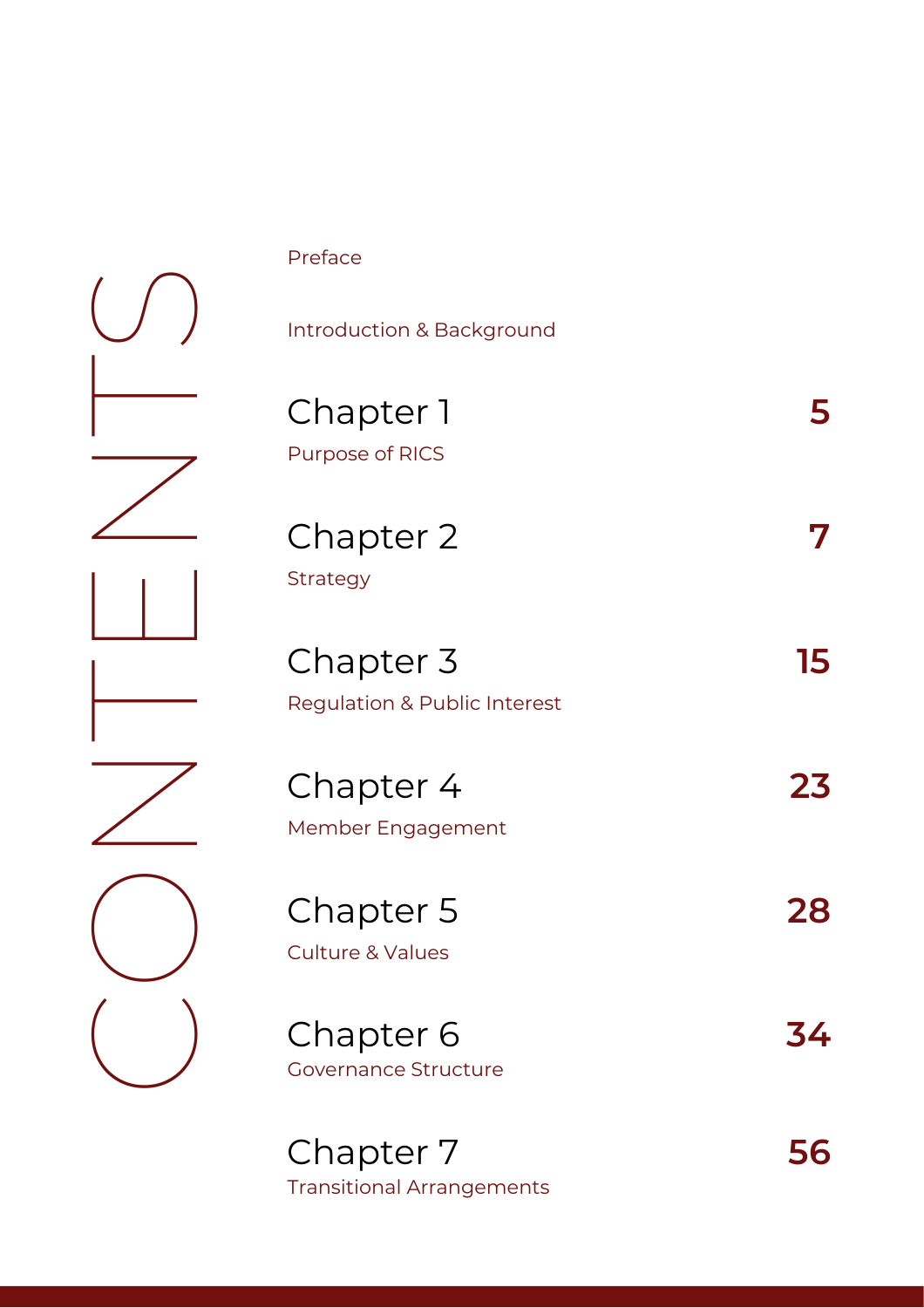RICS is a great Institution with a long and proud history. Its members and employees retain a passion for the profession, which I was privileged to encounter time and again during this review.

Nonetheless, the problems which arose in 2018/19 have taken their toll, damaging the reputation of RICS and leaving many long standing members, and employees, with a sense of betrayal. My task, therefore, has not been to replicate the work of the Levitt Review by investigating the handling of the past problems, but rather to ask why they arose and how they can be avoided in future. That has required me to ask what the purpose of RICS is, whether its governance system is fit for purpose, what kind of culture it should have, and how it can develop a strategy for the future.

My aim has been to help create a new sense of purpose and direction so that RICS can once more stand tall as an exemplar professional institution, capable of tackling the challenges which will shape the way we all live in the years to come. Issues such as climate change and sustainability, improving the built environment and building safety all sit within the remit of RICS and will benefit from the contribution which a revitalised RICS could make.

I am very confident that this can be achieved but success will require nothing less than a transformation of the Institution carried out at pace. Anything less will leave RICS vulnerable to members leaving to join competitor institutions, reinforce the justifiable concerns of government, and diminish RICS' capacity to influence policy and standards in the UK and around the world. The need for change is urgent and, in my view, unarguable.

I have tried to produce recommendations that will create greater clarity about RICS' purpose, roles and responsibilities, improve accountability and increase engagement with members - wherever in the world they are based and whatever their professional specialism. It makes for a challenging agenda of change but the level of agreement about what is needed, and the passion to see RICS back where it belongs, makes me optimistic about the future. However, make no mistake: there is no time to waste.

Lord Michael Bichard Independent Reviewer

 $\bigcap$  $\bigcap$  $\Box$  $\Box$  $\triangleleft$  $\bigcup$  $\Box$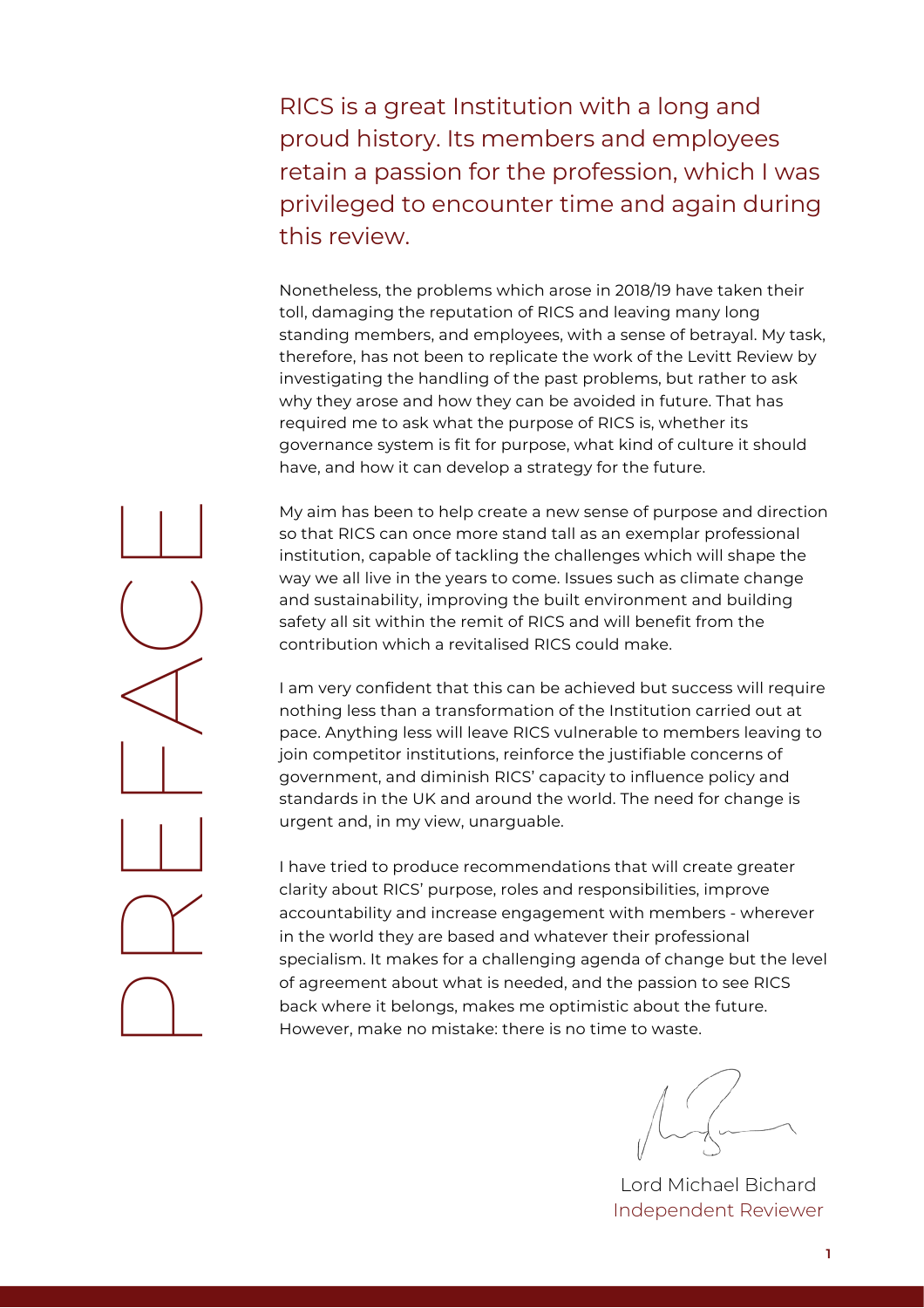## INTRODUCTION & BACKGROUND

The Royal Institution of Chartered Surveyors (RICS) is a globally recognised professional body, which exists to promote and enforce the highest professional standards in the development and management of land, real estate, construction and infrastructure. RICS has over 140,000 members and trainees based around the world spanning 18 sector pathways (specialisms).

On the 3rd March 2021, RICS launched a wide-ranging strategic review, entitled "Defining our Future". This recognised that the global coronavirus pandemic had accelerated many global structural shifts shaping society, which RICS would need to respond to. There was a programme of consultation spanning eight key strategic issues, including "the purpose of RICS as a professional body, governance and transparency and future priorities for the profession".

On the 7th September 2021, Alison Levitt QC published an Independent Review into historic treasury management issues that occurred in RICS in 2018-19. One of the key recommendations contained within her report was to convert this internally-led review into "*a wide-ranging examination of purpose, governance and strategy, conducted by an external reviewer*".

RICS Governing Council accepted these recommendations, and on the 1st December 2021, appointed me to lead this review into the governance, purpose and strategy of RICS.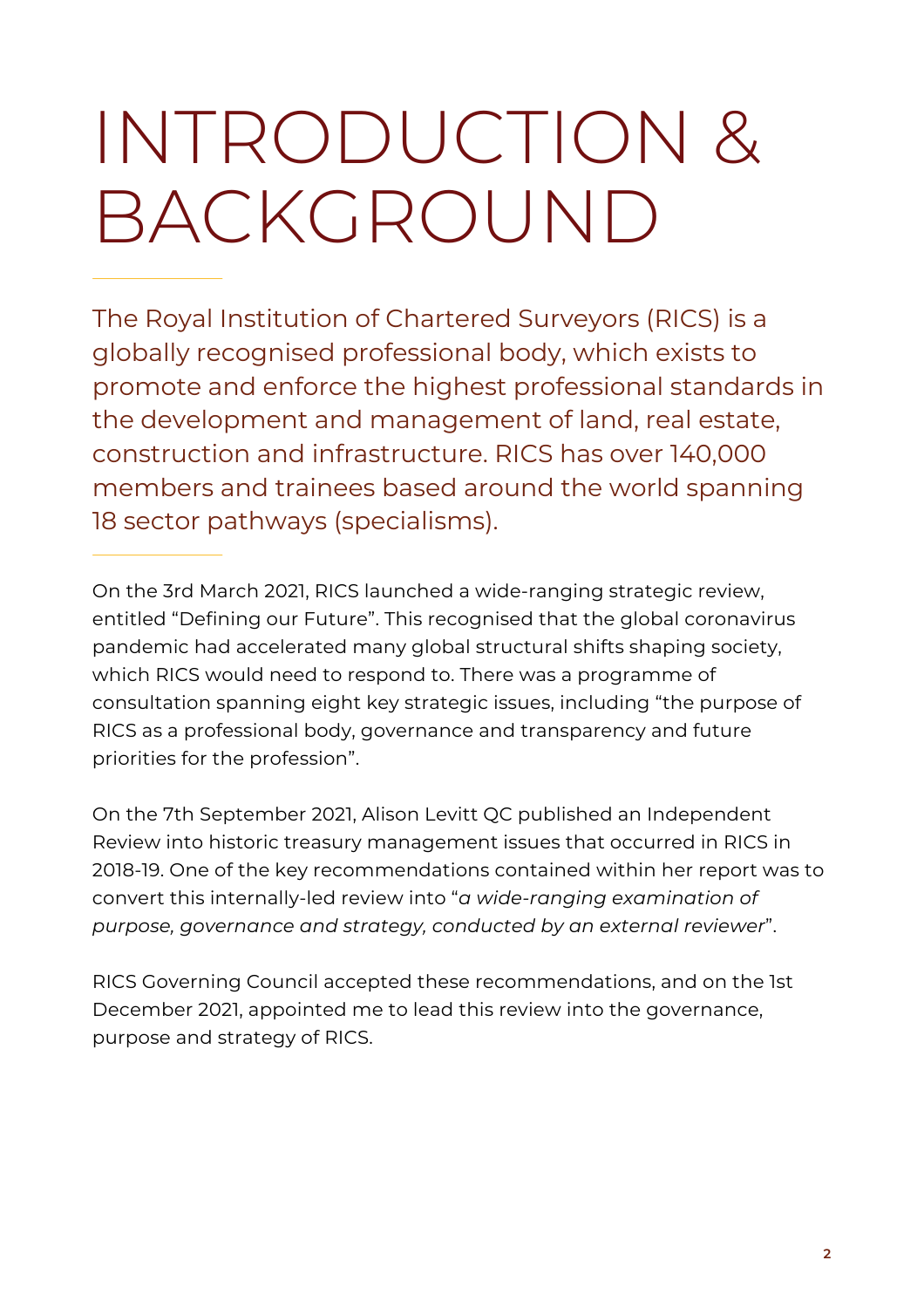## METHODOLOGY

I have drawn heavily on the previous reviews and consultations, but have supplemented these with my own information gathering, consultation and research.

I began with an open call for evidence on the day the review launched - 7th December 2021. This was publicised on the review's dedicated website and all RICS members were notified of this via a service email. Other stakeholders were able to contribute via the website.

Submissions could be sent anonymously and these were only shared with me and my small secretariat. The call for evidence ran until the 21st January 2022 and 504 submissions were received in this period. Correspondence received after the initial call for evidence closed was still considered as part of the Review and included 47 further submissions.

In addition, I held meetings with individuals and groups throughout the period of December to March. I met with over 90 individuals and hosted 40 roundtable discussions, which were attended by 372 participants from the UK and internationally. These covered a range of members, groups, employees, non-executives and stakeholders.

On the 28th February 2022, I published an update paper outlining a summary of responses, which is attached to this report as Appendix 2.

I would like to express my thanks to all those who took the time to contribute to the Review or to meet with me – this review benefited enormously from your contributions.

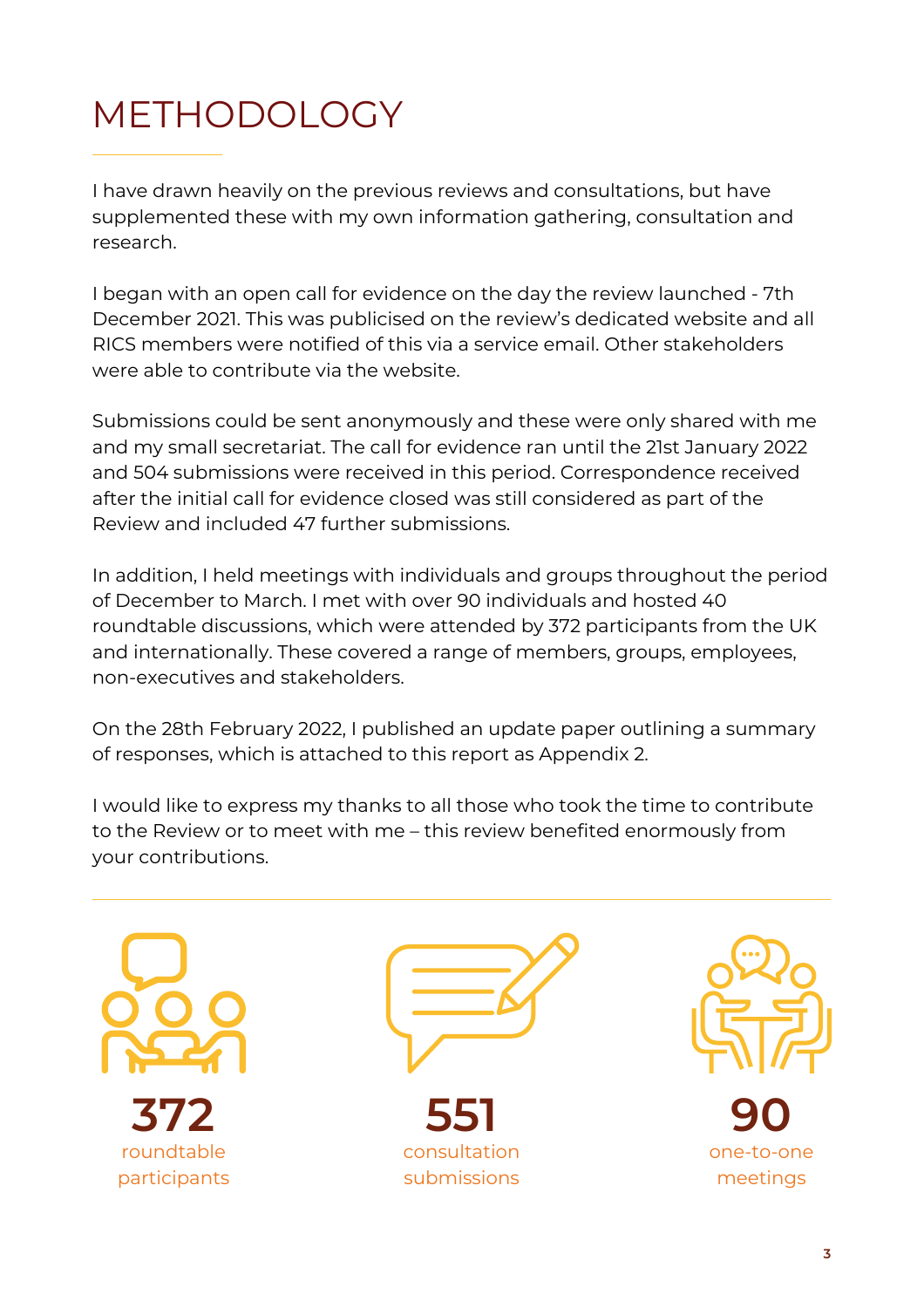## THE AIMS OF THIS REPORT

#### I have set out the detailed recommendations separately in Appendix 2, but in summary they aim to:

- Return the control of RICS to its members (except for the regulatory decisions made by the Standards and Regulation Board), clarifying the relationships between members and staff, ensuring that all key decisions are made by the members within the governance framework I am proposing
- Re-affirm that RICS is a professional organisation first and foremost, and not a profit-led enterprise (although it should continue with some commercial activities)
- Re-emphasise the importance of public interest and public advantage with amendments to the Royal Charter; the establishment of a Public Interest Panel to advise Governing Council; stronger involvement in thought leadership; and more pro-bono activity
- Introduce a governance structure which is clearer, simpler and more accountable, built around a Governing Council responsible for strategy and an RICS Board responsible for delivery and business planning
- Re-balance the Governing Council so that its membership comprises two main blocks:
	- Geographic representatives better reflecting where RICS members are located
	- Professional representatives reflecting the different specialisms
- Appoint two non-executive lay members on the Governing Council (one of whom will be a Senior Independent Governor) as well as a representative of younger members
- Increase levels of devolution to regions and Boards, both in the UK and internationally, and encourage and support local branches and networking between members
- Retain regulation and standards within RICS but give greater autonomy to the Standards and Regulation Board with more control of its budgets, staff and policy
- Re-introduce professional communities to increase the influence of specialisms
- Undertake a review of the global strategy with a stronger emphasis on partnerships, collaborations and influence
- Give much greater priority to diversity and inclusion in both the profession and the Institution itself
- Develop a culture and set of values which aims to be less centralised and controlling, more respectful, more focused on excellent service and value, more transparent and open, more inclusive and more collaborative
- Increase the value placed on younger members and provide channels for their greater involvement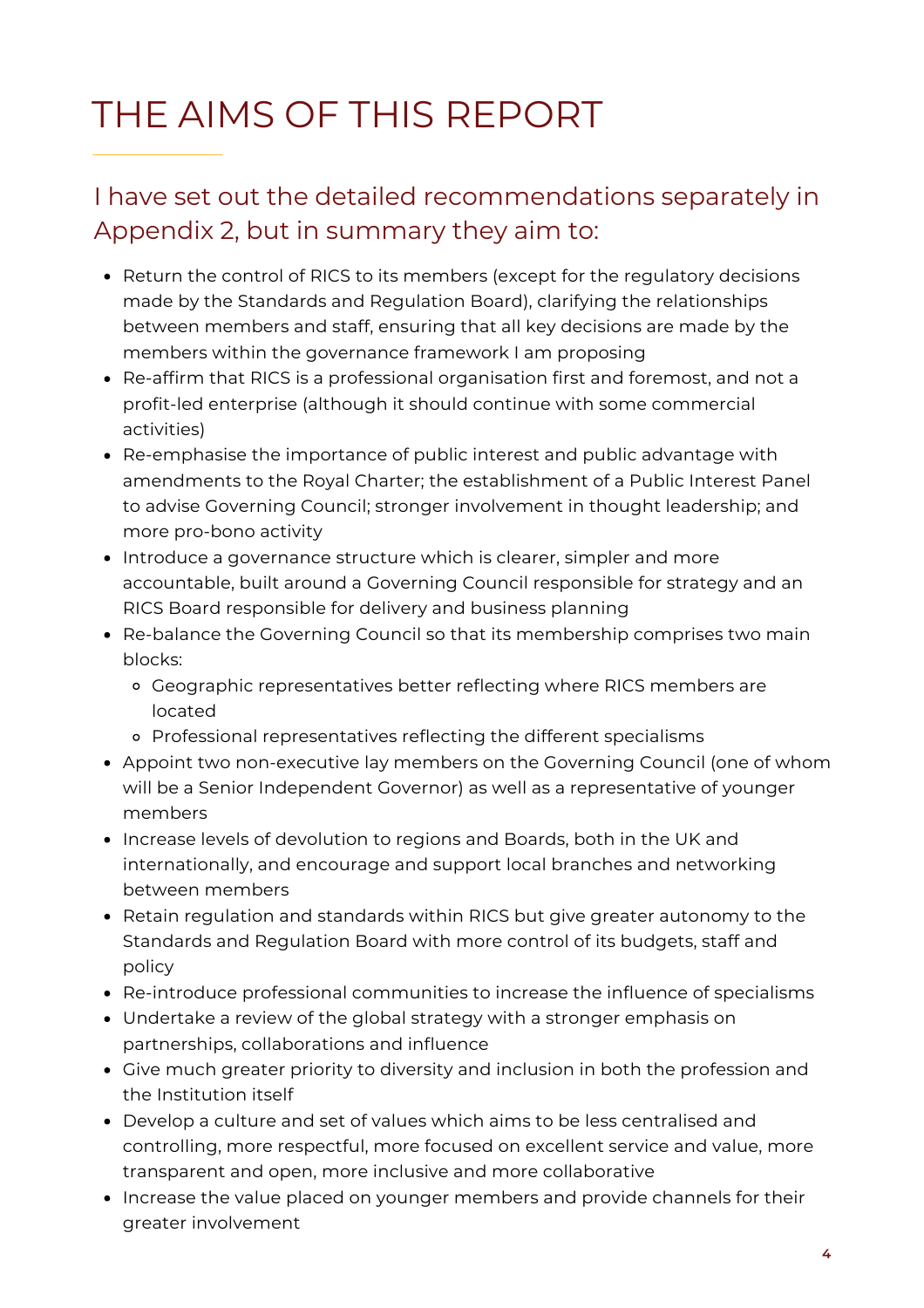## CHAPTER 1: PURPOSE OF RICS

- RICS was founded in 1868 as the Institution of Surveyors and received its Royal Charter in 1881. It added Royal and Chartered to its title in 1947 becoming the Royal Institution of Chartered Surveyors. 1.1
- The Royal Charter, most recently amended in 2019, states that the objects of the institution are: 1.2

*"To secure the advancement and facilitate the acquisition of that knowledge which constitutes the profession of a surveyor and to maintain and promote the usefulness of the profession for the public advantage in the United Kingdom and in any other part of the world"*

- The majority of the submissions I received suggested that this statement still captured the essence of the RICS purpose and I am inclined to agree. The specific activities which together make up the existing charter are: 1.3
	- 1. To advance and facilitate access to surveying knowledge
	- 2. To maintain and promote the usefulness of the profession
	- 3. To act in the public interest or for public advantage
- Perhaps surprisingly, these objects do not include an explicit reference to the role which RICS plays in the setting and maintenance of standards by regulation. Given the importance of this, I think it should be referred to explicitly rather than be implied. 1.4
- Furthermore, the objectives do not include any reference to the ultimate purpose of the Institution, which is, I would suggest, "*to deliver positive change in the built and natural environment around the world.*" It does not exist for its own sake, but to achieve positive outcomes for society, and this should be included. 1.5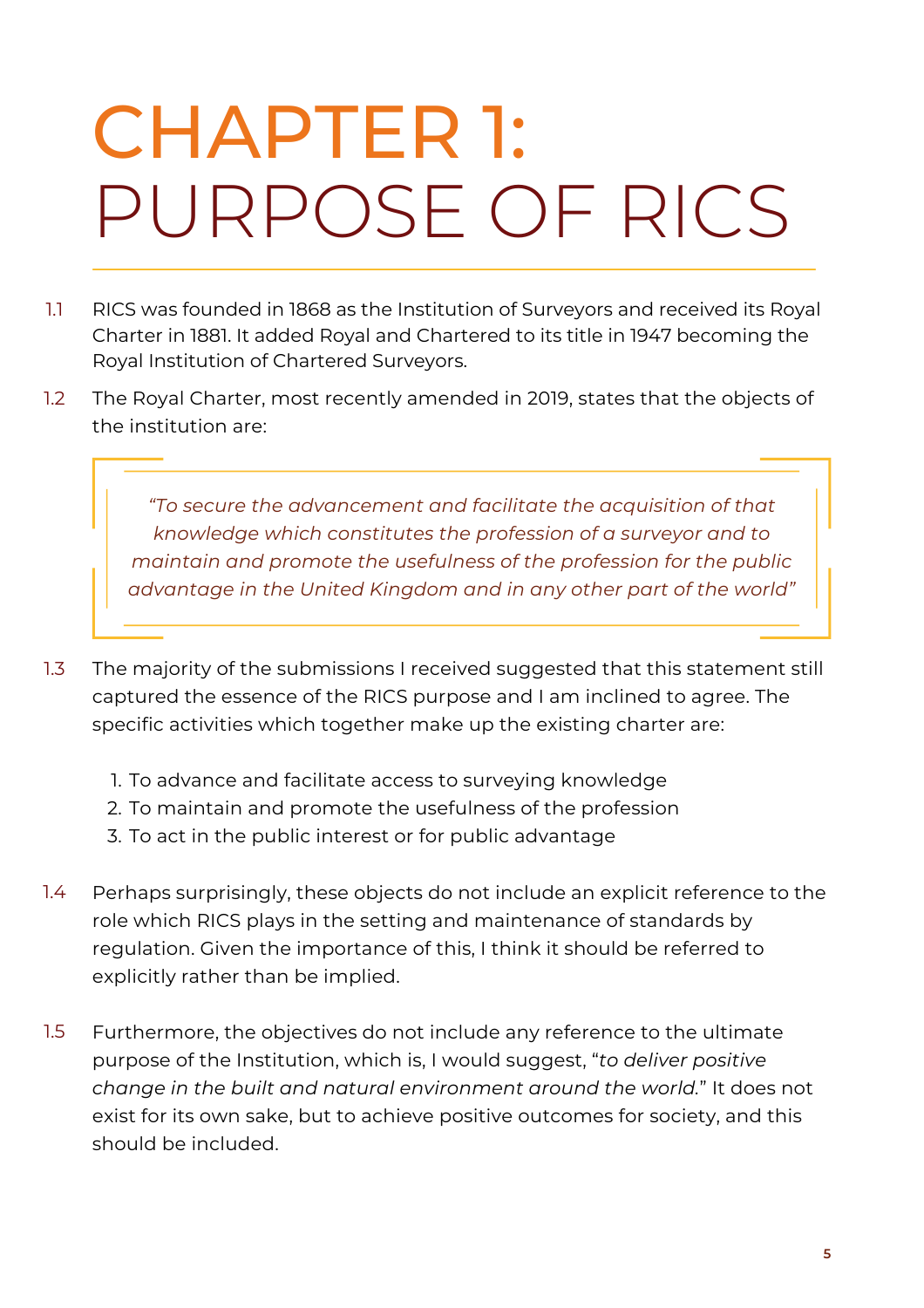- Additionally, several respondents to the Call for Evidence felt the Charter's objectives did not include a clear enough reference to the role the profession plays in environmental improvement, given the global importance of sustainability and the impact of the built environment on carbon emissions. I agree it would be right to make an explicit reference to this. 1.6
- At the moment, the objectives do not contain any reference to the role which the Institution should, and does, play in leading and supporting the profession to achieve the positive outcomes referred to above. The members have made it clear to me that this was a valuable role which has, in the recent past, been given less emphasis as the commercial activities have been prioritised. Again, this deserves an explicit reference in the purpose. 1.7
- Finally, although the Charter does include an important reference to public advantage, this currently sits at the end of the objectives. My view is that everything which RICS does needs to be in the public interest or for the public advantage and that any statement of purpose needs to make that clearer, perhaps by including it at the very start. 1.8
- If these various points are felt to have merit, then a revised statement of purpose or objectives of RICS will be needed. 1.9

#### RECOMMENDATION 1

RICS now agrees and seeks to amend its Charter to incorporate the following revised purpose:

*"The Institution exists for the benefit of society to deliver positive change in the built and natural environment in the United Kingdom and around the world. It does this by advancing and facilitating access to surveying knowledge, by maintaining and promoting the usefulness of the profession and by leading, supporting and regulating a body of skilled professional surveyors and firms who demonstrate the highest ethical and technical standards".*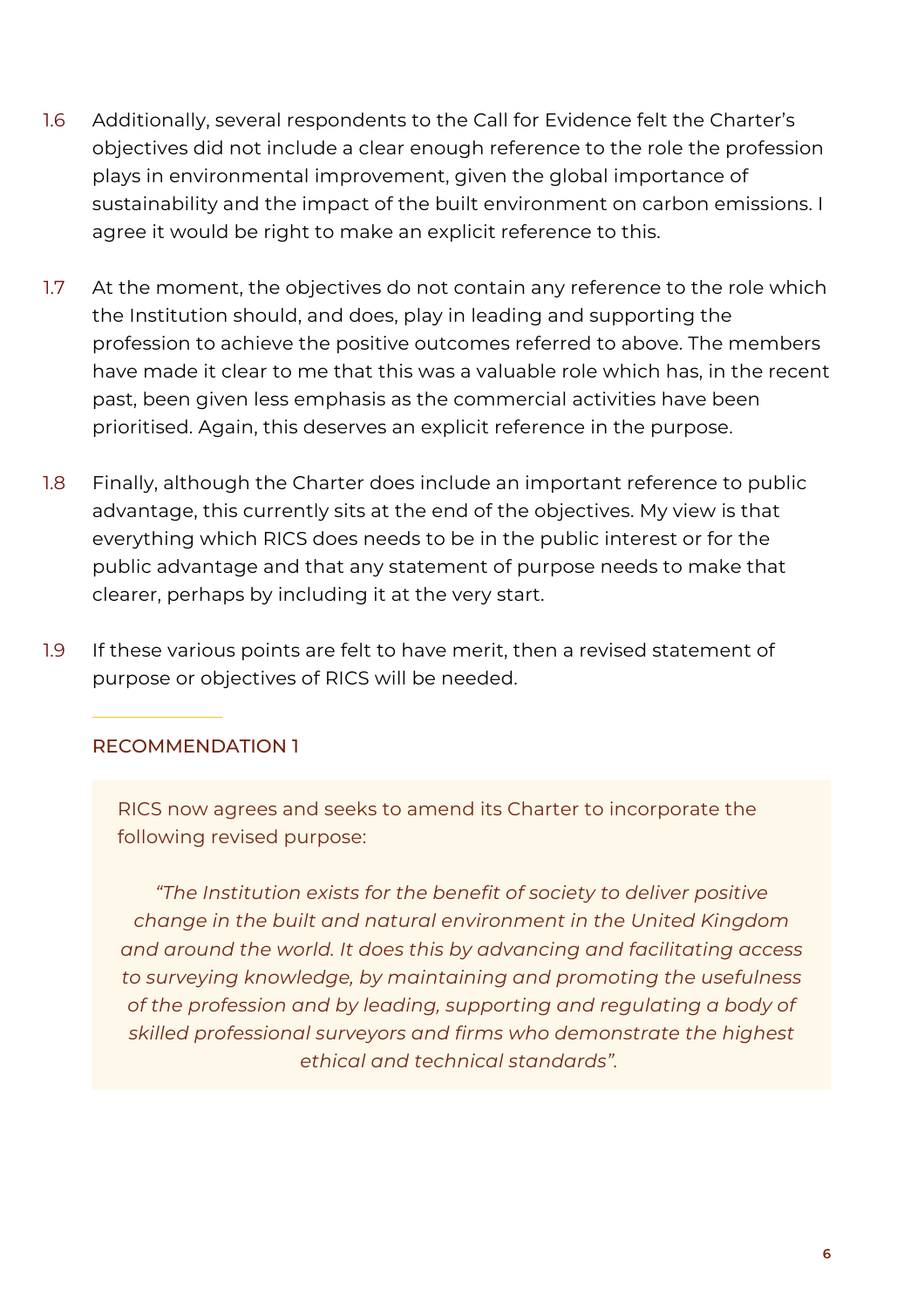## CHAPTER 2: STRATEGY

- In order to develop a stronger sense of the purpose and direction outlined in the previous Chapter, RICS needs to revisit its strategy and quickly produce a plan which addresses the present and future challenges, has broad ownership and provides the context for the annual business plan. 2.1
- In this chapter, I aim to provide the Governing Council with a roadmap for developing the strategy. It is not the strategy itself, as this needs to be taken forward by the new leadership team in consultation with members and stakeholders. 2.2

#### **PURPOSE AND STRUCTURE**

- The strategy should take the restated purpose in recommendation 1 as its starting point and be sure to cover the issues set out below. This is not meant to be an exhaustive list of contents, but should include: 2.3
	- Advancing and facilitating access to surveying knowledge
	- Supporting and engaging with a body of skilled professionals and firms
	- Promoting the usefulness of the profession
	- Regulating the profession and setting the highest standards

The following paragraphs outline where I believe the Institution's focus should be in the coming years and need to be reflected in the revised strategy.

#### **PUBLIC INTEREST AND ADVANTAGE**

I suggest in Chapter 3 how the RICS could, in addition to effective regulation, demonstrate its commitment to the public interest more effectively, such as by encouraging some pro bono work in disadvantaged communities, visiting and engaging with schools and raising the profile of its consumer protection role. The strategy should develop these ideas and make a case for public interest being given a higher priority. That should include an assurance that RICS intends to play a full part in the public debate about climate change and sustainability and how that can best be progressed. There are, for example, some excellent universities undertaking pioneering work in this area and RICS ought to be able to partner with some to mutual benefit. In the consultation on Defining our Future held in 2021, sustainability was the strategic issue most often cited by members. 2.4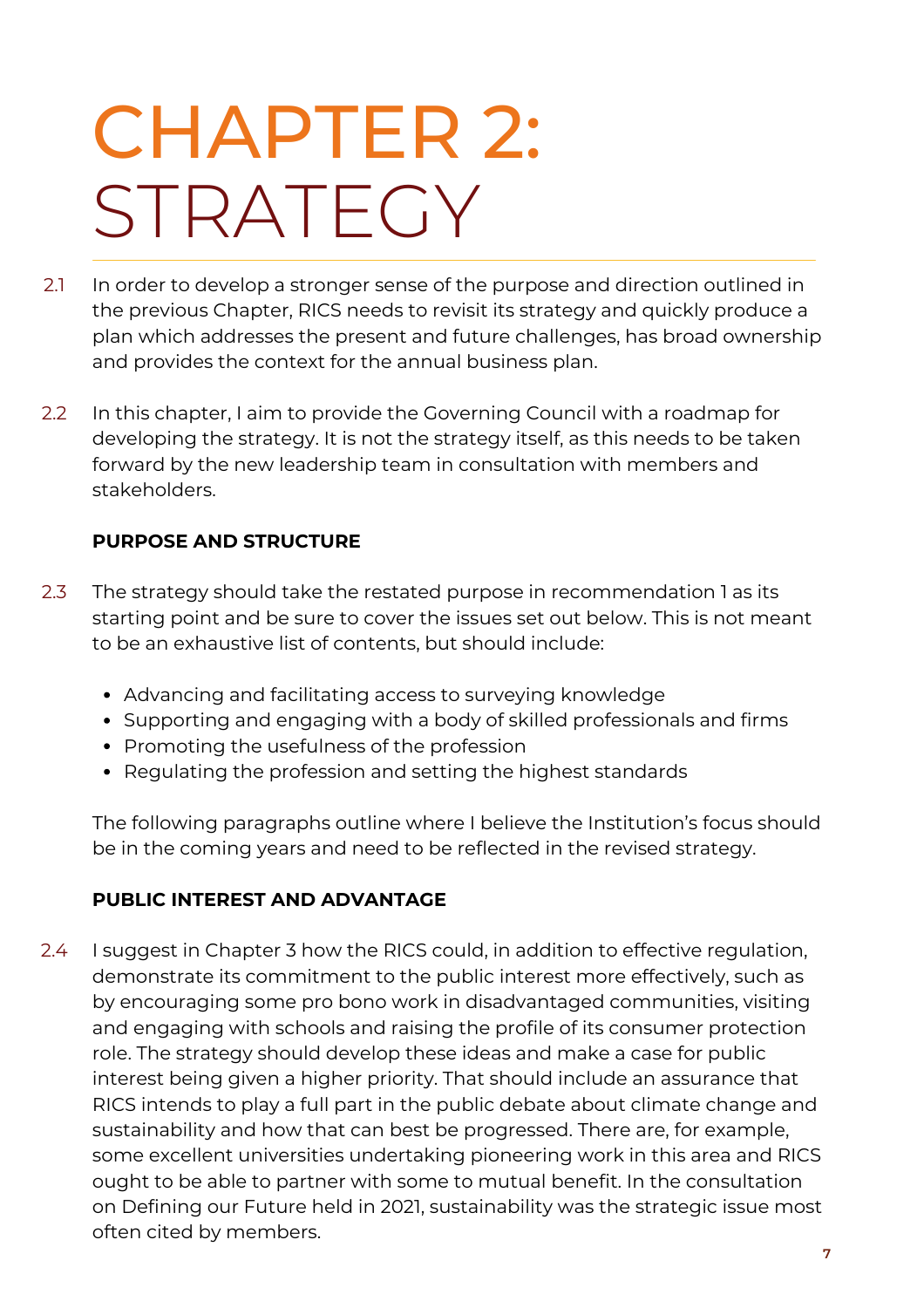#### **SUSTAINABILITY**

RICS should take a lead in steering the built and natural environment towards decarbonisation. Climate change is one of the defining issues of our time and chartered surveyors need to be at the forefront of efforts to address it. This is an area where the expertise of members should be harnessed and partnerships should be leveraged to ensure the strategy is meaningful and impactful. I expect sustainability will be an important aspect of the Institution's work in the public interest and a focus for thought leadership going forwards. I understand that Governing Council may wish to consider establishing a Sustainability Panel to complement the work of the Public Interest Panel, given the importance of this issue for the profession. I would certainly not oppose such a recommendation. 2.5

#### **MEMBER SERVICES AND ENGAGEMENT**

The strategy should show how RICS will better engage with members, wherever they sit, by building on the progress of the Member Engagement, Experience and Value (MEEV) programme. This should include devolving more autonomy, improving the quality of service, encouraging local networking and facilitating local branches. It will explain the plans for making essential CPD available as part of the member package. I have covered this more fully in Chapter 4 (Member Engagement). 2.6

#### **GLOBAL STRATEGY**

- The global strategy is a contentious issue which needs urgent attention. Some members do not accept that RICS should have a global strategy. Some believe that the priority afforded to globalisation has impacted negatively on services in the UK where the majority of members work. Other members think that there are too many members from outside the UK in key positions on Governing Council. Conversely, many members from outside the UK believe that the UK has seemed on occasions to be "colonial" in its approach and more recently has failed to provide the support staff necessary to make local and regional boards effective. Many members have questioned whether a strategy which is primarily about increasing the number of members outside the UK is the correct strategy. 2.7
- For my part, I do believe that RICS is an international Institution simply because businesses, projects and indeed members themselves are no longer always managed within national boundaries. That may not be the day-to-day reality for many UK members, but if it is to remain respected and relevant, the Institution has to work on the basis that surveying is an international profession. What seems to me more questionable is whether recruiting members primarily to increase income should be the driver of the global 2.8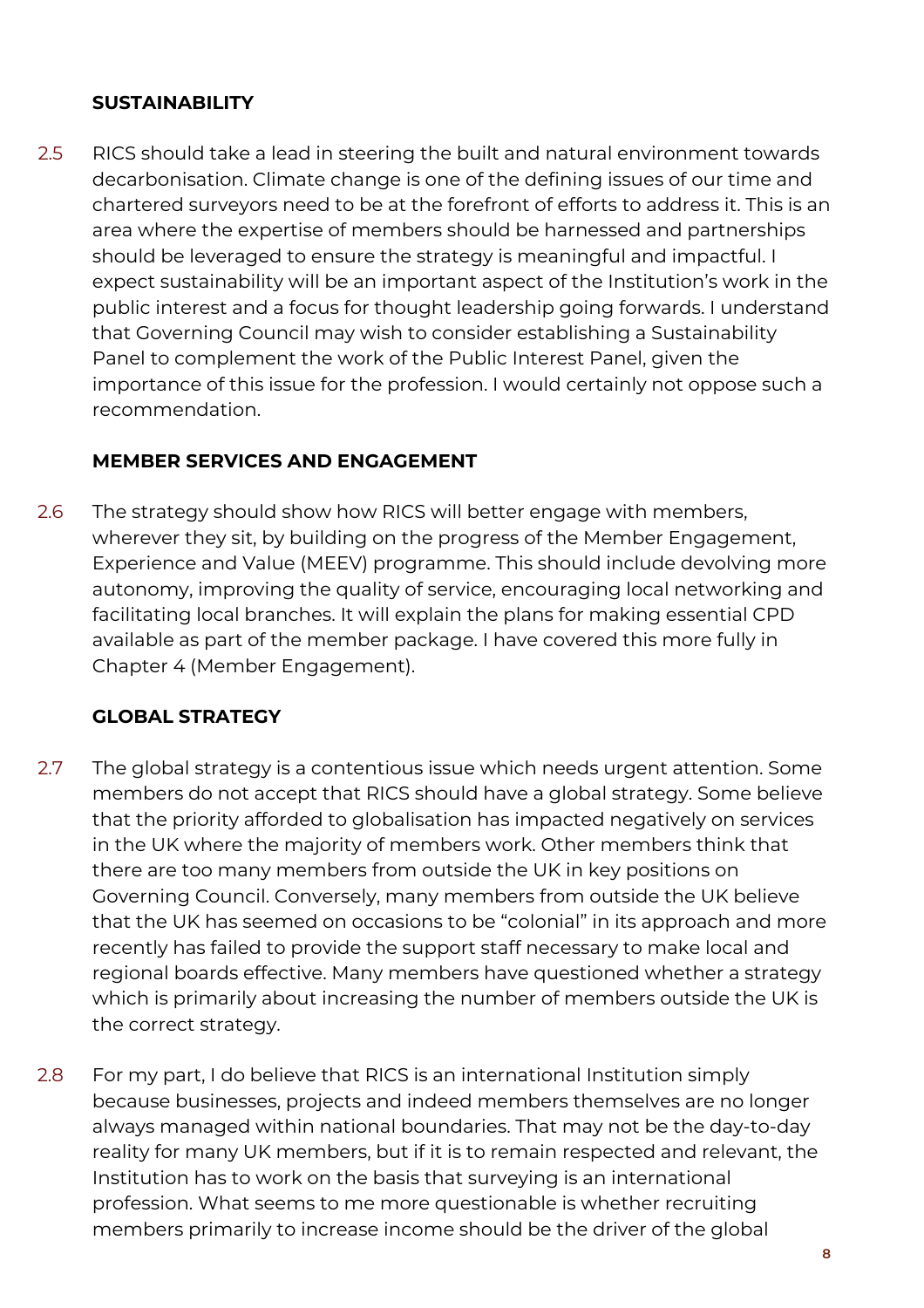strategy and whether it is sustainable in countries where RICS membership is often not required to practise.

- Personally, I think the strategy should be about increasing influence, and that is more likely to be achieved if RICS becomes better at building collaborations and partnerships with other institutions, firms, governments and intergovernmental organisations. If the purpose is about improving the built and natural environment and raising practitioner standards, this has to be the way forward and it is the route being taken by many other professional institutions, including the Institution for Civil Engineers (ICE) and the Institution of Chartered Accountants in England and Wales (ICAEW). One of the ways RICS can increase influence is of course by gaining more members but gaining more members should be about the proliferation of professionalism, rather than merely increasing income. 2.9
- Many of the regional and national boards I met questioned the level of current commitment to the global strategy. They complained of the excessive control of activities being undertaken by staff in the central office and the loss of support staff on the ground. They said they were no longer able to function effectively. I understand steps are now being taken to return at least some of the local support, but I would recommend that greater freedom to act is swiftly devolved to World Regional Boards, and from them down to more local boards, and the executives working with those boards. The Strategy might helpfully include a new template for the Terms of Reference of the World Regional Boards. 2.10
- I also believe that RICS could do more to collaborate with other institutions globally on issues such as service, regulation and policy. The agreement that RICS has with the Society of Chartered Surveyors in Ireland provides a good example of what can be achieved by decentralising and partnering with others. 2.11
- Further work needs to be done to define what cannot be devolved, such as core standards, and what should be devolved, such as events and local activities. The current arrangements are sapping the enthusiasm and commitment of members who rightly feel that seeking to control everything from the centre results in a lack of sensitivity to local cultures and priorities. It also makes it very difficult to be agile enough to compete with growing local competition. A system which requires World Regional Boards to submit business plans to the RICS Board via the Membership Services Committee and receive an allocation of resources with greater autonomy on how that is spent could, in my view, revitalise RICS activities globally and raise its profile and its reputation and the quality of its service. 2.12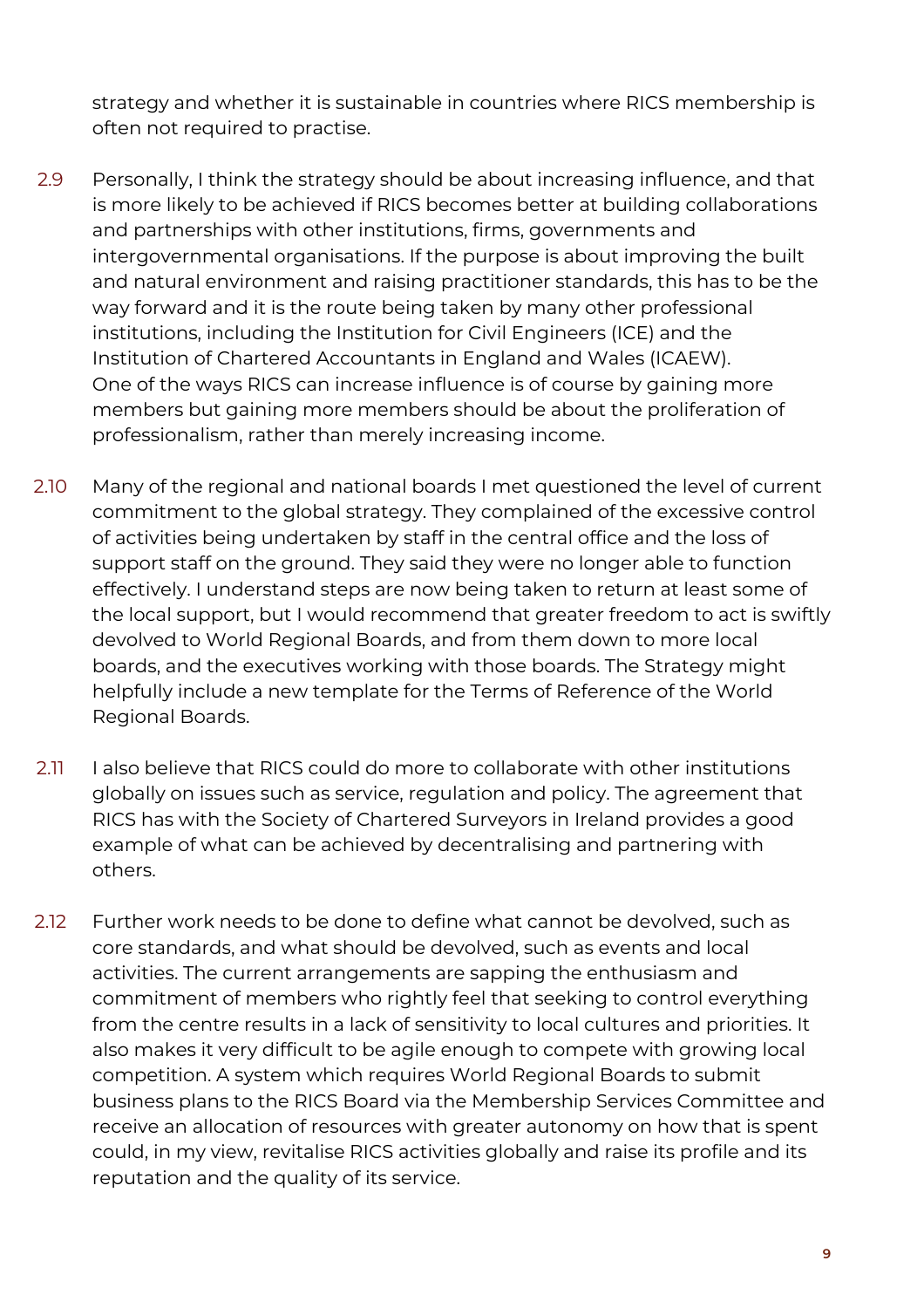These are key issues for Council to resolve in the context of its strategy discussions because it has become a source of conflict between members in the UK and members in the rest of the world. The RICS strategy has to make clear the direction and objectives of the Institution's global activities as soon as possible. 2.13

#### RECOMMENDATION 2

Governing Council should consider the global strategy and a delegation framework to give appropriate freedoms, resources and responsibilities to regional and area boards, whilst maintaining globally consistent standards.

#### **COMMERCIAL ACTIVITIES**

- 2.14 I received many complaints that the focus which had been placed upon increasing income had been at the expense of service quality to members. As an example, I was told that a great deal of CPD has had to be paid for by members and permission sought for training events which might be run by members for members for fear that these might compete with commercially run programmes. I see no reason why RICS should not have commercial programmes and activities, but I think it is wrong if these dominate to such an extent that the core offer of free services to members suffers. I think it is also important that the investment made in commercial activities is clearly accounted for at the full economic cost and that the return on that investment is equally transparent. The accountability for commercial activities needs to be clear.
- 2.15 Other professional institutions, (like the Institution of Civil Engineers), and large charities such as the National Trust have separate accountable commercial arms. In part this is due to their charitable status, but I would recommend that RICS considers a new arrangement with a clear separation of commercial activity, overseen by a Commercial Committee which reports to the Board. The Governing Council should be responsible for clarifying the commercial strategy as part of the overall strategy. Ideally, that commercial strategy should, wherever possible, support the delivery of the Institution's objectives and add value for members as well as income for the Institution. Commercial income should be subsidising members' subscriptions, not the other way around.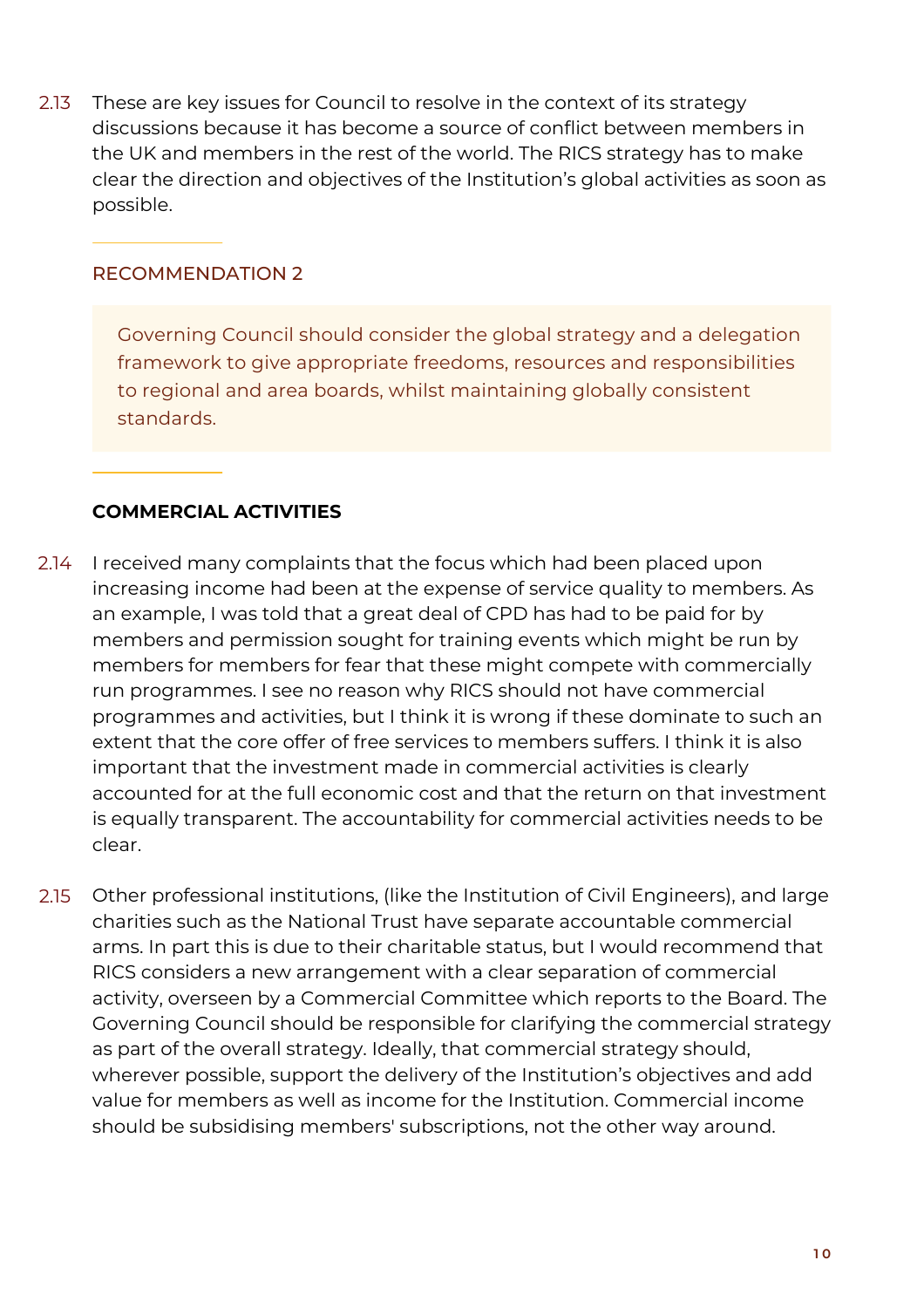#### RECOMMENDATION 3

Commercial activity be separated from other activities at RICS. This should be led by a suitably qualified Executive with strong commercial experience, and it should report into the Commercial Committee, who should ensure these activities deliver value for members as well as value for money.

#### **YOUNGER MEMBERS**

- I was disappointed to be told by younger members that they no longer felt RICS valued them in the way they once had. There is no longer a place reserved on Governing Council for younger members and the arrangements for the 2021 APC qualification in the UK had been disastrous because of system failures. It may be a cliché but younger members represent the future of the Institution and the profession and need to be recognised and valued. They should also be a source of innovation, bringing fresh ideas and a different perspective to discussions within the Institution. I have therefore recommended elsewhere that younger members should have a place on Governing Council. 2.16
- That should not, however, be the end of the story and as part of its strategy, Governing Council should look at other ways in which to encourage and involve younger members. In the US, for example, the Urban Land Institute has a small endowment fund to support pro bono work which young members use to good effect. RICS could facilitate and encourage local networking for younger members to help them connect with what can, for many, seem a distant and uninterested body. 2.17

#### RECOMMENDATION 4

RICS Matrics should be re-invigorated to give younger members a stronger voice in the Institution, including by allowing an appropriately selected representative from the community of younger members to sit on Governing Council, and participation by younger members should be encouraged throughout the whole RICS governance structure.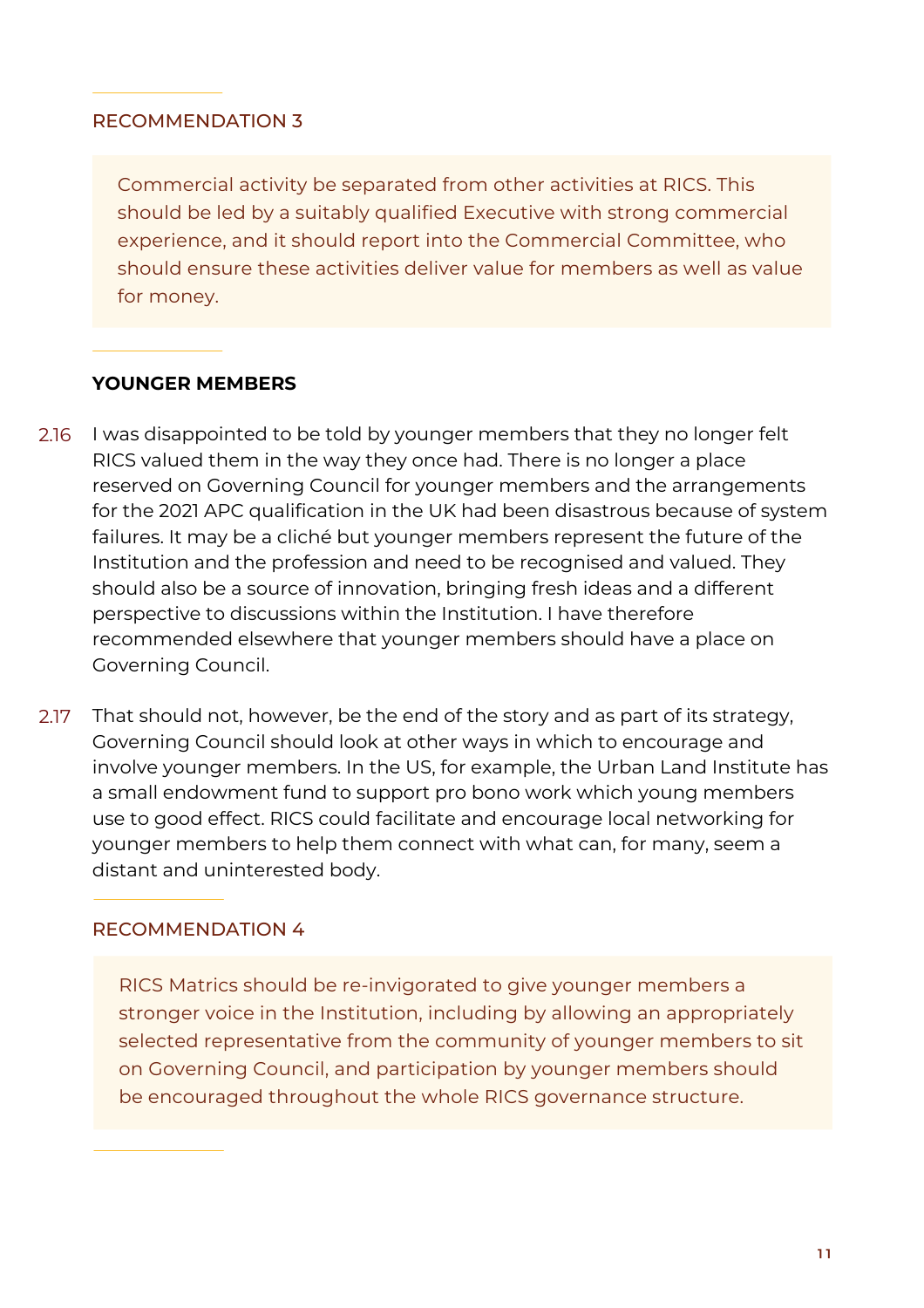#### **DIVERSITY AND INCLUSION**

- Diversity and inclusion is an important issue for RICS and the wider profession, 2.18 and one which many firms and individuals brought to my attention. It matters for several reasons:
	- The profession and the organisation need to attract and retain the best talent, regardless of gender, race, disability, class, religion, sexual orientation or age.
	- Firms need staff who reflect the communities they serve if they are to be credible and if they are to understand the issues faced by those communities.
	- Firms and organisations with a diverse workforce have been shown to be more effective and efficient.
	- Diversity is a proven route to greater creativity and innovation, which are essential qualities in a fast changing world.
- At the moment, although diversity and inclusion is identified as a priority by 2.19 some firms, this is not the case across the profession or at headquarters. Only 19% of all members are women and it is difficult to obtain reliable data on ethnicity. This is worrying and needs to change. In an organisation which takes this seriously, I would expect to see all or most of the following in place:
	- A clear strategy and annual plan with measurable milestones
	- Data on issues such as recruitment, promotions, training, appraisals and exits
	- Coaching and mentoring schemes for underrepresented groups
	- Dedicated staff support with access to specialist advice
	- Attempts being made to market the organisation to underrepresented groups
	- Genuine efforts to create an inclusive culture
	- Efforts to connect with schools and universities, especially where there are underrepresented groups
	- An annual report made to the Board and Executive Team
	- Visible commitment from the leaders of the organisation
	- A commitment to diverse interview panels (not least for and on the APC panels)
	- A commitment to diversity in conference speakers
	- A regular review of the membership of governance bodies
- 2.20 I can see few, if any, of these in place at the present time. A new senior member of staff has been appointed and Governing Council has established a new Steering Group focused on diversity and inclusion, but I believe more needs to be done to embed diversity and inclusion at all levels.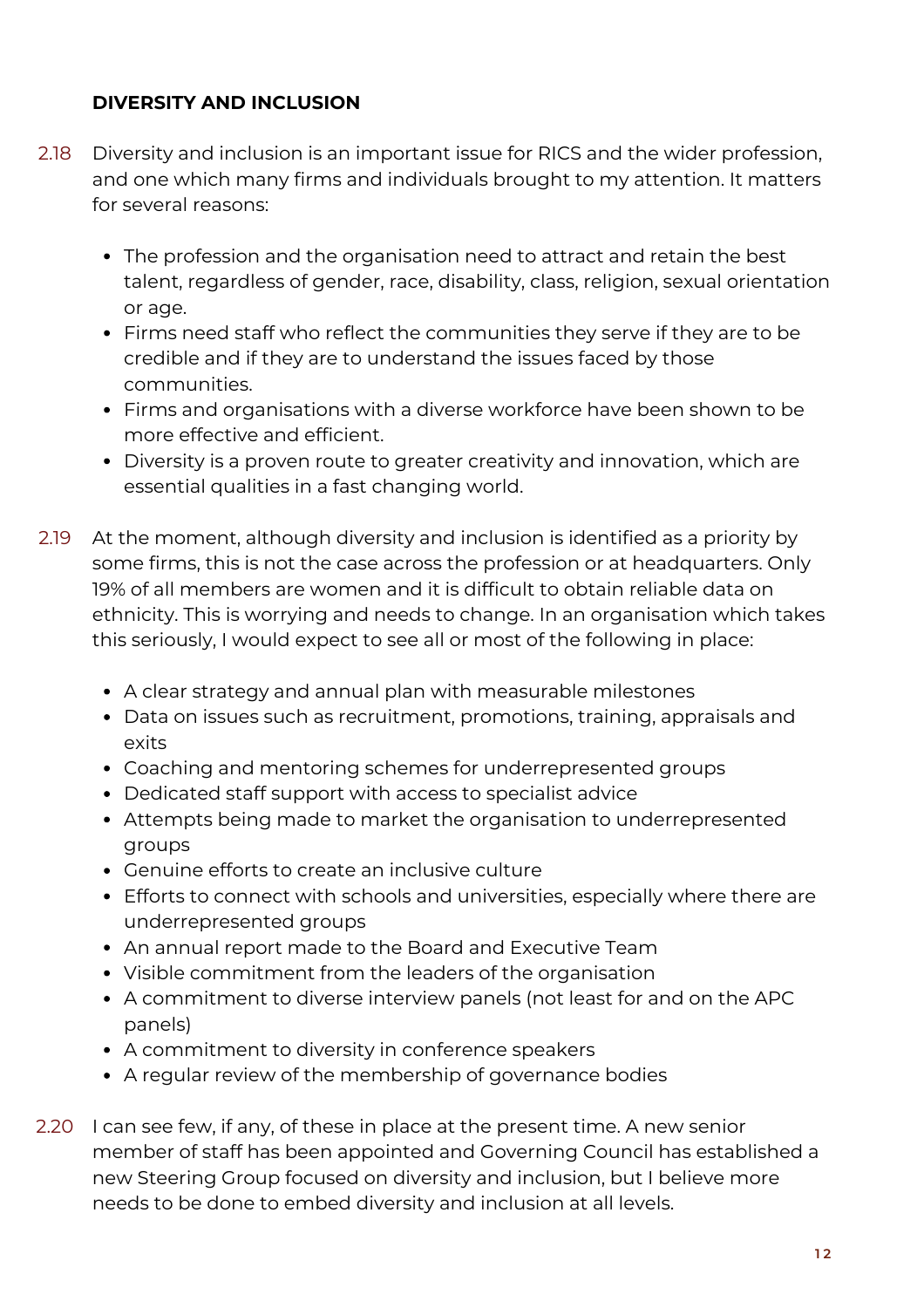I am therefore recommending a Diversity and Inclusion Panel is established to provide advice to the RICS Board and the Standards and Regulation Board. This would be Chaired by an appointed RICS Member with relevant experience in diversity and inclusion, with the ability to co-opt independent members with expertise in this critically important area. 2.21

#### RECOMMENDATION 5

A Diversity and Inclusion Panel should be established to provide advice to the RICS Board and Standards and Regulation Board.

#### **TECHNOLOGY**

- The importance of technology in the rebuilding of RICS is difficult to overstate 2.22 and that has been illustrated by the extent of the problems which resulted from the flawed implementation of the D365 programme. This has led to increased workloads in finance and a breakdown in APC support and assessment, forcing staff to revert to manual processes which, in turn, resulted in delays in assessment and increased costs.
- Furthermore, there have been delays in logging CPD which has affected members' ability to meet mandatory obligations, difficulties within Regulation where teams have been unable to use case management workflows and processes, problems in the delivery of the Dispute Resolution Service and, of course, serious problems affecting the quality of member engagement with the organisation which have damaged member trust and confidence. 2.23
- If RICS is to become once more an exemplar professional body, these issues need to be resolved and arrangements put in place to ensure they do not reoccur. That process has already started with the appointment of the interim Chief Information Officer and he is working to align the technology strategy with the business strategy and so address the misalignment between system capability and user needs. I was impressed by his grasp of the issues and the way in which he is working to resolve them through the new Executive Business Transformation Board. The following recommendations are intended to support his work going forwards: 2.24
	- To set out clearly the RICS technology strategy as part of the overall strategy approved by Governing Council
	- To confirm and keep updated the RICS technology plan as part of the annual business planning process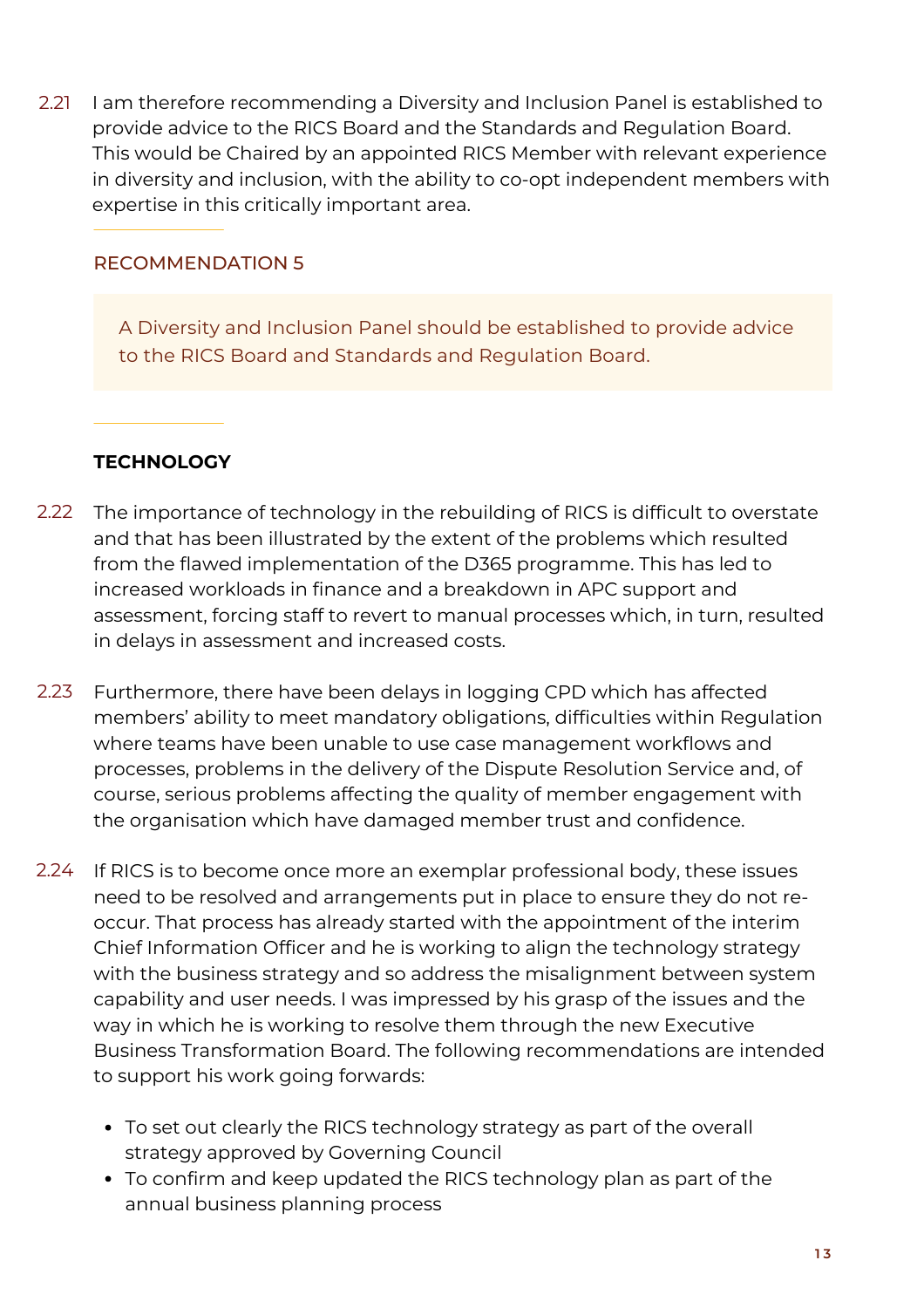- To appoint a co-opted member of the Board with technology experience
- To establish a Technology Panel chaired by the Board's co-opted specialist, reporting to the Board with responsibility for supporting the CIO and overseeing the delivery of the Technology Plan.
- 2.25 Providing excellent service to members and potential members in the future, and effectively managing RICS resources, depends on these arrangements being put in place. It also depends on recruiting and retaining staff with the skills needed to avoid the fundamental errors made during the introduction of D365.

#### RECOMMENDATION 6

RICS needs to significantly improve its technology by:

- Setting out the RICS technology strategy as part of the overall strategy approved by Governing Council
- Confirming and updating the RICS technology plan as part of the annual business planning process
- Appointing a member of the Board with technology experience
- Establishing a Technology Panel chaired by the Board's co-opted specialist, reporting to the Board with responsibility for supporting the CIO and overseeing the delivery of the Technology Plan
- 2.26 I did not think it appropriate for me to draft a comprehensive new strategy for RICS, because this has to be the responsibility of the new leadership. I am clear, however, that their strategy must convincingly cover the seven issues set out in this chapter.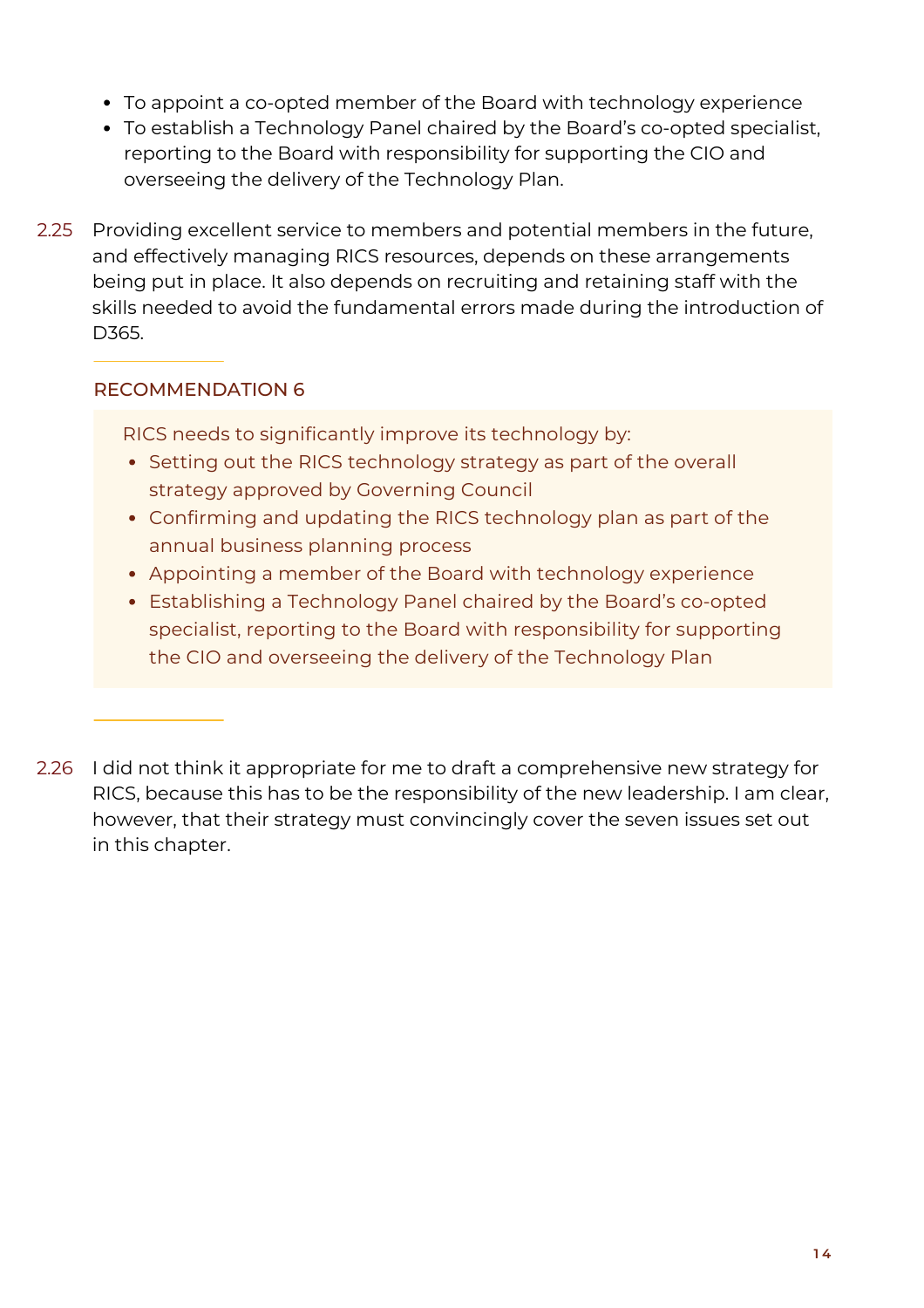## CHAPTER 3: REGULATION & PUBLIC INTEREST

- The original Royal Charter declares that RICS exists to maintain and promote the usefulness of the profession 'for the public advantage'. Without that explicit reference I believe it is unlikely that the Charter would have been granted and this is what sets a Chartered professional body apart from trade associations, trade unions and general membership organisations. 3.1
- Bodies like the RICS are not formed solely to further the interests of their members. Instead, they provide a vehicle for a profession to join together and advance for the benefit of society. The commitment to public interest or public advantage must remain unequivocal if RICS is to remain one of the few professional bodies to regulate its members. 3.2
- There are, however, stakeholders, including members and UK Government officials, who have told me that, in their view, public interest or advantage has not in the recent past been given the priority it deserves. Others regret the way in which the problems of 2018/2019 have damaged the reputation of RICS in the eyes of the public. I think, therefore, that it is essential for RICS to reassert its commitment to public interest and advantage if it is to maintain its unique status as a self-regulating body and move forward with confidence restored. For that to happen it needs to take decisive action on a number of fronts. 3.3

#### RECOMMENDATION 7

RICS should reaffirm its commitment to work in the public interest and for the public advantage.

#### **STANDARDS AND REGULATION**

Standards and regulation represent an important strand of public interest. The public are protected by the way in which rigorous standards are set for entry into the profession and rules of conduct enforced through disciplinary action where required. The public also expect technical competence and knowledge to be continuously updated through lifelong learning and validation. 3.4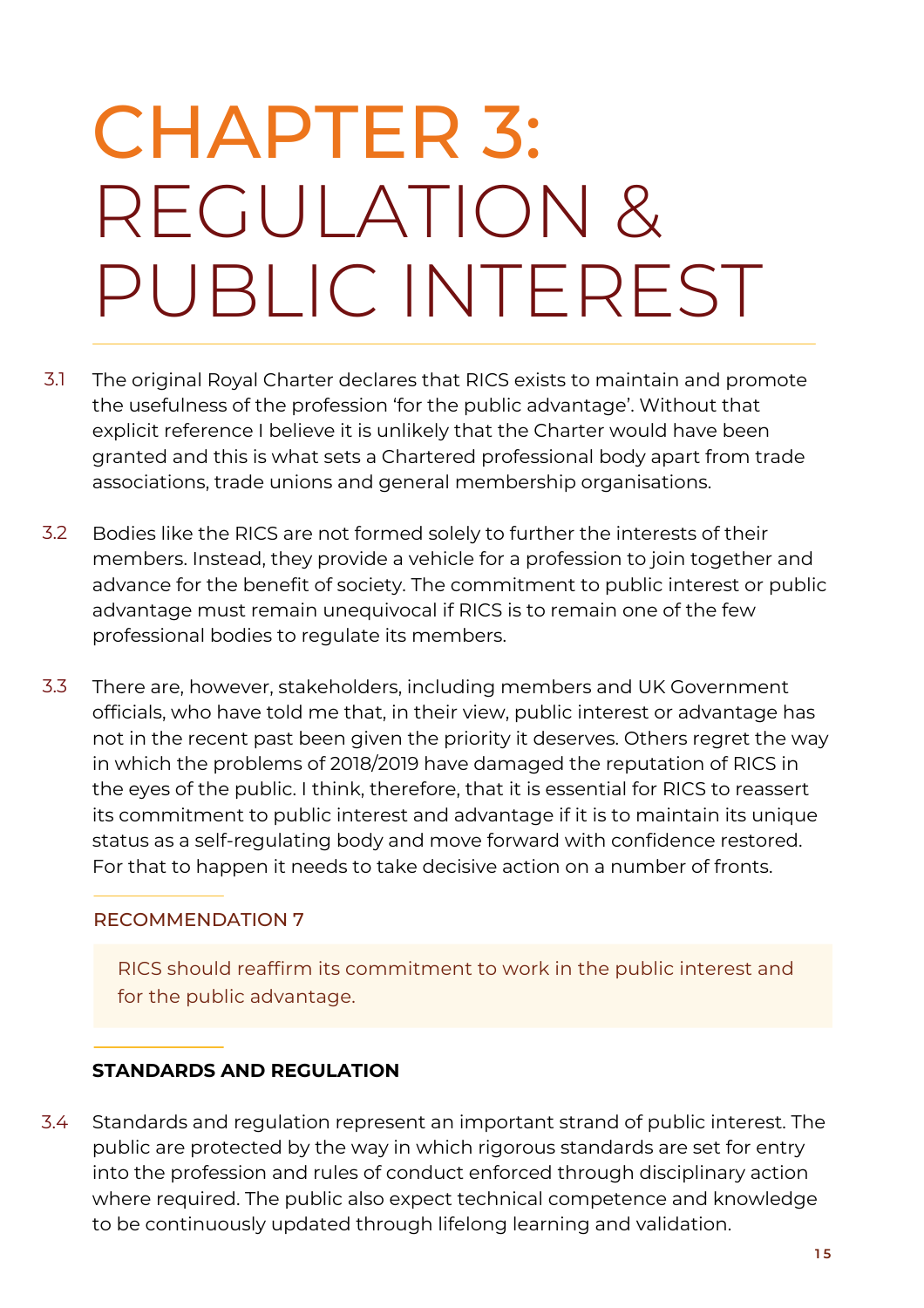- In fact, RICS has in the recent past taken action to protect standards and regulation by introducing a Regulatory Board with a lay majority in 2007 (following a review by Sir Brian Carsberg) and adding standards and qualifications to this Board in 2020. This Board has remained within RICS but was given quasi-independent status through revised terms of reference, a lay Chair and an equal number of lay and professional members. The Chair has a casting vote where it is not possible to reach a majority view. The staff who service the Board report to an Executive Director employed by RICS who is a member of the RICS leadership team. Agendas for SRB meetings are agreed between the Chair and the Executive Director, and Governing Council agrees the Board's annual budget following consultation with the Board. 3.5
- These arrangements worked reasonably well until the pandemic, but that exposed some serious flaws. Firstly, a number of staff servicing the Board were furloughed under the government's scheme but without explicit sign-off from the Board. This suggested that the Board was not responsible for its own staff and resources. In addition, the Board has not been in a position to access additional resources to manage the exceptional demands created by the pandemic. At the same time the SRB has experienced serious problems because of its dependence on RICS systems. The new D365 IT system has been an issue for the whole of RICS, but especially for the Regulation and Entry Assessment teams, who have had to resort to manual processing, particularly for APC assessments, to carry out their work. 3.6
- Taken together these issues have called into question whether the SRB is yet sufficiently independent to convince external stakeholders that it is not in reality controlled by the Governing Council and therefore by the members themselves. It is, of course, not the only professional body to have wrestled with these problems and in professions such as solicitors, auditors and healthcare professionals the Government has intervened to create separate regulatory or oversight bodies. In fact, separate bodies have become the default setting for professional regulation and I would be surprised if Government does not consider that option for Chartered Surveyors. 3.7

For my part, I believe that it would be a mistake to establish a separate body and very much agree with Peter Pereira Gray who in his very recent review of Real Estate Valuations said:

*"My own considered opinion is that RICS, with its deep understanding of the profession and the environment within which its members operate, should be the natural provider of regulatory oversight for all of its professional members. It should therefore be best placed to deliver optimum outcomes, so long as it maintains a steadfast independence in its regulatory governance and operations, and ensures the necessary investment in people and systems to achieve robust quality assurance for the highest risk areas of practice."*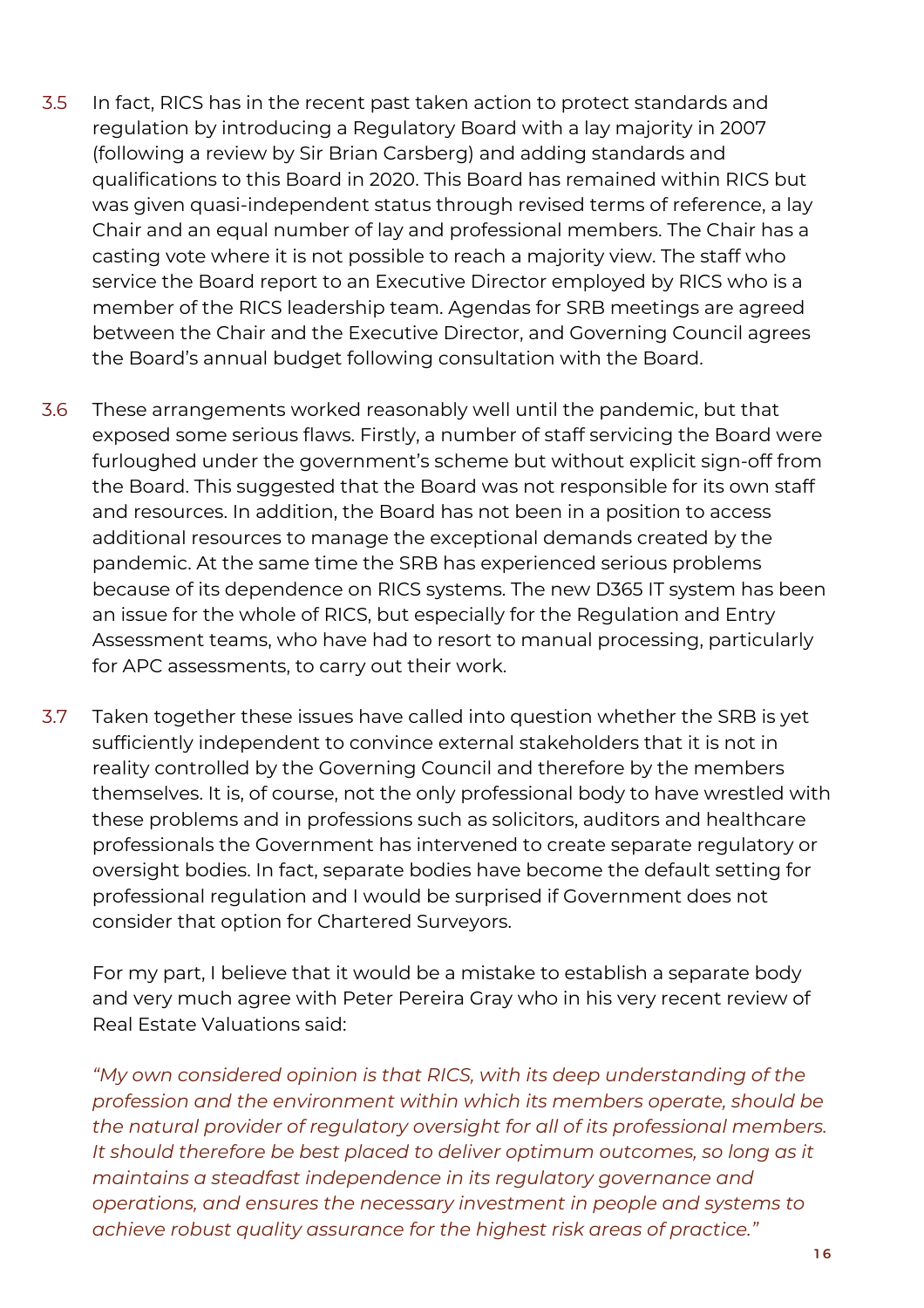- Moreover, to impose a separate UK regulatory body would damage RICS' efforts to be accepted as the leading global professional body for chartered surveyors and thereby endanger the advantage that brings to the UK's trade efforts overseas. It would also prove to be more expensive. In addition, surveying is not a reserved activity (in contrast to law, for example) and membership of RICS is wholly voluntary. In these circumstances it is difficult to envisage how a standalone regulator could operate in the absence of statutory requirements. 3.8
- I therefore favour immediately strengthening the independence of the SRB to create and maintain clear divisions which prevent the representative functions prejudicing the regulatory functions. To achieve that I suggest, so far as possible, importing the arrangements set out in the Internal Governance Rules of the Legal Services Board. 3.9

For RICS this would mean that Governing Council would delegate the following regulatory functions to the SRB:

- Setting standards and writing the associated necessary guidance
- Conduct Rules
- Rules applicable to firms
- Disciplinary arrangements in relation to regulated persons (including discipline rules)
- Qualification regulations
- Arrangements for authorising persons to carry out specific activities
- Indemnification arrangements
- Compensation arrangements
- Any other appropriate designated professional body responsibilities
- Governing Council would only retain the responsibility for assuring that these 3.10 functions are being discharged effectively. For its part the SRB would be obliged to provide sufficient information to Governing Council for them to take a view on that, and Governing Council could only require further information if it had reasonable grounds to do so. It would not be able to require information which might be considered likely to undermine the independence of the SRB. The Governing Council would debate the effectiveness of the regulatory function at least annually.
- Under this arrangement the SRB would determine its own governance structure, priorities, and strategy, feeding into the wider RICS strategy, and would appoint its own Board in accordance with the RICS Global Appointments Model. This should, in my view, have two additional independent members one of whom should have a background in consumer services or rights. I also believe that it is important for the composition of the SRB to reflect the strategic regulatory issues affecting the built and natural 3.11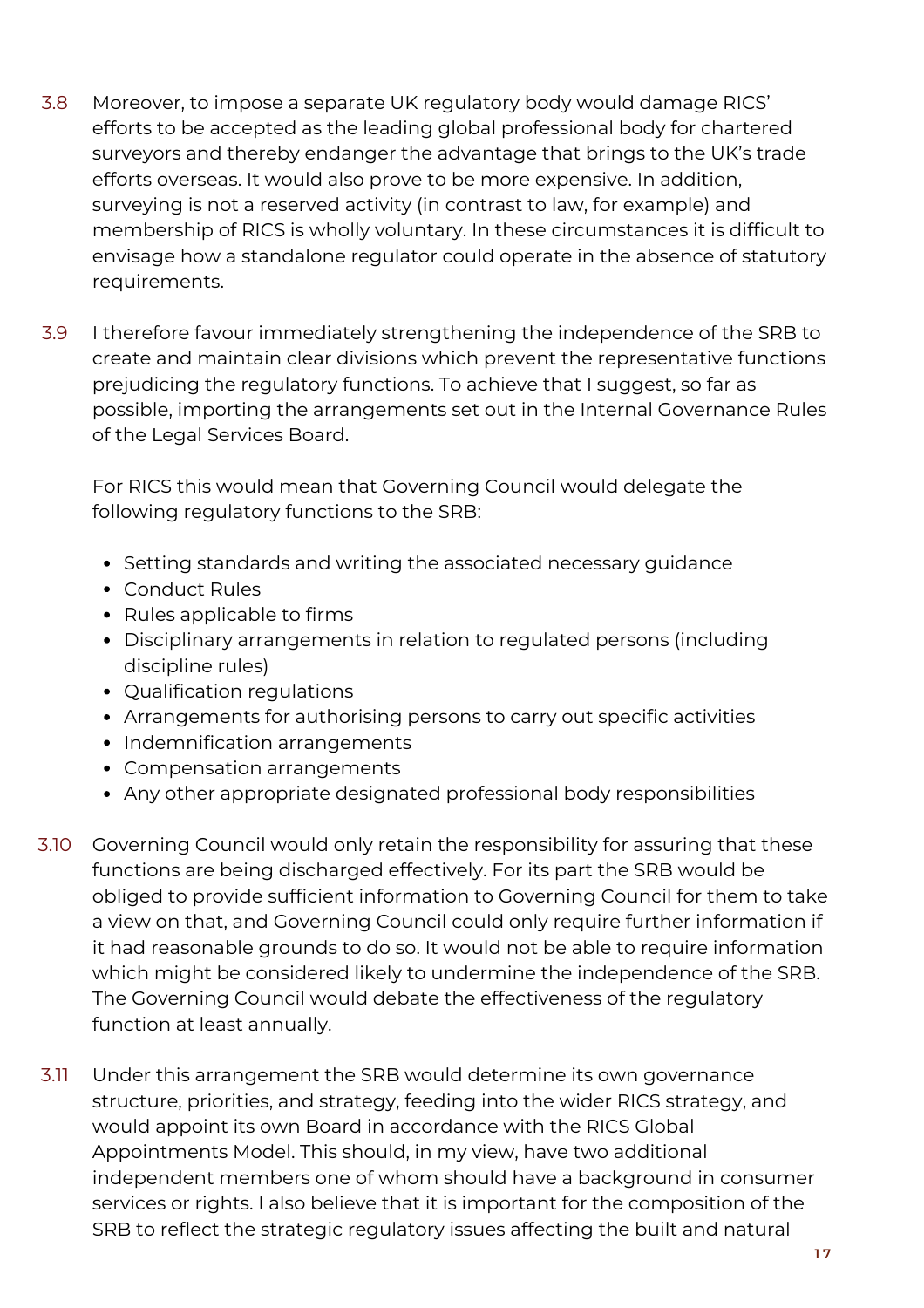environment. For example, I would like to think that in the future there would be Board members with a background in UK valuation, fire safety and/or residential property, given the UK Government's interest in those areas. I will not make a specific recommendation on the geographic location of Board members (as I do for other Boards in later chapters), however I do believe it is important that the composition reflect the major regulatory policy challenges within the UK where RICS has unique regulatory responsibilities.

- The Governing Council would be under an obligation to provide the resources reasonably required for the Board to operate effectively and this might best be done by way of a three-year rolling budget. The SRB, through its Chair, would be responsible for the line management of the staff who serviced the core regulatory functions and would share other services only if this did not undermine the separation of representative and regulatory functions or the effective discharge of its functions. 3.12
- The arrangements for legal services include provision for a Legal Services Board to deal with any disputes or to receive requests for clarification and something similar would be needed for RICS. I understand from the Legal Services Board that their role in resolving disputes happens very infrequently due to the provision in the rules which creates an expectation that the regulatory bodies and the approved regulators should endeavour to resolve issues together. Such an expectation would need to be incorporated into a future framework document and be examined as part of a five year review, which I propose later. However, I recognise that issues may not always be resolved between the governance bodies, and Governing Council should incorporate an appropriate dispute resolution mechanism into the framework, where the Senior Independent Governor (see page 40) believes there is not a way forward. I think that there are several organisations who could provide such a service as a last resort. 3.13

I believe that creating a clearer separation of representative and regulatory functions is necessary to retain public confidence in the way that standards and regulation are set and maintained and to enable the SRB to function efficiently, in line with the Principles of Better Regulation. I am therefore making the following specific recommendations:

#### RECOMMENDATION 8

Governing Council produces and consults on a framework document setting out the responsibilities and governance of the Standards and Regulation Board. This framework should align where possible with the Legal Services Board's Internal Governance Rules and include: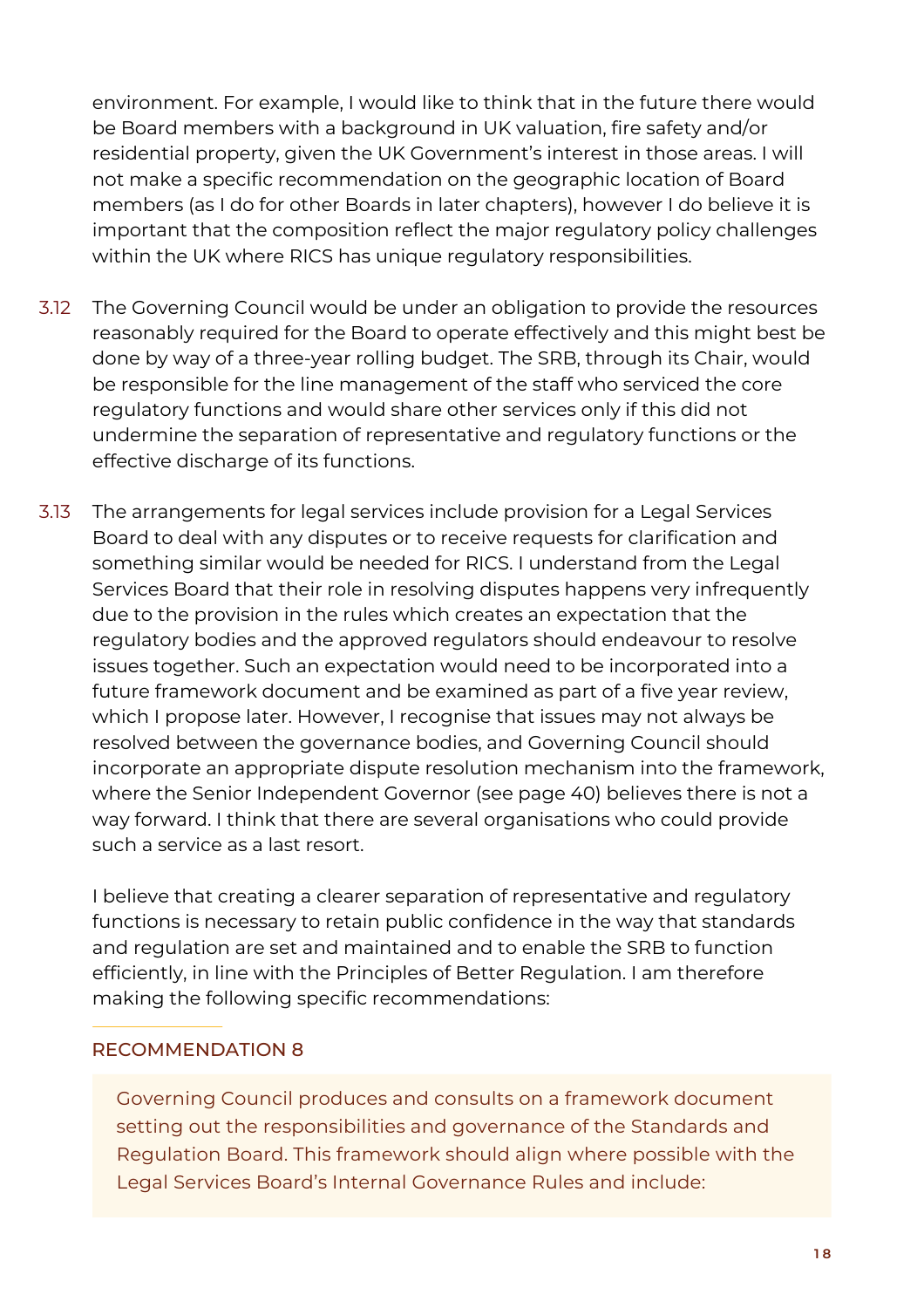- Governing Council delegating regulatory functions to the Standards and Regulation Board
- The Standards and Regulation Board only focusing on regulatory operations, with no responsibility for thought leadership, public affairs, or the delivery of commercial products
- The Standards and Regulation Board taking responsibility for its own strategy, priorities and governance in accordance with the better regulation principles
- Governing Council providing the resources reasonably required for the Standards and Regulation Board to undertake its functions
- Governing Council retaining the right to assure itself that these regulatory functions are discharged effectively, whilst preserving the independence of individual regulatory decisions
- The Standards and Regulation Board providing Governing Council with information it needs to assess whether the regulatory functions are being performed effectively
- The Staff servicing the Standards and Regulation Board should be managed by a leader who is accountable to the Standards and Regulation Board through the Chair and who is also a part of the RICS Executive Board, to ensure that issues relevant to the SRB are properly represented

#### **PUBLIC INTEREST**

- Although standards and regulation are central to fulfilling the public interest 3.14 remit, RICS could do more to ensure that public advantage is at the core of all it does. For example, there are currently no independent members on the Governing Council, although there have been historically. Most boards do appoint non-executive directors who can use their wider experience to inform discussions and governance and the Governing Council could benefit from something similar.
- An organisation whose members are providing services to clients or the general public has a responsibility to clarify how complaints can be made and how they will be handled. I am struck by the fact that the RICS website does not, at present, give this information sufficient emphasis. How you can complain about poor quality service from members or the Institution itself should be more prominently displayed. It is another important part of acting in the public interest. 3.15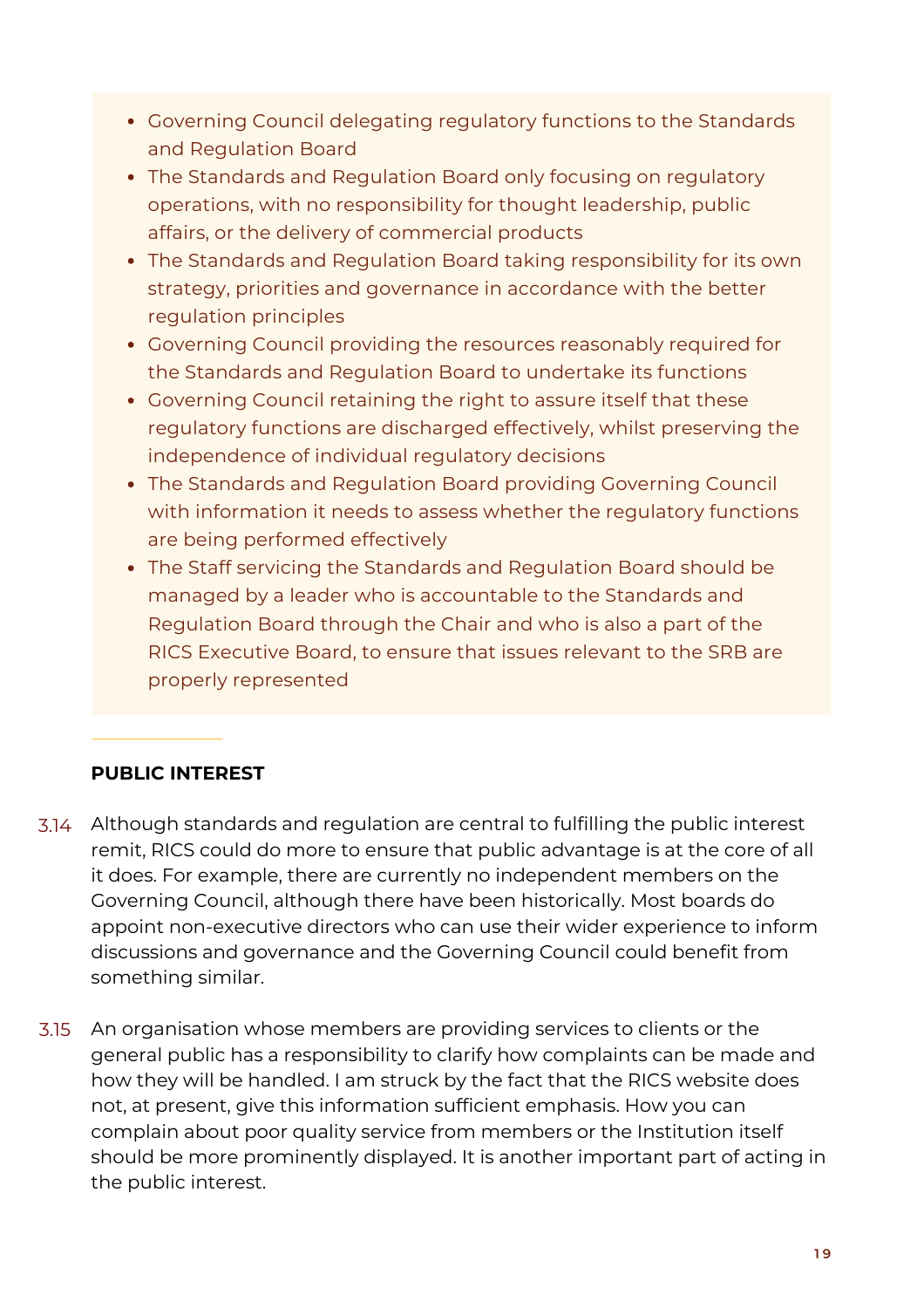- Some other professional institutions do more than RICS to demonstrate their commitment to public advantage by way of pro bono activity. I am aware of the way in which some firms do already offer such services in their own communities, but I would like to see RICS itself doing more to show that it encourages that kind of activity. This would speak volumes for the commitment that the RICS has to communities. In the USA, the Urban Land Institute (ULI) supports this from a small endowment fund. ULI also funds something called UrbanPlan which engages school pupils and university students in learning more about the forces that affect real estate activity in their communities and beyond. Other organisations are involved in capacity building – supporting emerging markets to establish professional standards and regulation. These are all activities RICS should be considering. 3.16
- I am not sure that young people in the UK have enough opportunities to learn about real estate and construction or to develop an interest in careers in the RICS disciplines. Supporting this in disadvantaged communities would also help build an industry which was more diverse and inclusive and a fund, if established, could even provide scholarships for disadvantaged students. 3.17
- At the moment some argue that RICS does less than other professional 3.18 institutions to listen to the voice of the consumer and again I do feel there is room for improvement. There could, for example, be a Consumer Panel reporting to the Standards and Regulation Board on consumer issues and ensuring regulation is effective in the public interest.
- The Charter requires RICS to advance surveying knowledge, and RICS should 3.19 be a leading voice on major issues (such as sustainability) affecting the profession and society in the built and natural environment. However, I have heard from stakeholders, including universities and Government, that RICS is not taking enough of a leadership role on these issues. RICS could, and should, play a crucial role in developing partnerships and convening the best minds to tackle societal challenges.
- I firmly believe that RICS does need to do more to convince the public, its 3.20 members, and its various stakeholders that public advantage is central to its very existence. I believe by doing this, it will also be able to communicate some of the passion which I have encountered in so many members throughout the review.
- Because of the central importance of public interest, I would also suggest establishing a Public Interest Panel of senior RICS members (perhaps chaired by a Past President) reporting to Governing Council. This standing Panel would have a broad remit and would advise on any aspect of public interest as it thought necessary. 3.21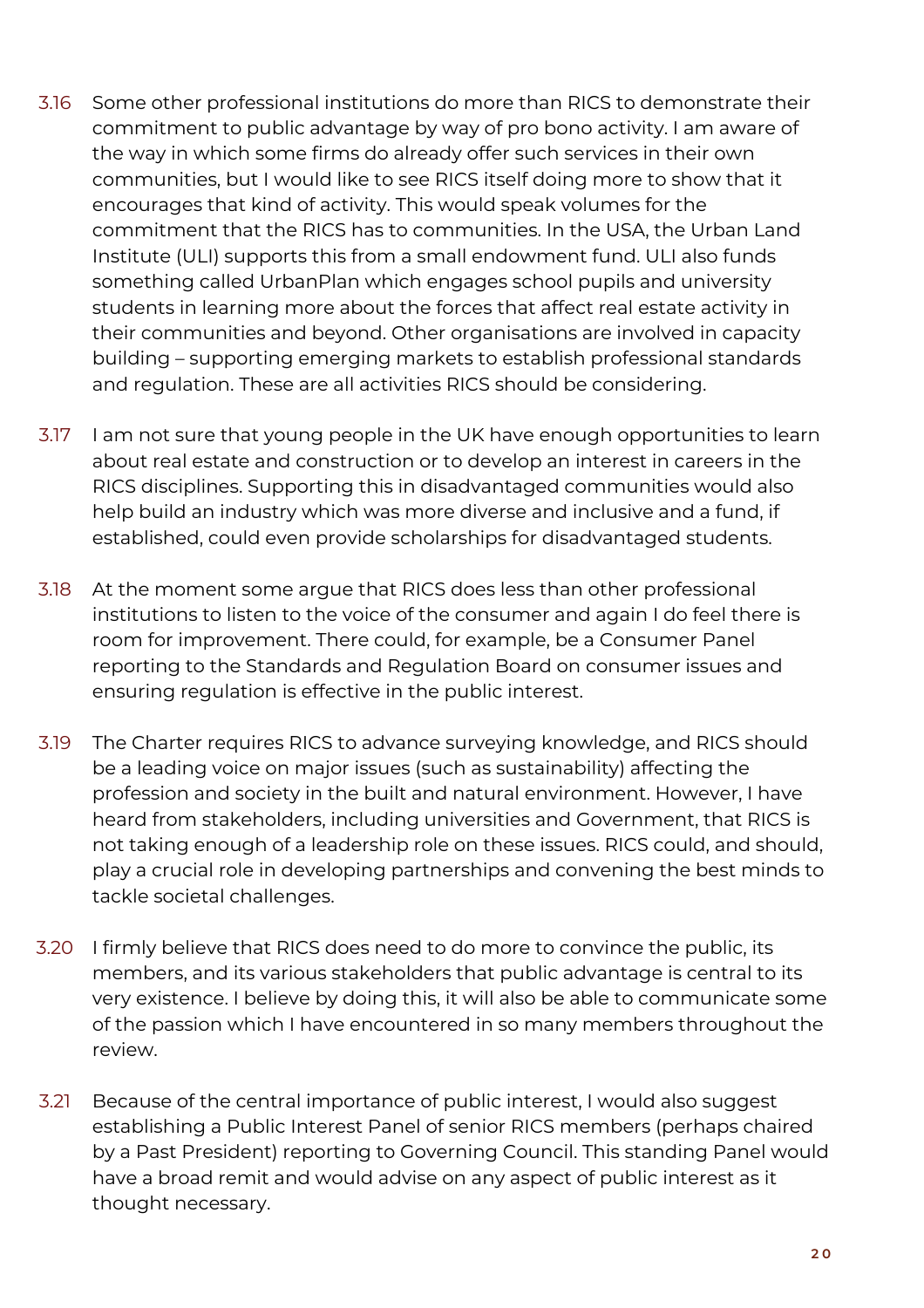- 3.22 Finally, I would recommend that the Governing Council commits to commissioning an independent review of RICS once every five years. That review should specifically consider the Institution's effectiveness in upholding public trust and confidence in the work of its members and the degree to which its work is undertaken for the public advantage. It would also look at the overall effectiveness of RICS in achieving the objectives set out in the Charter. These independent reviews should be published and also placed before Parliament, the Scottish Parliament, Welsh Assembly and Northern Ireland Assembly.
- Members will be aware that the Levelling Up and Regeneration Bill currently 3.23before Parliament includes (clause 186) provision for the Secretary of State of the Department for Levelling Up, Housing and Communities to commission an independent review of RICS 'from time to time' with similar objectives and terms of reference. If Governing Council agrees the proposals set out above, these could form the basis of further discussions with the Department on the precise wording in the Bill.

#### RECOMMENDATION 9

To put public interest at the heart of its work, RICS should consider establishing a fund for public interest activity, which might include support for members to undertake pro bono activity and scholarships for students from communities where surveying is not well represented. This could be funded through the sanctions imposed on members and firms from regulation.

#### RECOMMENDATION 10

A Public Interest Panel should be established to advise the Governing Council.

#### RECOMMENDATION 11

RICS should develop further its thought leadership role.

#### RECOMMENDATION 12

RICS should make it clearer how clients can complain or seek redress for inadequate service.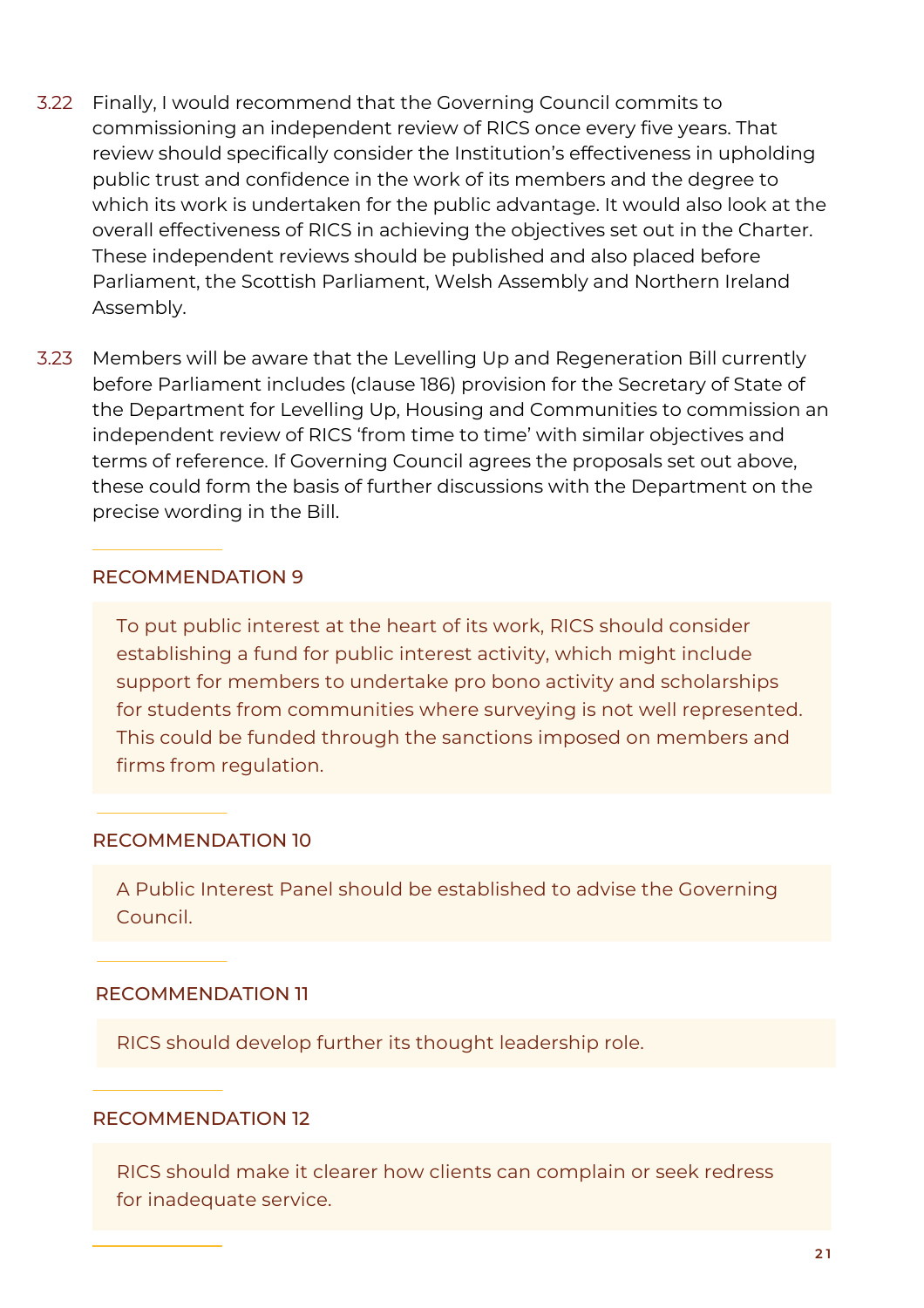#### RECOMMENDATION 13

The Standards and Regulation Board should consider the establishment of a Consumer Panel to report to the Standards and Regulation Board on consumer issues and the extent to which regulation is effective in the public interest.

#### RECOMMENDATION 14

RICS should commission an independent review of its effectiveness and the degree to which its work is undertaken for the public advantage every five years. This review should be published and laid before Parliament and the Devolved Administrations in the UK.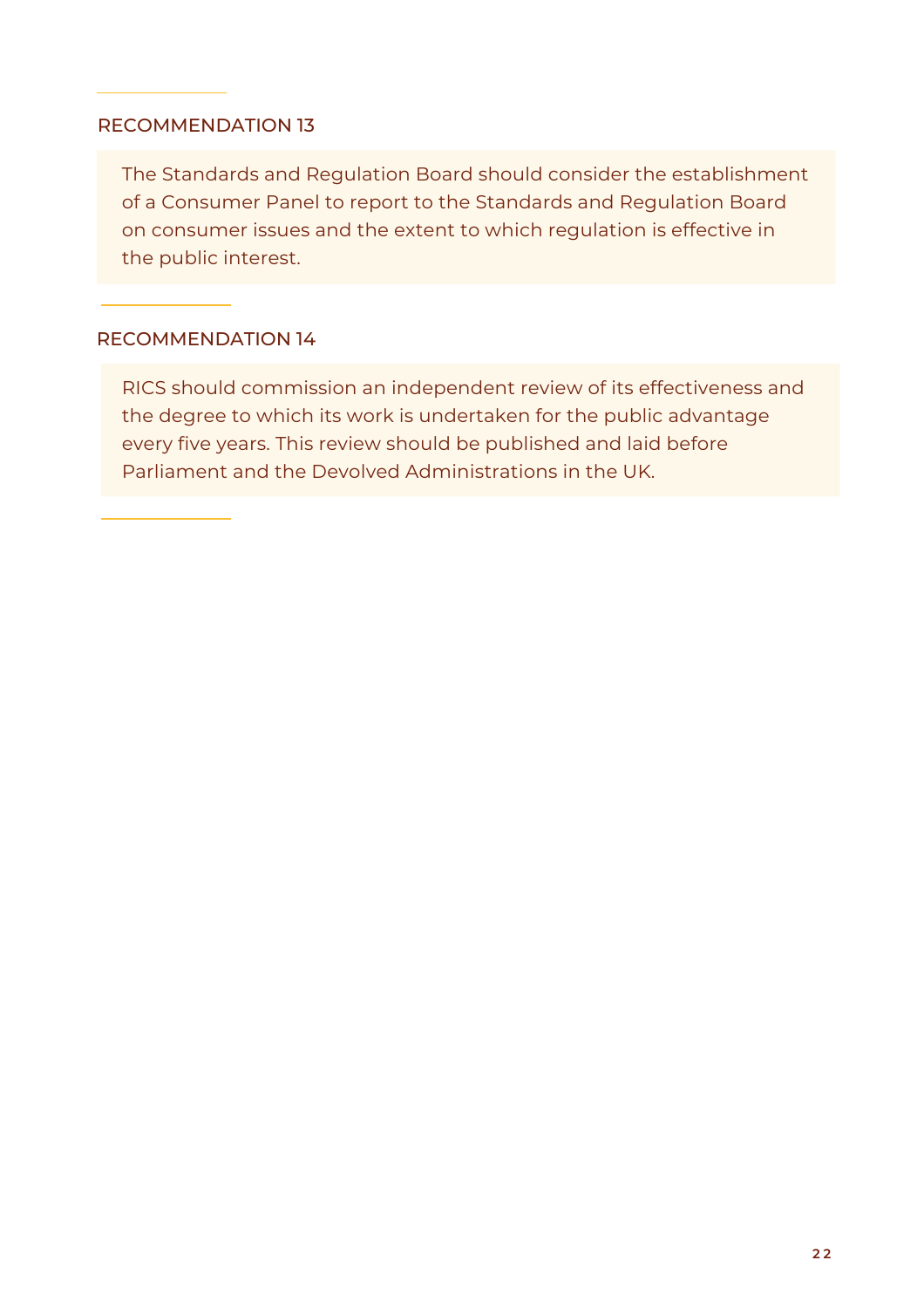## CHAPTER 4: MEMBER ENGAGEMENT

*"The RICS has to do more to help the membership. It has totally lost its way and has very little engagement with its UK members. It has concentrated too much on global domination and lost sight of the fact it is a members' organisation. We are struggling more than ever in a very difficult market and get little if any support from RICS. The only reason you need us is to produce fees to support the organisation."*

This quote was a response to the Defining our Future consultation. It may seem harsh, but it captures the sense of anger which many members feel at the lack of engagement with them in recent times. It is the same sense of anger I encountered in the submissions to my Review and in many of the meetings I held, both with members from the UK and from elsewhere in the world. As other members said 4.1

*"The RICS is a member organisation. The directors pay scant regard to members' interests but rather funding the RICS as an organisation. The RICS executives and staff members appear disengaged from members and more interested in funding the organisation itself."*

*"I have been an RICS member since 1979. I'm afraid that the RICS has become more of a nuisance than a relevance to many of its members. Leaving aside the poor levels of service, it feels as though the Institution is run for the convenience of its administrators rather than as a service to its members."*

Other members complained that the commercial activities were given priority over member support and engagement, and that RICS was not sufficiently open and transparent with its members. Many complained they were not even given a breakdown of how their fees were spent, let alone free access to essential CPD and relevant technical advice. Some have suggested to me that these concerns are not held by the majority of members but rather a vocal minority. After all, RICS has a healthy rate of renewals which suggests that many members are satisfied with the offer. I would suggest that this is not a good measure, as many, especially in the UK, feel that they have no option but to renew if they are to continue to practise. For me, a more relevant measure 4.2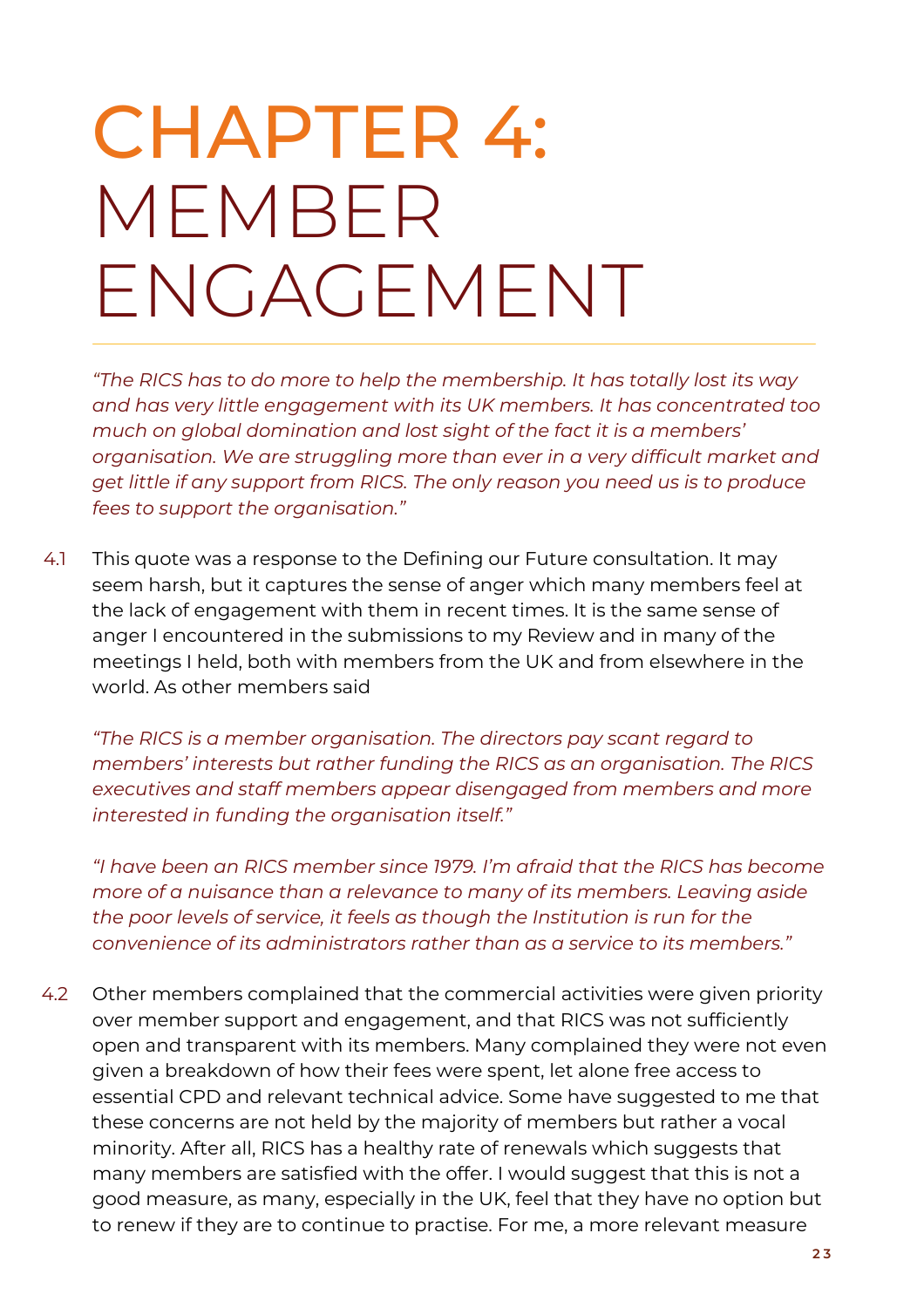would be the results of the consultation undertaken as part of Defining our Future, which showed that of 742 members who responded, only 37% were satisfied with their membership and only 21% were satisfied with the value for money it represents.

- My view is that RICS needs to give an urgent priority to rebuilding the engagement and relationship with all of its members, not least because there is a growing number of smaller professional institutions around the world who are seeking to recruit RICS members. 4.3
- For all these reasons, I am pleased to see that RICS has begun to give member engagement much greater attention by establishing the Member Engagement, Experience and Value Group (MEEV) in late 2021. The first initiatives sponsored by the Group address the issues which were most often raised with me, notably: 4.4

A simple transparent way of showing the split of fee spend by functional area. The first iteration of this represents a good start but it does not yet, for me at least, provide the information in a form that enables members to challenge the current revenue allocations. So, for example, it currently shows that 25% of revenues are dedicated to member and stakeholder engagement, but members need some more detailed breakdown of this if they are to understand whether or not this level of expenditure is justified. I am sure that this will be provided as MEEV develops, together with an indication of how the allocation of revenues is changing year on year.

Significant quantities of free CPD offered as part of the member subscription. I hope this will be welcomed by members, many of whom told me the failure to provide CPD as part of their subscriptions compared poorly with other professional institutions. This reinforced the way in which RICS had become dominated by commercial considerations and failed to encourage members to access the kind of CPD which was essential if they were to practise effectively. There was particular irritation that Isurv has cost £1,000 a year on top of the membership fee. Several channels will be made free to members from this summer onwards, who should begin to feel that the subscription provides much better value than it has previously.

Support for members who wish to curate local engagement events or simply meet together in local groups. Many members expressed disbelief that they had been unable to access colleagues' email addresses, allegedly because of the General Data Protection Regulations (GDPR). The intention now is to facilitate member to member networking through digital communities and, belatedly, to publish a new global member directory (which should be distinguished from the Regulator's Public Register). RICS represents a profession which values networking more than most because it is core to the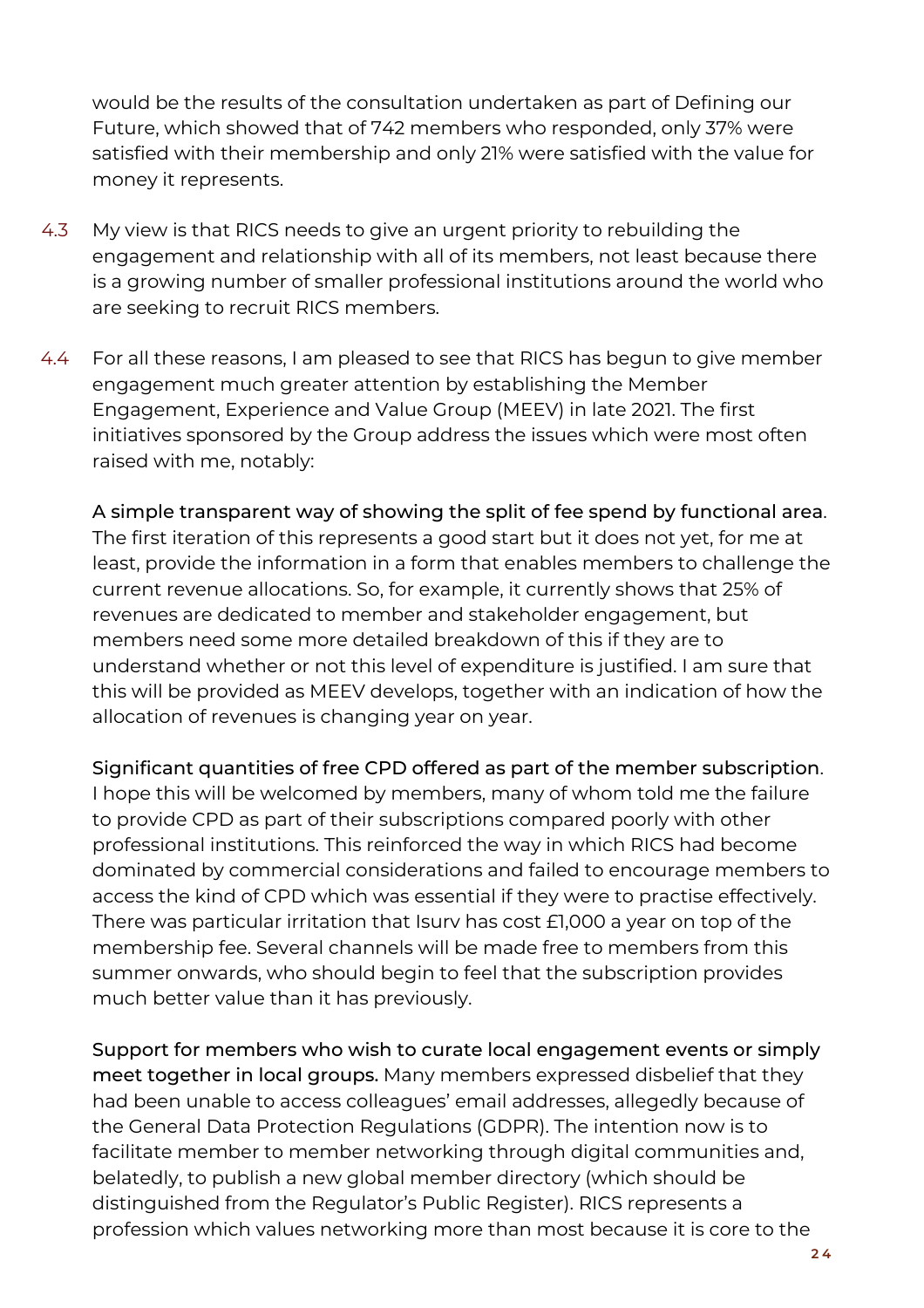service it provides. The centre should therefore encourage members who wish to interact, whether in local groups or through professional communities, not least because for many younger members that is how they develop some sense of belonging in such a large and potentially distant profession. I am glad that is now encouraged and that advice on how to establish and maintain local groups will now be provided along with some necessary staff support.

A much improved member interface. Members told me that the quality of service they received was poor. Too often calls were not answered or, if referred to other members of staff, were never actioned. They told me that the service was neither personal nor responsive. They complained especially about their digital experience because the systems were often difficult to navigate, lacked functionality and delivered poor quality information or advice. Again, this is part of the MEEV initiative, but significant improvements will only be possible when the current IT problems are resolved – which is why technology should be one of the most urgent priorities (see page 13). RICS needs to be easier for members to do business with, which means its customer service systems need to improve.

Local resources. The loss of local support staff has been keenly felt and has led many members to become disenchanted. They would argue that even willing volunteers need some support to be effective and they have a point. I am pleased that more attention is to be given to the resources which are needed on the ground, both in the UK and abroad. Some local resource is essential if products and materials delivered by headquarters are to be made relevant to local markets and tailored to different cultural expectations. Every organisation has to make decisions about the prioritisation of resource, but RICS should be more transparent about the levels of local resources being deployed and the reasons underpinning those choices.

- Since January of this year, members and prospective members have, in addition to the above, been able to access a Member Value Hub. This is a new central repository which sets out the member value proposition. Again, this is to be welcomed but I think care should be taken not to overstate the progress that has been made. Frankly, many members are very sceptical about whether the various new initiatives will be fully delivered simply because of their past experience. It never helps to exaggerate achievements when trying to rebuild trust. 4.5
- It is also important that sampling of the member response to the MEEV initiatives is undertaken on a frequent and regular basis to ensure that the changes are having an impact and that the centre is now responding to the voice of the member by making adjustments when necessary. 4.6
- Winning back disenchanted members is never easy and rebuilding trust takes 4.7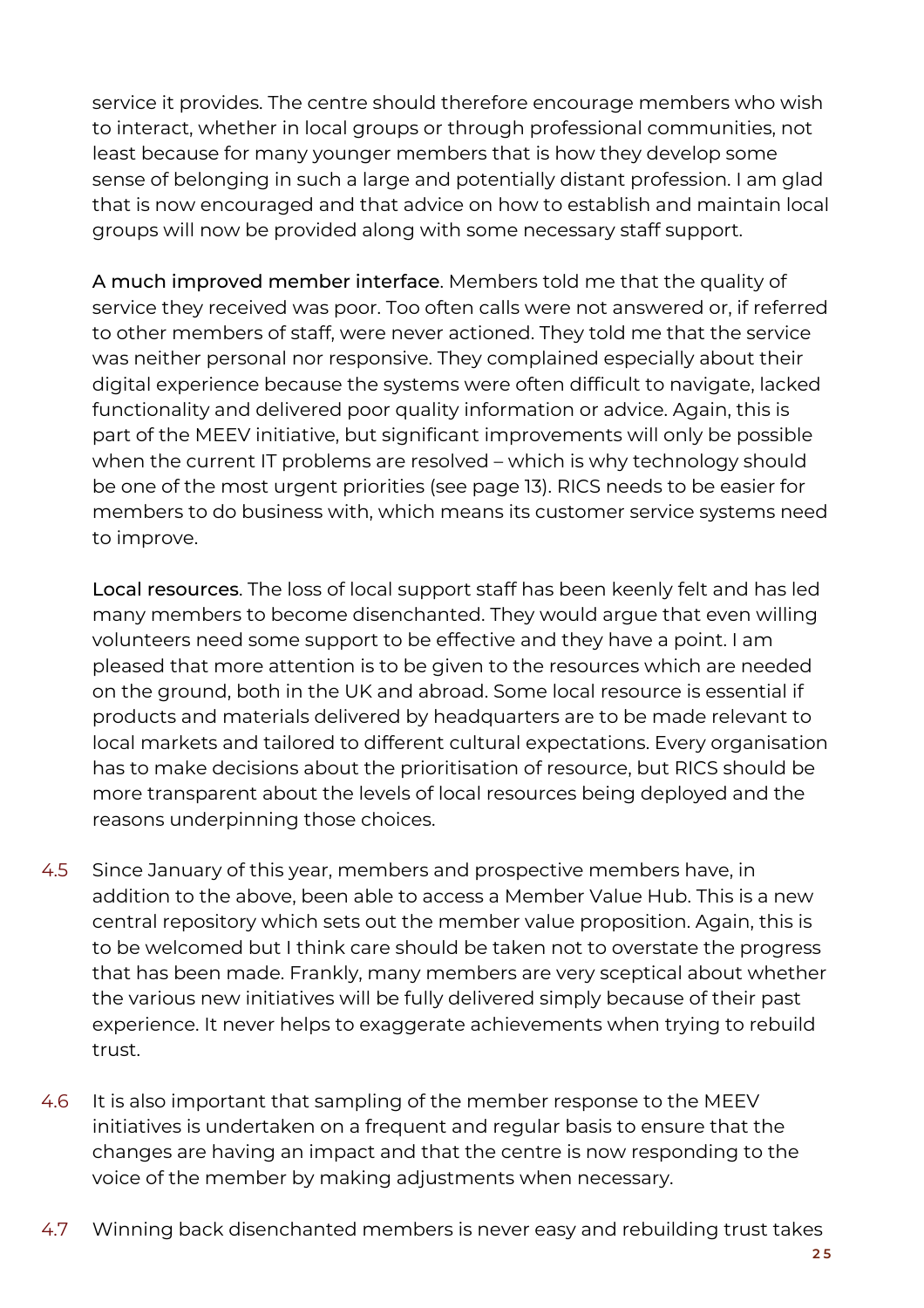time. It is very encouraging that a start has been made but it will need sustained effort to convince members that RICS is once again a member-led organisation.

#### RECOMMENDATION 15

RICS should build upon the foundation of the Member Engagement, Experience and Value (MEEV) programme to ensure all members have access to a high quality offer, which should include content and events led by members in their geographic area, supported by local staff where appropriate.

#### RECOMMENDATION 16

RICS should instigate a customer service improvement programme, spanning processes, systems and culture, to ensure that members receive an improved level of service.

#### **RELATIONSHIP BETWEEN EMPLOYEES AND MEMBERS**

- The relationship between employees and members is not working as effectively as it could. I heard from members of issues with employees, and from employees on issues with members. In order to move forward as an organisation, the bonds between members and employees need to be rebuilt and re-defined. 4.8
- In a member-led organisation, the ultimate decisions, save for standards and regulatory decisions, should be taken by members through appropriate governance structures, not by staff. However, many members felt that the balance of power in the organisation had shifted so that in practice the big decisions were either taken or controlled by senior executives. The Levitt Review noted that senior staff said that they felt forced into this position because the governance structure was not working, and decisions had to be made somehow if RICS was to function effectively, or indeed at all. 4.9
- Many organisations now articulate how staff are expected to behave and what they have the right to expect from managers, members, clients and colleagues. I think that some such code or statement could be a helpful way of redefining the relationship between staff and members, and clarifying the behaviour expected from both. A number of members highlighted that they are bound by Rules of Conduct and subject to formal Regulation mechanisms to hold them to account, but staff are not currently bound by comparable 4.10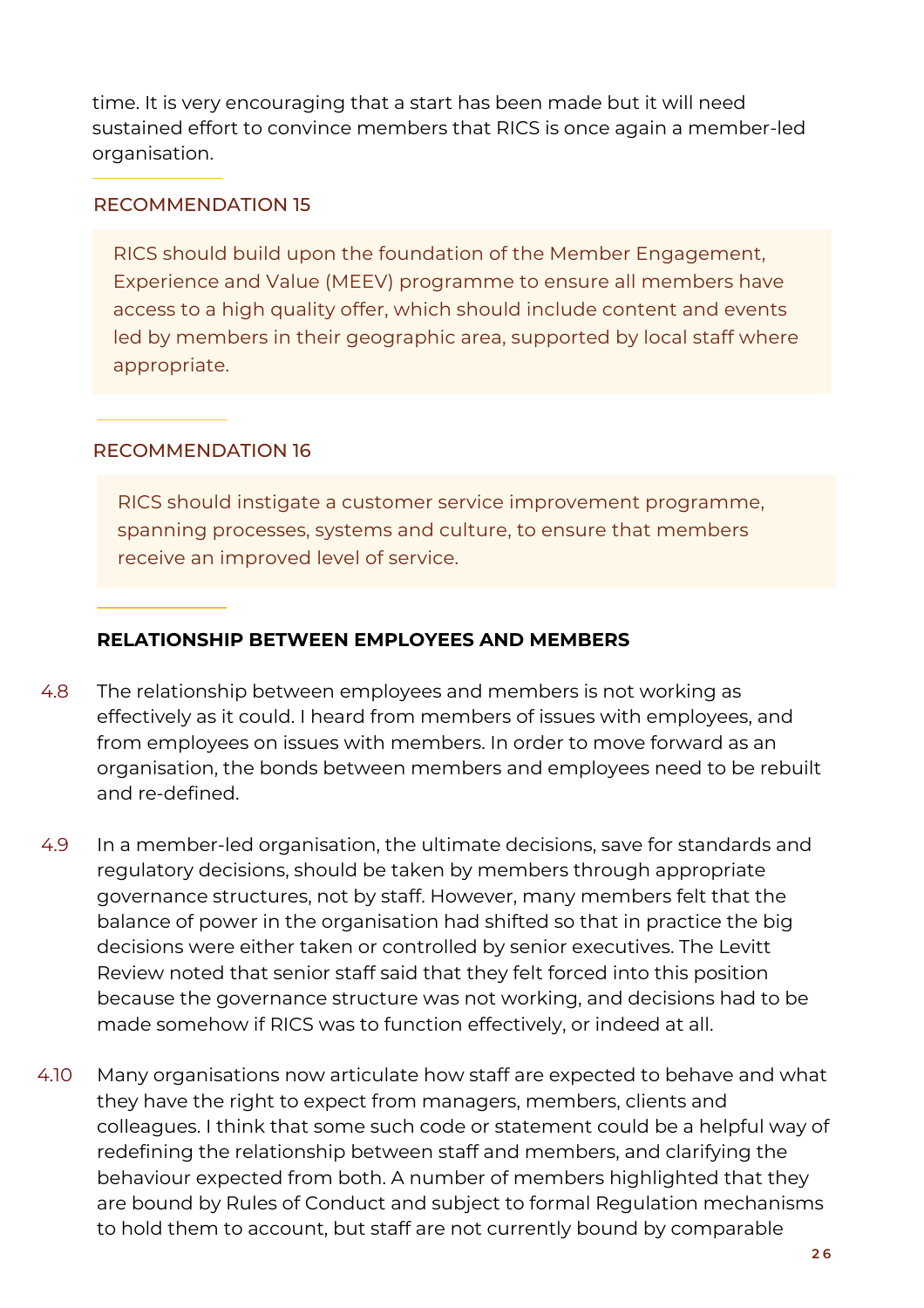standards. Others referenced the existence of a former "staff and membership partnership" document which both parties signed up to, but which seemed to have faded out of existence. A renewed partnership statement could be produced once the values have been formulated.

#### RECOMMENDATION 17

The relationship between members and staff should be re-defined to make clear that staff advise and support members.

#### RECOMMENDATION 18

RICS should draw up, and consult on, a renewed staff and member partnership statement which clarifies expectations of both parties. This should take place following the work to establish the Institution's new values.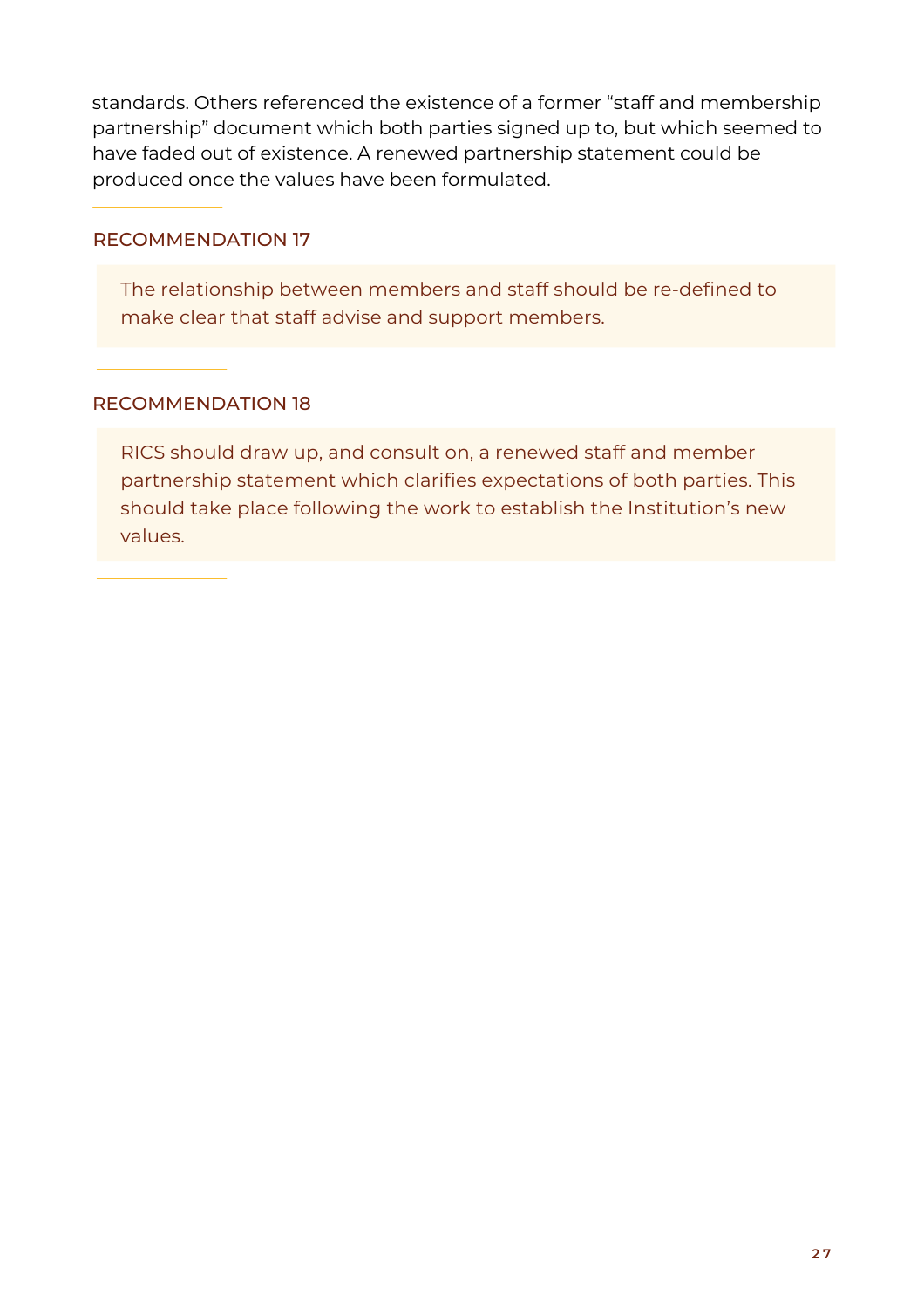## CHAPTER 5: CULTURE & VALUES

- In addition to concerns about how the partnership between staff and members has changed in recent years, the Levitt review identified that while there were failures in governance, many of these could have been prevented if RICS had the right culture. I have therefore been asked to review and report on the culture of the RICS. 5.1
- Having met and listened to so many members, staff and other stakeholders, and had access to recent staff and member surveys (as well as the responses to Defining our Future) I feel that I know enough to offer my views, and I believe that there is much that needs to change. In saying that, however, I want to recognise the efforts that have been made since September 2021 to improve the RICS culture. Many staff at all levels are making a real effort to tackle the historic problems but changing the culture is not something that can be achieved overnight. 5.2
- Nor is it something that can be imposed from the top or from the outside. It must be something for the leadership of the Institution to take forward. What I have described below are what seem to me to be the problems with the culture, and I have offered some thoughts on how the process of change should be managed. 5.3
- To be clear, I have encountered much that is troubling and which needs to be addressed urgently. Some of the recent problems derived in part from system failures, but as the Levitt Review observed, many can also be attributed to flaws in the culture itself. 5.4
- Let me start, however, with a clear positive. There is a passion in the organisation, and in the profession, which is rare, and which needs to be cherished. People really care about surveying (in the broadest sense) and the part they know it can play in tackling many of the big issues we face as a society. Both members and employees take pride in the profession. Indeed, many of the criticisms I have heard derive from a feeling that this passion and pride have not been celebrated or drawn upon to benefit the Institution. 5.5
- Many of the cultural issues within RICS have been commented on already, including within the Levitt Review. In the Call for Evidence, both staff and 5.6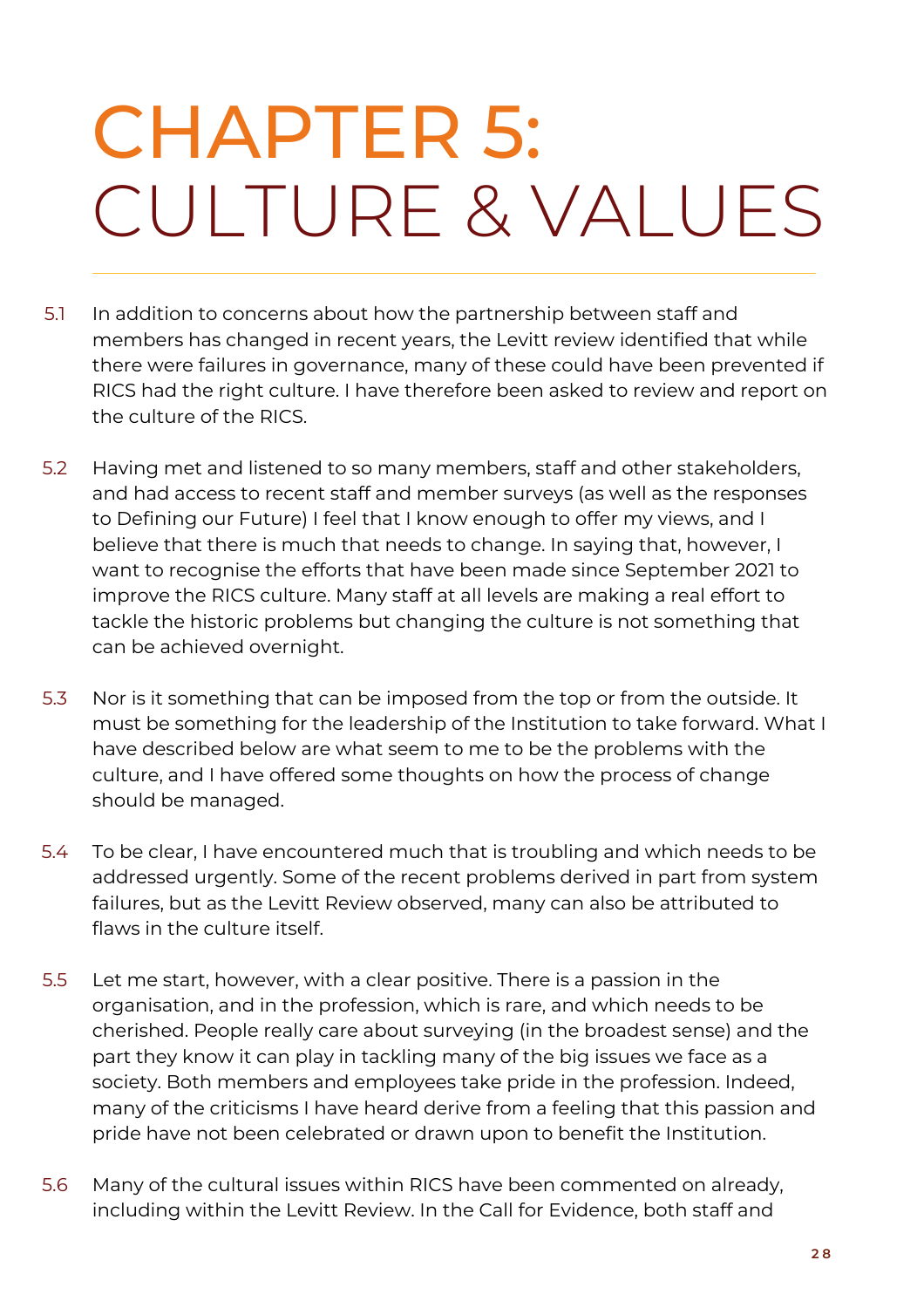members highlighted several of these, which will need to be addressed if the Institution is to re-build the vital partnership between staff and members. In my view, this partnership must underpin the Institution going forward and be built on a foundation of shared values. The cultural challenges which I have observed, and which have been reported to me include:

#### **Centralised and Controlling**

RICS has become too centralised and controlling in a way which stifles the initiative of both members and employees, with too much emphasis placed on preventing things going wrong. The best organisations realise that the key to success is to empower staff and members, not simply control them, and that requires higher levels of devolution than can currently be found in RICS. There is a need to manage risk appetite, but in a proportionate way that does not completely stifle innovation and creativity within the organisation. Of course, not everything can be devolved and there does need to be clarity about which activities are core and cannot be left to local discretion, such as consistent standards of entry, technical competence and ongoing revalidation. However, there is much more that can and should be devolved if people are to feel able to use their initiative for the benefit of RICS and if RICS is to become less risk averse. 5.7

#### **Lack of Transparency**

- RICS needs to be more transparent and open in the way it operates. The events covered in the Levitt Review demonstrated a lack of transparency in the way information was shared between boards, committees and members. I do not believe this was an isolated incident but arose because of a widespread tendency not to make information available to other colleagues or only to make available the minimum necessary when members requested it. 5.8
- In the Defining our Future consultation, which was admittedly undertaken at the height of the turmoil surrounding RICS in 2021, just 21% of respondents felt RICS operates in a transparent way, and I believe there has in the past been a widespread tendency to simply not share information or to only make the minimum necessary available. This is linked to a lack of accountability within current structures. One staff member reported being accountable for the management of a key risk area for the Institution with the potential for multimillion pound fines to be levied, and yet they had never reported to the Executive Committee or any governance bodies about their area of work. RICS needs to be clearer about key decision points within its structure to both staff and members, and to be more transparent about the decisions being taken at 5.9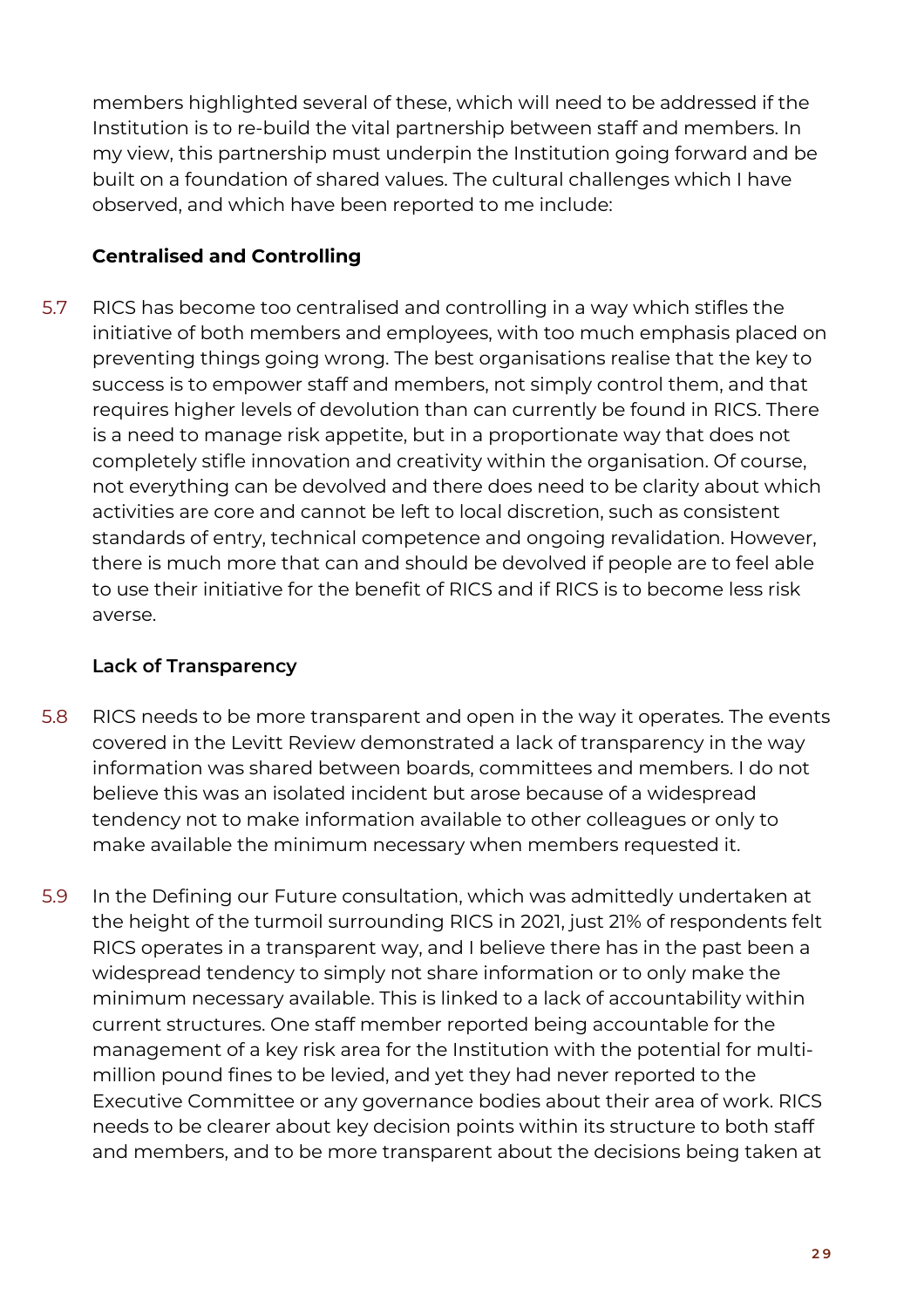all levels of the Institution. It should only refuse to publish material relevant to members in exceptional circumstances, taking an approach that favours publication by default. Too often I was told that GDPR prevented data being shared when other organisations have found ways to share.

#### **Failure to Collaborate**

- RICS should look to collaborate more frequently. In the past, it seems to have found it difficult to build partnerships and has not been sufficiently outward looking. While there are some excellent examples of building coalitions on global issues such as fire safety and cost measurement, I believe it could do more and have greater influence and impact through more co-operation. 5.10
- For example, the relationship with universities could be much stronger and lead to RICS being involved in topical, relevant research which would, in turn, strengthen its thought leadership work. In fact, as one university told me, their relationship with RICS did not progress beyond that of 'master and servant' because it was dominated by the way in which the accreditation process was managed. The process of accreditation, and cooperation on research and policy development are very different but need to be well choregraphed if both are to succeed in the future. 5.11
- As I have said elsewhere, I feel RICS could be more successful overseas through 5.12 more emphasis on developing collaborations to enhance its influence, but I do not believe its culture has made that easy. Through collaboration, RICS might have been better able to influence overseas governments and intergovernmental organisations, by drawing on the knowledge and experience of members on the ground. In an increasingly complex world, RICS cannot expect to achieve its objectives by working in isolation. In the future, building and sustaining more and broader coalitions will be key to its success in raising its own brand awareness, exerting influence and recruiting more members.
- As I have mentioned elsewhere, it can also partner with other institutions, as it 5.13 has done with the Society of Chartered Surveyors in Ireland (SCSI), to deliver member services and other activities on the ground in different countries. This prevents duplication of effort and helps build credibility and influence.

#### **Diversity and Inclusion**

I have dealt with this in more detail in Chapter 2 (Strategy) but it is also an important aspect of culture and, in short, RICS needs to place a far greater emphasis on diversity and inclusion. It needs to attract and retain the best talent, whatever their gender, race, class, disability, age, religion or sexual orientation. 5.14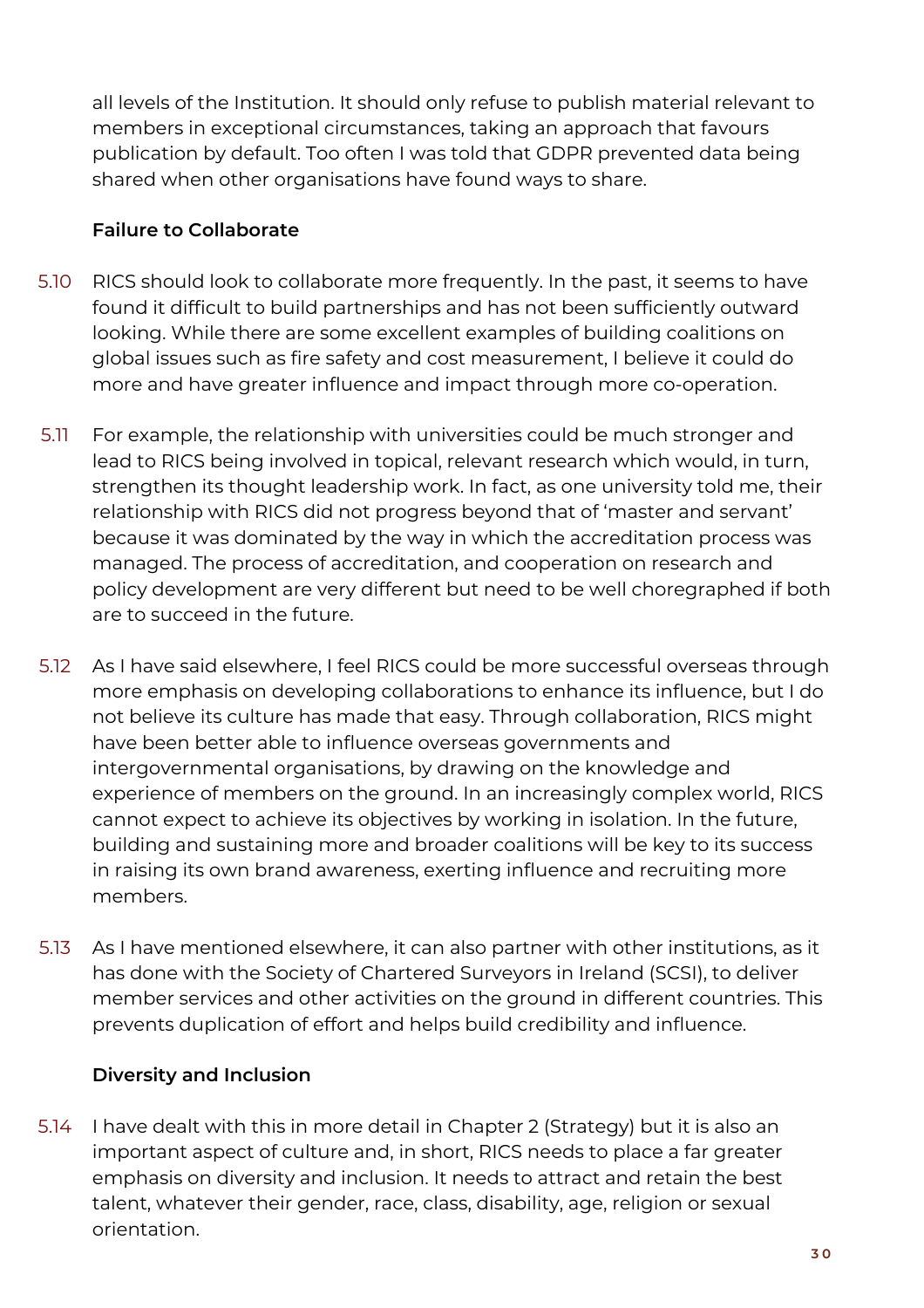- Within RICS staff at management and junior level, women are well represented, making up 55% of the global workforce, but there is little data available about diversity beyond gender. I was told that the dataset about the ethnicity of the global workforce was incomplete, and even in the UK, where many RICS staff are based, it was insufficient to draw any conclusions. 5.15
- Many firms realise that the composition of their workforce needs to better reflect the make-up of the communities they serve if they are to remain credible. They also realise that diversity brings with it greater creativity and better decision making because different cultural and life experiences can be brought to bear. 5.16
- Although RICS has spoken enthusiastically about the importance of diversity and inclusion, it has much more to do to turn the warm words into action. It needs urgently to become genuinely inclusive in everything it does so it not only recruits from diverse groups but also provides a profession and a workplace in which everyone can thrive. If that is to happen then the new leadership needs to show that it is committed and prepared to act on the basis of reliable data covering such things as recruitment, training, promotions and appraisal marks. It needs to be visible in schools in disadvantaged areas to show young people from non-traditional backgrounds what exciting careers are available in surveying. Many members told me that the profession is still perceived as an 'old boys club'. That needs to change. I believe that the Diversity and Inclusion Panel which I am recommending, along with the recent senior staff appointment, would be the first steps toward concrete action. 5.17

#### **Quality of Service**

RICS needs to have a greater emphasis on service quality at all levels. I heard numerous examples during the call for evidence of poor quality service to members, from calls not being answered to emails never being responded to or people simply not following up as promised. Staff told me there is a lack of accountability for decisions, and too many people focusing on strategy rather than delivery. Some of these issues are attributable to poor quality systems but some are symptomatic of the way which quality of service for members has not been seen as a priority issue. Many staff feel constantly pulled in different directions and those in delivery roles told me they feel overwhelmed by the level of demand from central teams. I was told by many staff that they felt under resourced since the restructure in 2021, or that the new matrix ways of working are ineffective. Regardless of the root causes, the Institution's values must reflect that RICS has been damaged in recent years by the poor quality of service members have received. Service excellence must be a core value going forward and without it, more members will, I fear, join competitors who charge less and deliver better support for their members. Delivering excellent quality 5.18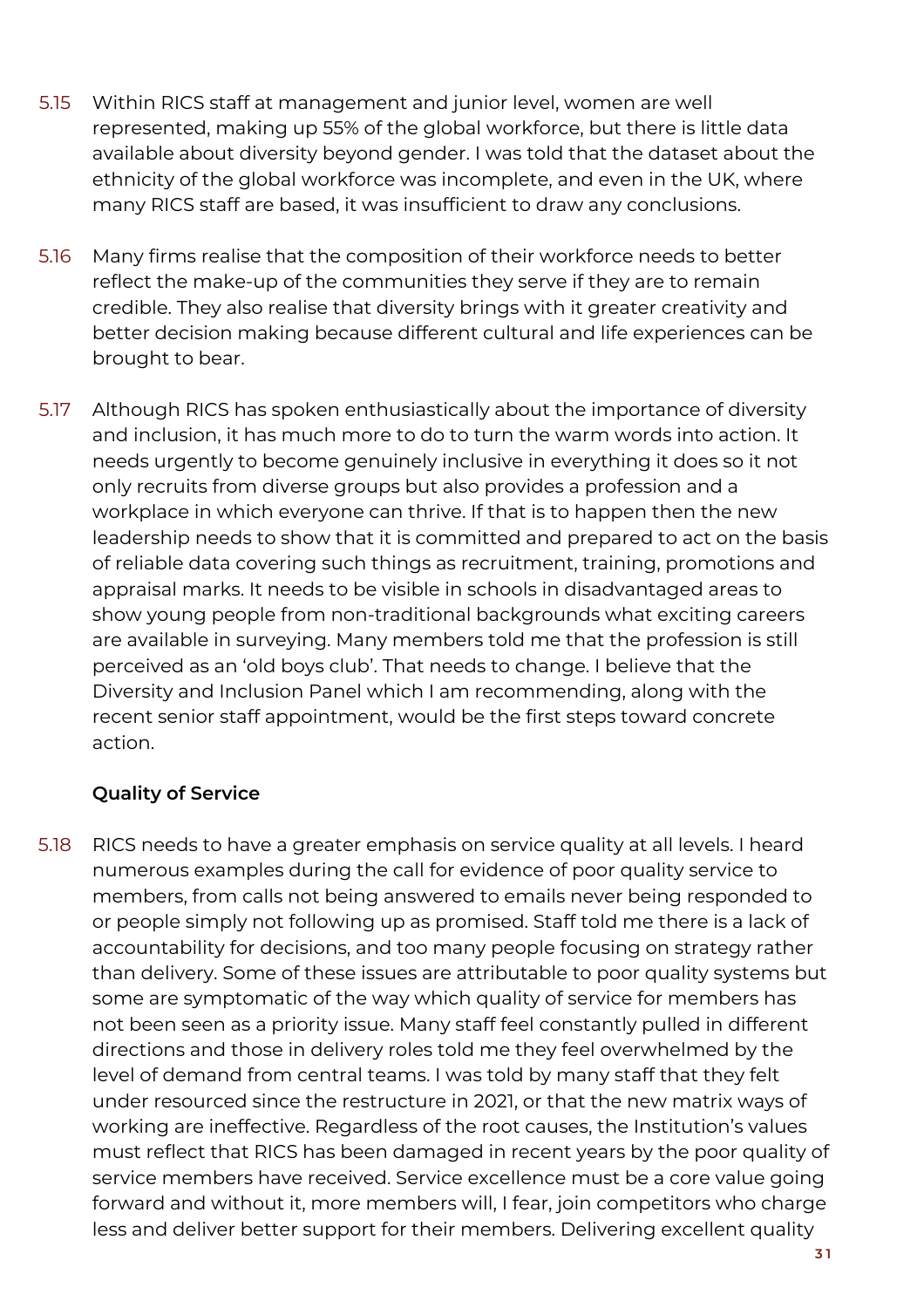is also about providing value for money for members, but very few members I spoke to felt that they did receive good value for their very high subscriptions.

#### **Ethical**

RICS' reputation depends upon the public and its various stakeholders, including the UK Government, believing that it is behaving in an ethical way and all indications suggest that this will be watched even more closely in the future. It is essential, therefore, that RICS maintains its commitment to the highest standards of behaviour, wherever it is working in the world. The events of 2018 and 2019 have naturally damaged the reputation of RICS and although the brand remains strong, the organisation and the profession needs to place ethics at the heart of its recovery. That is an important part of its commitment to public interest. The public needs to be confident that their interest will always be the first concern of the profession. 5.19

#### **Developing a New Set of Values**

- 5.20 In 2021, the Governing Council responded to the Levitt Review by proposing a set of values which addressed many of the issues I have set out above. The proposed values were integrity, transparency, inclusion, collaboration, advocacy and passion. I will not make firm alternative proposals because I believe that values need to derive from a genuine and sustained engagement with staff and members. If not, they will not be recognised, let alone owned, and without ownership they will have little impact. In my view, RICS should therefore embark swiftly on a wide ranging consultation with staff and members about values which will then provide the framework for changing its culture. Values define organisations far more than business visions because they are about how people behave and that is what distinguishes one institution from another. But to make a difference, values also need to shape the most important organisational processes. In other words, they need to influence the kind of people you recruit, the way they are appraised, the training you provide and the criteria for promotions. If that is not the case, then staff will assume that values are not really important and tend to ignore them.
- The values proposed by Governing Council could be the starting point for the wide ranging consultation I am recommending but I would also include a commitment to excellence and respect, perhaps in place of advocacy and passion. Others might argue for some reference to enterprise and innovation as well as the overriding commitment to public advantage. In time, examples of how each value can be translated into behaviours will help clarify what is meant and what needs to change. Difficult choices will have to be made about priorities if the values are to be kept to a small number, as I believe they must be, but this exercise needs to start as soon as the new leadership team is in place. 5.21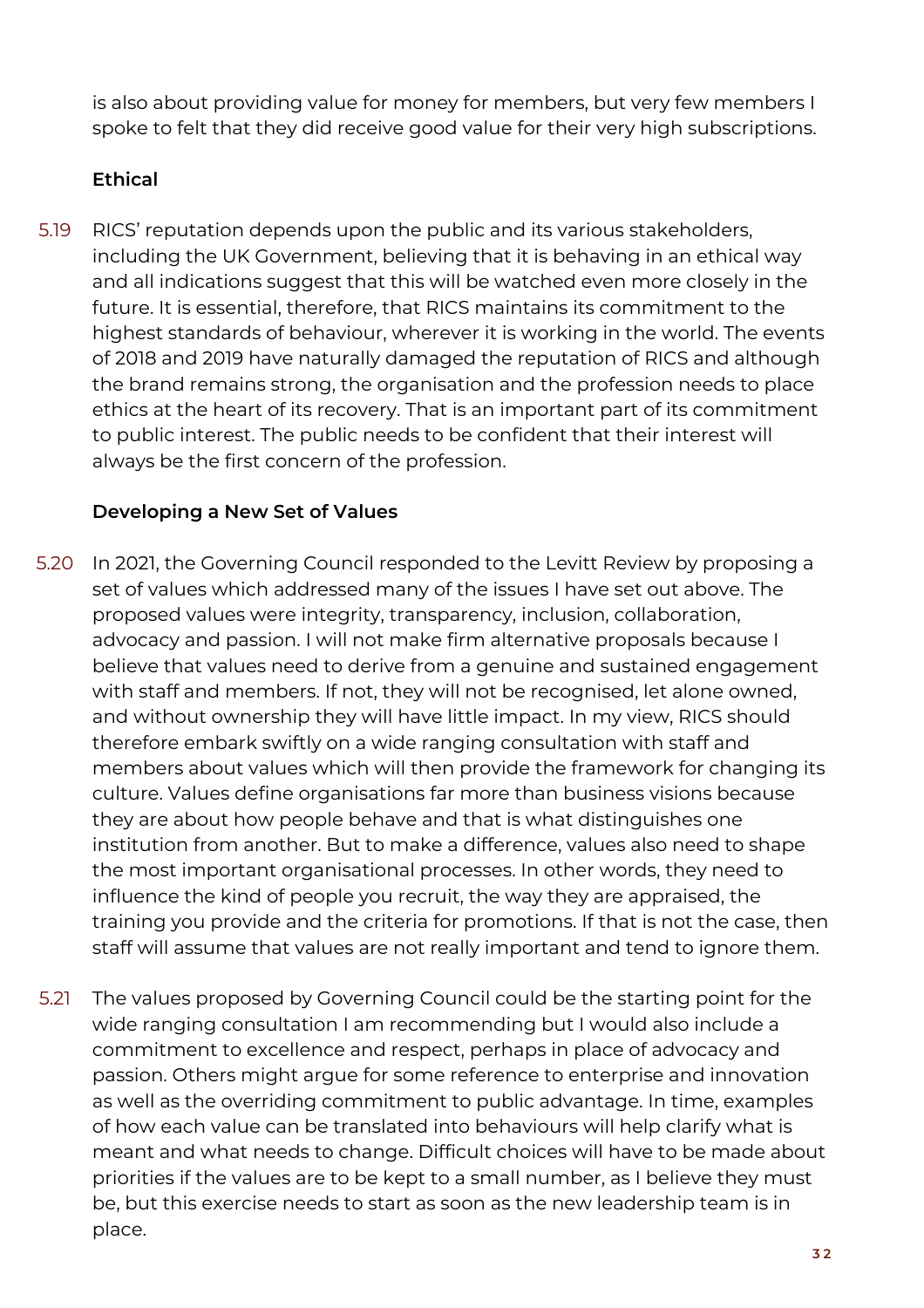Finally, on the subject of culture, it would be ideal if the chosen values were 5.22common to both RICS staff and the profession and I see no reason why that cannot be achieved by drawing up a renewed staff and member partnership document. There needs to be total commitment to common values and behaviours shared across the whole of the surveying family.

#### RECOMMENDATION 19

RICS should consult widely on a proposed set of values that will be applicable to all staff and shared across the whole surveying family. This set of values should include reference to quality of service, respect and public advantage.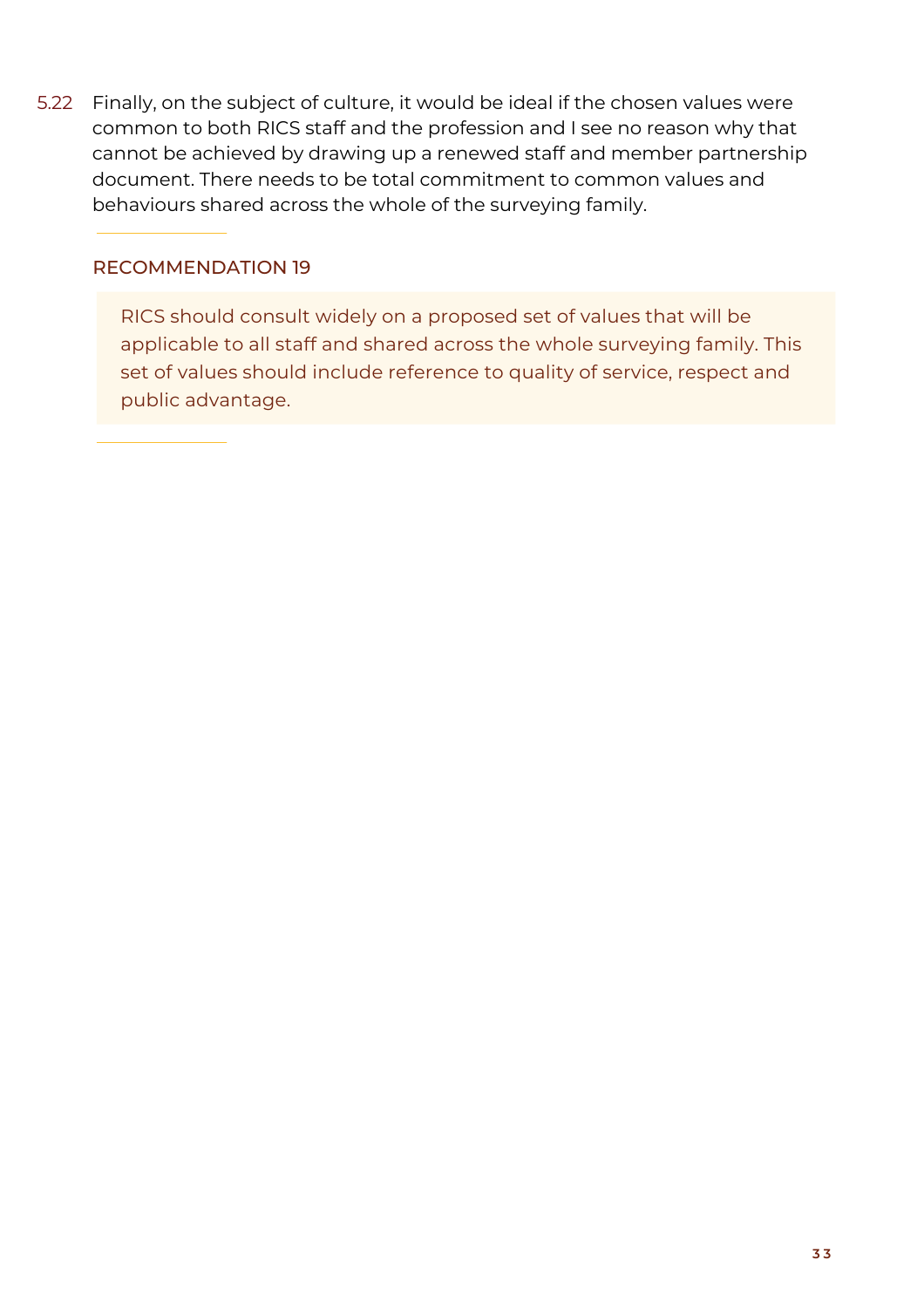## CHAPTER 6: GOVERNANCE STRUCTURE

- While culture was central to the challenges highlighted in the Levitt review, the underlying issues lay in the governance structure of RICS, which despite many reviews and changes over the past decade, is still not functioning well. 6.1
- To be effective, my recommendations on governance structure need to: 6.2
	- Simplify a structure which has become too complex
	- Clarify accountabilities and the roles and responsibilities of members and chairs
	- Make transparent and improve relationships between boards, committees and groups
	- Reduce the likelihood of problems going unnoticed or unresolved
	- Better involve members who currently feel they have no influence (not least some professional specialisms)
	- Reinforce the culture and values of the RICS

The proposals that follow have been designed with this in mind and if any amendments are proposed, I would hope that they meet these same criteria.

### GOVERNING COUNCIL

- A successful RICS depends on a successful Governing Council. That means its members need to have the skills required to function effectively: It needs to work well as a team with a clear sense of purpose and direction; it needs, so far as possible, to reflect the location of members and include members from the various disciplines; it needs to be a model of good corporate governance and it needs to demonstrate the values of the Institution. That is a demanding set of requirements to meet in a Council which should, I believe, have few, if any, more than its current 25 members. 6.3
- Some other professional associations do have advisory forums, which sit alongside their equivalent of the Governing Council and which have upwards of 70 members. The advantage of this, it is said, is that more members have the opportunity to feed their views into the Council. The disadvantage is that 6.4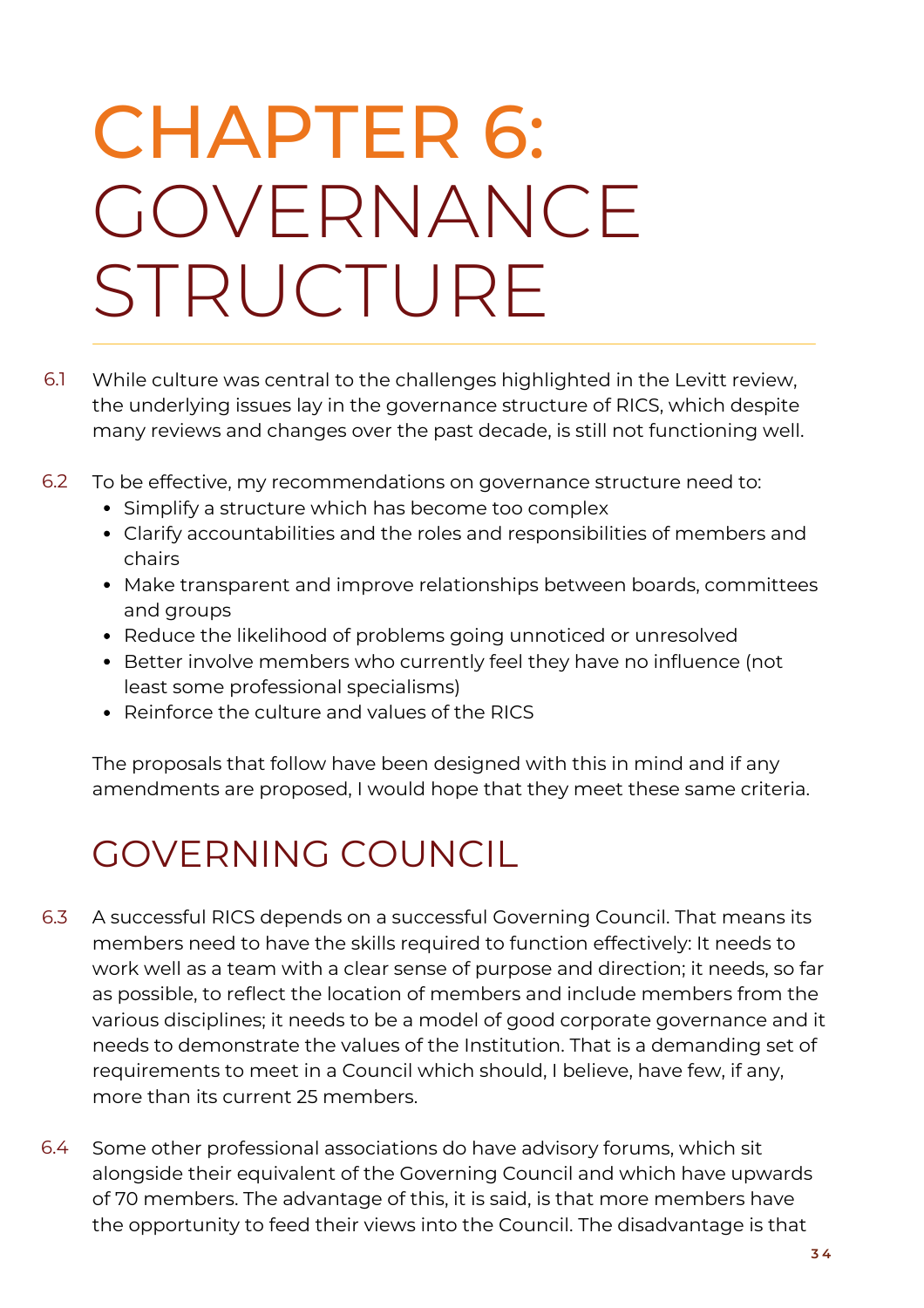such forums can become 'talking shops' and will inevitably increase the administrative costs for the Institution. I do not believe that adding this additional tier of governance will do much, if anything, to address the issues I have set out above and therefore I do not recommend it.

- The Governing Council should therefore remain the ultimate authority within RICS with responsibility for: 6.5
	- Agreeing the Institution's strategy and vision
	- Overseeing the delivery of that strategy via annual business plans
	- Overseeing the effective delivery of standards and regulations
	- Agreeing changes to Byelaws and Regulations
- The Council should meet quarterly with two of the four meetings being virtual. To minimise the cost of the in-person meetings, I would suggest that these are held in the RICS building at Great George Street. 6.6
- The Council should be chaired by the President. I am conscious that not everyone will share that view. Some suggest that it is difficult to maintain continuity if the Chair of Governing Council changes every year and others feel that the workload of the President precludes them from also chairing Council. The President will, however, have been a member of the 'leadership team' for two years as I propose to retain the roles of President-Elect and Senior Vice-President. The Chair will have therefore played an important part in setting the Council's direction before taking on that role. To support the Chair, and provide an important degree of continuity, I also propose appointing a Senior Independent Governor and establishing a new RICS Board. This will have delegated responsibility for delivery of the business plan and oversight of operations (excluding standards and regulations). Those changes will reduce the burden placed on the Chair, provide continuity and should allow the President to Chair Governing Council effectively. 6.7
- To continue with the current arrangements would mean that there will be three people with roles which will be seen to overlap – the President, the Chair of Governing Council and the Chair of the RICS Board. As a result, accountability will be blurred and the outside world will be confused by who has the ultimate authority. 6.8

#### **The Role and Appointment of the President**

The President represents the pinnacle of the surveying profession and should be something every surveyor aspires to. I understand the intention behind removing the responsibility of chairing Governing Council was to free up the President to undertake more of an outward facing, ambassadorial role. With the changes I am proposing, I believe the President will be able to be both an 6.9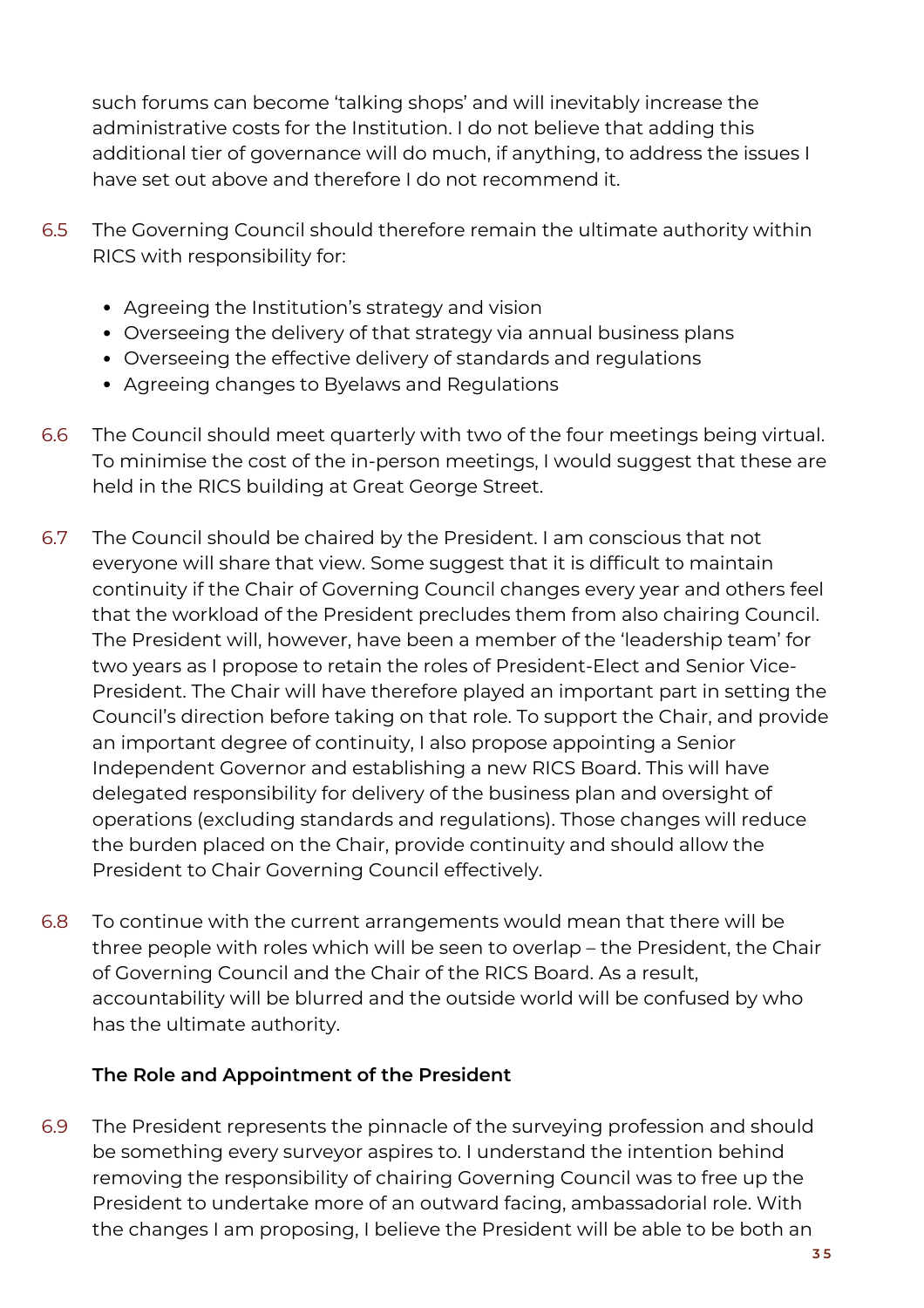effective Chair and an ambassador for the whole profession. Indeed, this dual role is often carried out in many other professional bodies.

- Being President of the RICS is clearly a time consuming role and requires a high level of commitment and competence, but more needs to be done to simplify the application process and increase the transparency around this critical appointment. I believe the Nominations and Remuneration Committee (see page 50) should oversee a much simplified shortlisting process, rather than a separate Presidential Nominations Committee as is currently the case. Under this process, an individual would stand for Senior Vice-President, and progress to President-Elect and then President. 6.10
- I would suggest two options for the selection of the Senior Vice-President. The first is that shortlisted candidates present to Governing Council members, who would then take a vote. This is the current process but I believe it could be significantly more transparent and simplified if this is to be the preferred option. The second option is that shortlisted candidates would be presented to the whole membership, who would then take a vote – perhaps at the AGM. Whichever process is selected, RICS must ensure that diverse candidates are not disadvantaged, and all candidates are supported throughout the process. 6.11
- The role of the President is tied to the role of the President-Elect and Senior 6.12 Vice-President, and all three should work closely together as a team. They are the figureheads for the strategy set by Governing Council and should be empowered to represent the Institution. They should be visible, and accessible, to all members.

#### RECOMMENDATION 20

The Nominations and Remuneration Committee should oversee the Senior Vice-President selection process and the Presidential Nominations Committee should be dissolved.

#### **Membership of Governing Council**

- Membership of Governing Council is a substantial responsibility and goes beyond simply attending meetings and voting. It should be something that more members aspire to and actively put themselves forward for. Members of Governing Council are leading ambassadors for the profession around the world and should also be visible leaders in their professional communities. 6.13
- $6.14$  I am suggesting some significant changes in the membership of the Council. Firstly, it is important, in my view, for the members of Council to better reflect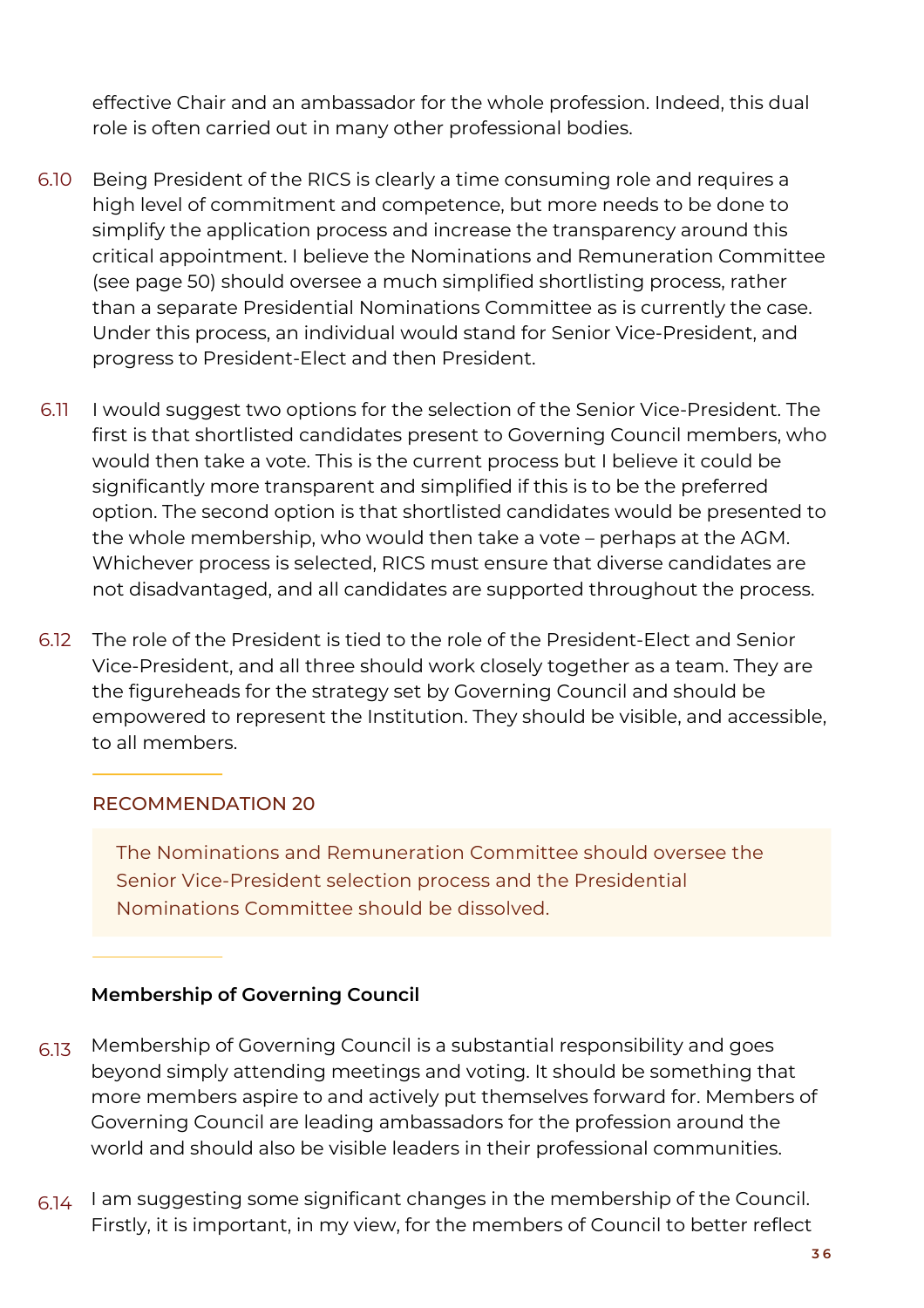the geographic location of members. Members of Council are not, and should not be, representatives for their geographic area because they need to see themselves as corporate members of the Institution's most senior body. Nonetheless, there is currently great resentment that although 71% of members reside in the UK and Ireland, this is not reflected in the Council membership. Indeed, each UK and Ireland member of Governing Council currently 'represents' 18,850 members, whereas each member from every other region 'represents' a constituency of less than 3,000 members.

- My core principle in recommending changes to the membership of Governing Council is that it should more proportionately reflect the geographic location and professional disciplines of members. It should do so without substantially increasing the number of seats on Governing Council or creating a mechanism to increase numbers in perpetuity. I have used the membership numbers correct as at May 2022 as the basis for my proposals. 6.15
- 6.16 I am proposing that the five geographic world regions should be retained, and every region should have at least one representative on Governing Council. There should be a threshold in the percentage of qualified members which enables additional representatives on Governing Council, and I would recommend this is 10%. This means that once a world region has over 10% of the qualified members, they would gain an additional seat on Governing Council. A representative would be added at each 10% increment, so a region with over 20% of qualified members would have three representatives, 30% of qualified members would have four representatives and so on. This allows the proportion of Governing Council members to reflect the geographic locations of members now and in the future.

| <b>World Region</b>             | Number of | Percentage of<br>Qualified Members Qualified Members Proposed Seats | Number of |
|---------------------------------|-----------|---------------------------------------------------------------------|-----------|
| Americas                        | 2,760     | 2%                                                                  |           |
| Europe                          | 8,562     | 8%                                                                  |           |
| <b>Middle East &amp; Africa</b> | 4,623     | 4%                                                                  |           |
| <b>Asia Pacific</b>             | 17,155    | 15%                                                                 |           |
| UK & Ireland                    | 79,724    | 71%                                                                 | 8         |

I recognise that linking geographic representatives to a proportion of qualified members means that the membership of Governing Council may ebb and flow as the proportions of members in different regions changes. This may, at times, result in one region reaching a threshold without another region falling below one. This may mean there are more than 13 geographic representatives for short periods of time – I do not believe this is a problem and should create a healthy turnover within Governing Council. 6.17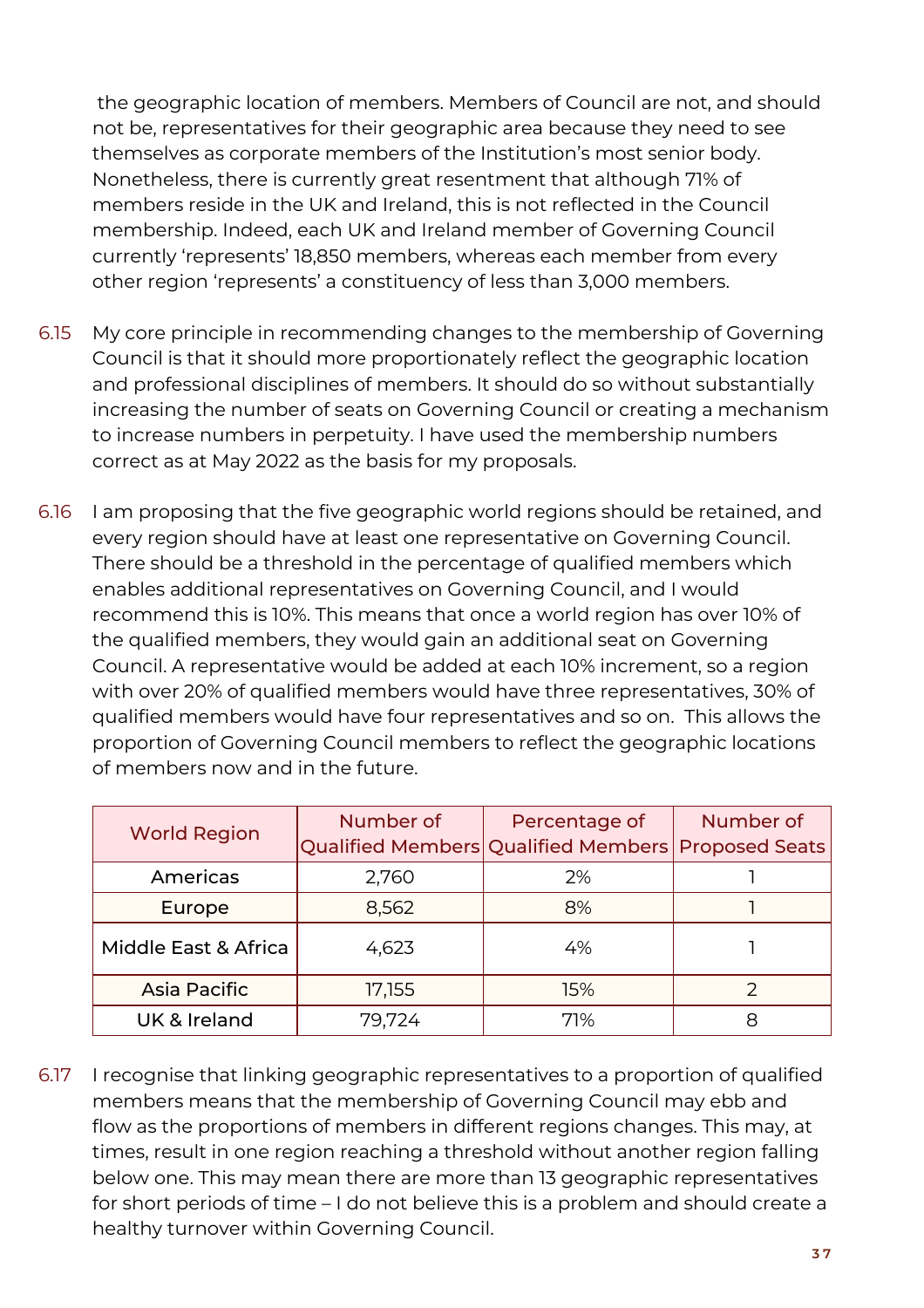How these representatives are selected I leave to Governing Council to decide, but I believe there are two main options.

- The first is that five of the thirteen geographic representatives are the World 6.18 Regional Board Chairs, who are automatically appointed to Governing Council upon confirmation of their appointment as Chair of a World Regional Board. I believe this would strengthen the link between Governing Council and the world regions, ensuring the global strategy is informed by local market insight.
- 6.19 However, I recognise that the role of World Regional Board Chairs and Governing Council members are very different – one is about oversight, and the other about delivery - and that there is an argument for splitting these roles out. The other option therefore would be for five of the thirteen geographic representatives to be elected by World Regional Board constituencies. Those five individuals would sit on both Governing Council and the World Regional Boards, to ensure the link between Governing Council and World Regional Boards remains.
- The remaining eight geographic representatives would be elected, either 6.20 through a much simplified qualified election process, which I discuss on page 54, or an open election process.
- The second major change I am recommending would be for the many 6.21 different disciplines to have a greater presence. At the moment there are 18 professional groups in the RICS family, and many disciplines within those, but it should be possible to group some of these without losing professional identities. I therefore recommend that 7 seats should be filled from the professions, and that RICS should consult on combining the 18 professional groups to a more manageable 7 (which I discuss later in this chapter).
- As is the case with the World Regional Board appointments, I believe the 6.22 appointment of these 7 seats could be undertaken in two ways – either appointment of the Chairs of the Professional Group Panels, or through an election, with the successful Governing Council members also sitting on the professional group panel. The principle still stands that there should be effective dialogue between those groups and Governing Council.
- 6.23 I am very concerned that younger members do not feel their voice is heard and I have made some suggestions which I hope will help address this on page 11. As part of this, I recommend that a representative from the community of younger members should sit on Governing Council, as was the case until 2017.
- Unlike many governance bodies, Governing Council currently has no 6.24independent (non-RICS) members. I would recommend that there should be two independent members in future who would bring board experience from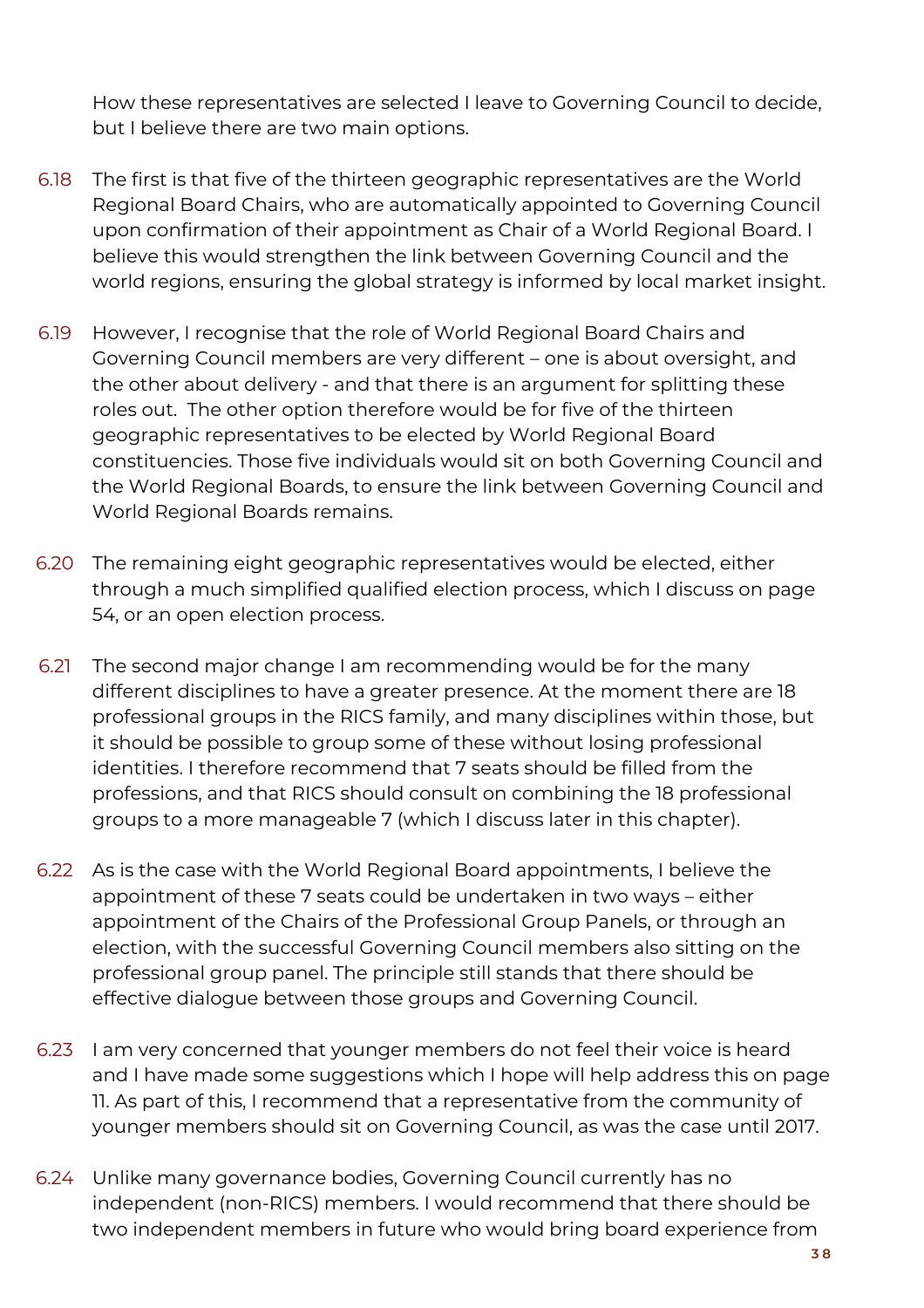other sectors, as well as an understanding of corporate governance. They would also reinforce the commitment to public interest and advantage. These posts would be advertised for a three year period and one would be designated as the Senior Independent Governor. I would also propose that Governing Council could appoint up to two additional members with relevant expertise or interests.

- Under these proposals, Governing Council would have 28 members and would comprise: 6.25
	- 3 elected members of the Presidential Team (President, President-Elect and Senior Vice-President)
	- 7 elected/appointed Professional Group representatives (who could be the Professional Group Panel Chairs or elected by the disciplines)
	- 13 elected geographic region representatives, including 8 from the UK & Ireland and 2 from Asia Pacific, who could include the 5 World Regional Board Chairs
	- 1 appointed Senior Independent Governor
	- 1 appointed independent member
	- 1 representative from the community of younger members
	- Up to 2 appointed members, with relevant expertise or interests

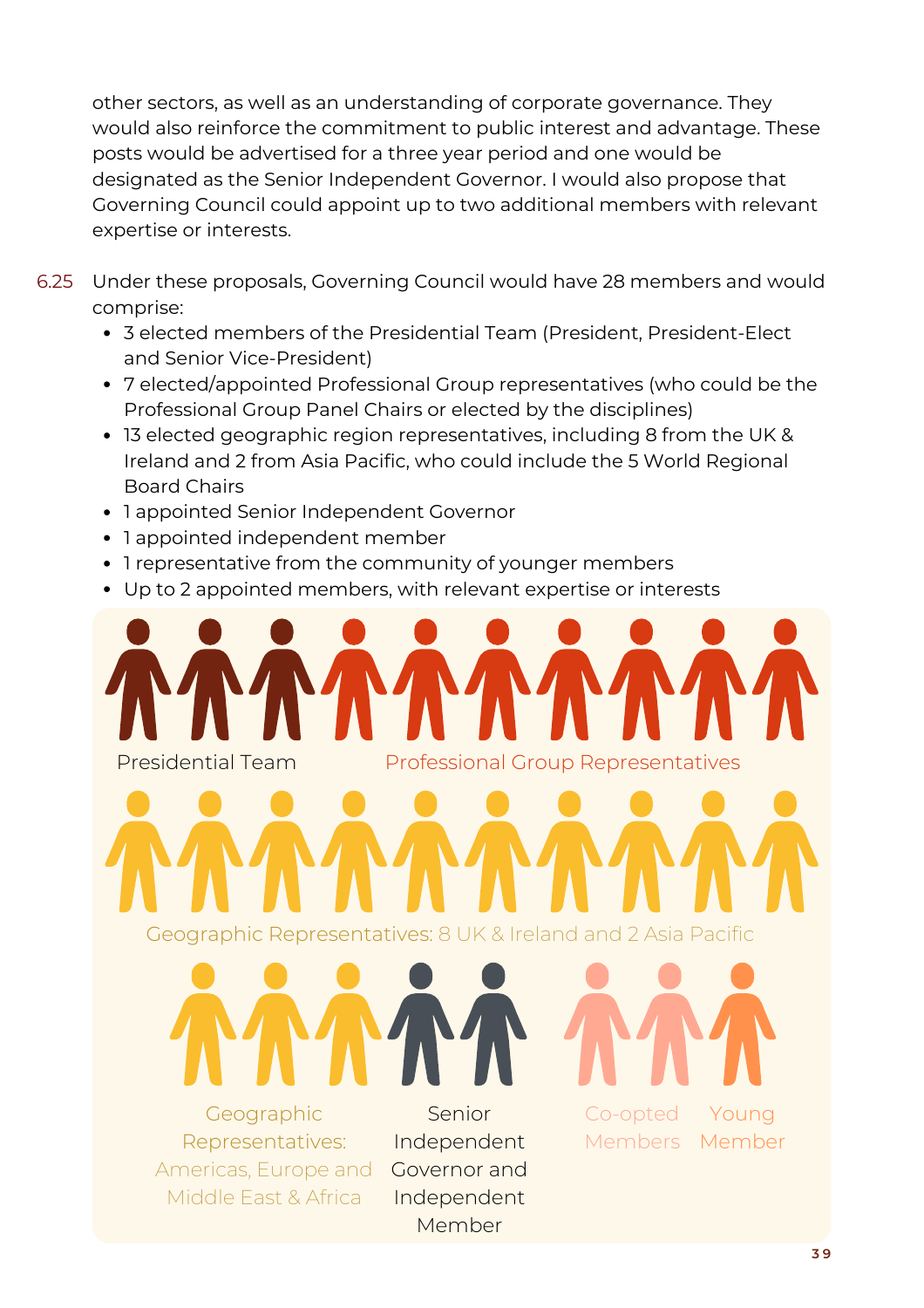#### **The Senior Independent Governor**

- 6.26 Some people have suggested that RICS should re-establish the role of Honorary Secretary. They argue that this post provided some continuity, acted as a bridge between members and the Council and was in a good position to call out actions, proposals or omissions which threatened the integrity or good governance of RICS. They say that such a post would have been likely to ensure that the failings of 2018 and 2019 were dealt with before they became so damaging to the organisation.
- Although it is, of course, the responsibility of all members in senior roles to 6.27 identify and deal with problems as they arise, I am attracted to the idea of having someone with a specific role to monitor and deal with issues that are likely to bring the Institution into disrepute. All local councils in the UK, for example, have a statutory monitoring officer for this very purpose and some similar post would help reassure members and stakeholders that the mistakes of the past are not likely to be repeated. I would suggest that the best way to address this is through the appointment of the Senior Independent Director (SID), which I believe is an integral part of modern good governance. To avoid any confusion with executive functions, I suggest that in RICS this post should be called the Senior Independent Governor.
- The role of a SID was first recommended in the Higgs Review of 2003 in the 6.28 wake of serious failures in corporate governance at Marconi and Equitable Life. The SID was intended to act as a bridge between shareholders (or members) and the Board. The SID should be available to members if they have a reason for concern that contact through the normal channels of Chair or Chief Executive had failed to resolve.
- While SIDs have traditionally been confined to the corporate world, they are 6.29 now being used more often in other sectors where complex negotiations and stakeholder relationships are key features, such as NHS Trusts and Housing Associations in the UK. I believe appointing a Senior Independent Governor to the Council would reduce the likelihood of failures occurring, provide a degree of continuity and reassure all members that the Council was following the best governance practice.
- The detailed responsibilities of the Senior Independent Governor are set out in 6.30the 2018 Financial Reporting Council's UK Corporate Code and Guidance on Board Effectiveness, and most of these are relevant to the circumstances of RICS. Based on these, I would propose the role of the Senior Independent Governor is: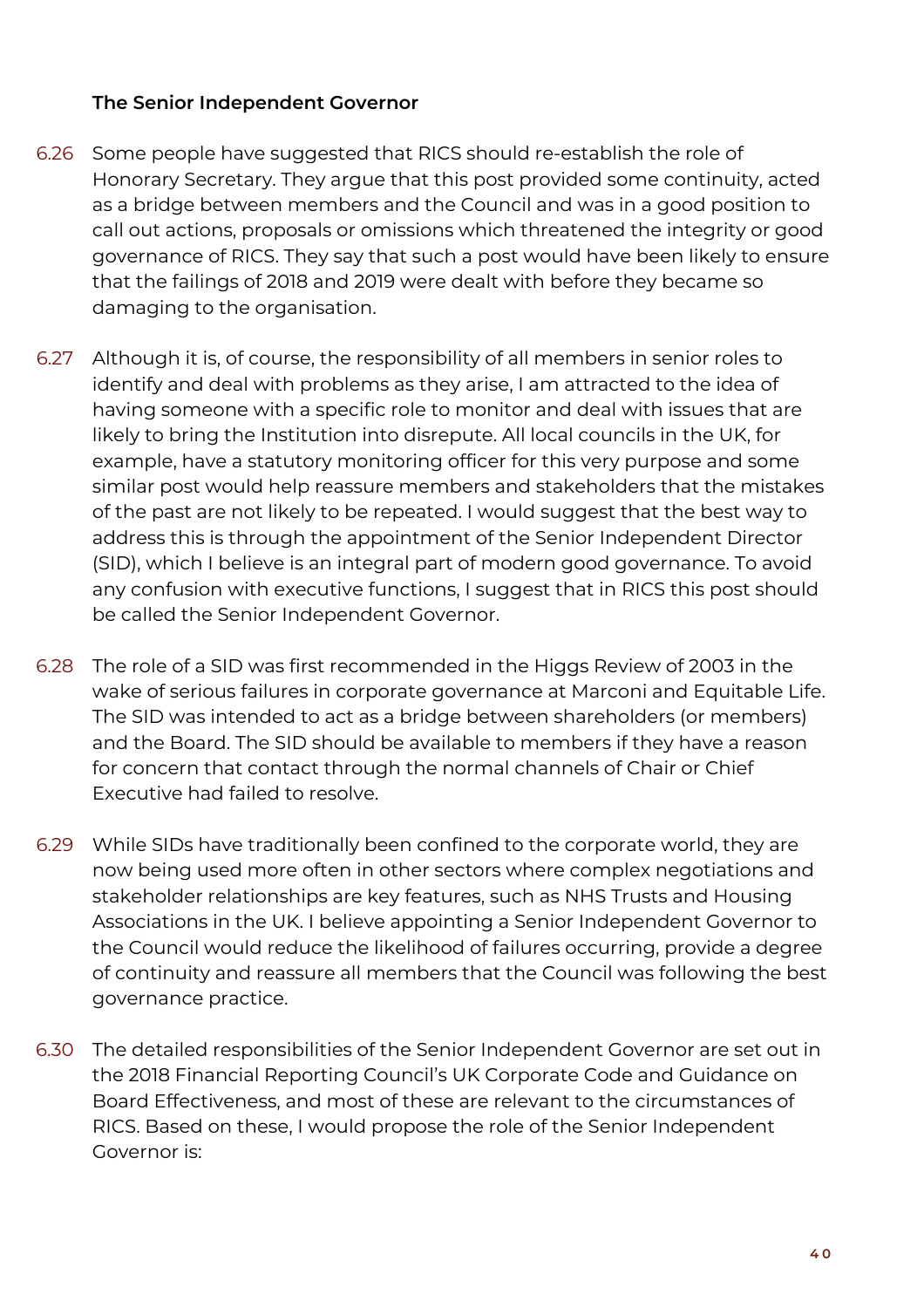- To meet a sufficient range of members to develop a balanced understanding of their views
- To act as an intermediary, where required, between Governing Council and the RICS membership
- To act as a sounding board for the President and the Chair of the Board, providing them with support on the delivery of their objectives
- To take responsibility for an orderly succession process for the President, working closely with the Nominations and Remuneration Committee and to be a member of the panel tasked with appointing the next Senior Vice President
- To make themselves available to Governing Council and the members to discuss concerns which have not been resolved through the normal channels of President, Chair of the Board and/or Chief Executive
- To lead an annual Governing Council effectiveness review involving all Governing Council members
- To act as the lead member of Governing Council when it has concerns about the performance of the President.
- To liaise with the Chair in relation to including items on the Agenda of the Governing Council where matters arise which the SIG feels require discussion and/or resolution, such as
	- o If succession planning is being ignored
	- o If there is a disagreement between Governing Council and the Standards and Regulation Board
- To lead when the Council is undergoing a period of stress, working with the Chair and other directors to resolve significant issues, for example:
	- Where there is a dispute between the Chair of the RICS Board, the President and/or the Chief Executive
	- Where Council members have expressed concerns that are not being addressed
	- Where the strategy is not supported by the entire Council
	- Ensuring relationships between executives and non-executives are functioning effectively
	- When decisions are being made without the approval of the full Council
- To ensure that Governing Council considers any issue which may threaten trust and confidence in RICS or bring RICS into disrepute or where the governance structure or principles of good governance are not being followed
- Although the SIG role is especially important at times of crisis the postholder 6.31 needs to stay close and be accessible to members at all times.
- 6.32 The appointment should be for a three year term, renewable once only. The Senior Independent Governor will be a full member of Governing Council and of the Board and have the right to attend any other Committee as needed to discharge the duties of their role.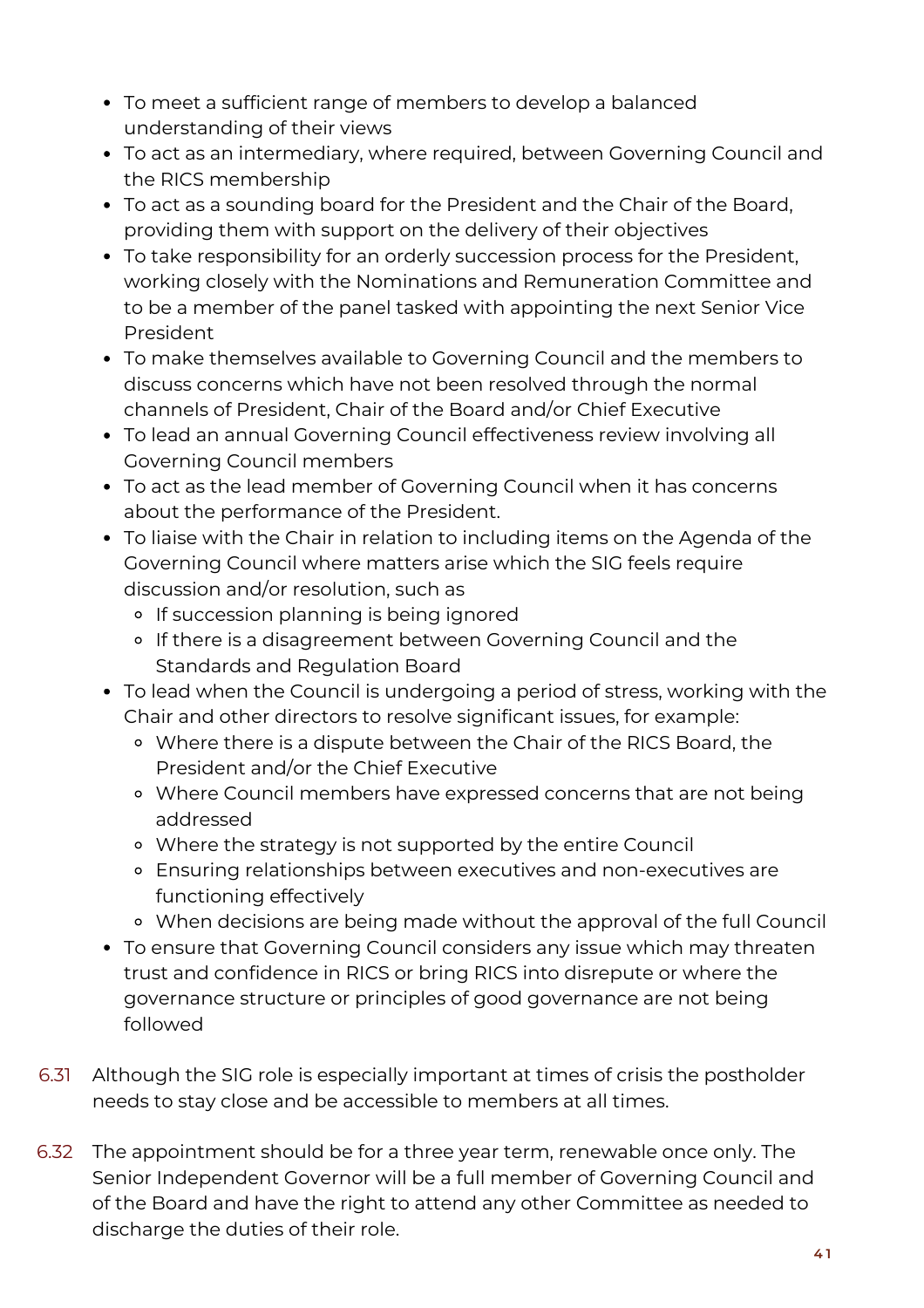Appointing a Senior Independent Governor is another way of protecting the 6.33public interest. To further reinforce that, I have suggested on page 20 that Governing Council appoints a Public Interest Panel of senior members, perhaps chaired by a Past President. Governing Council should decide on the membership of this panel.

#### RECOMMENDATION 21

A Senior Independent Governor should be appointed to act as an intermediary between Governing Council, the Board and the Executive.

#### RECOMMENDATION 22

Governing Council should remain the body ultimately accountable for directing and overseeing RICS' strategy, but should be reformed so its membership of 28 better reflects the geographical distribution of members and the importance of professional specialisms

#### RECOMMENDATION 23

Governing Council should be Chaired by the President, who will be the highest elected officeholder and should represent the pinnacle of the profession.

#### RECOMMENDATION 24

Governing Council should meet formally four times a year, with additional meetings as required to ensure effective direction and oversight of the strategy.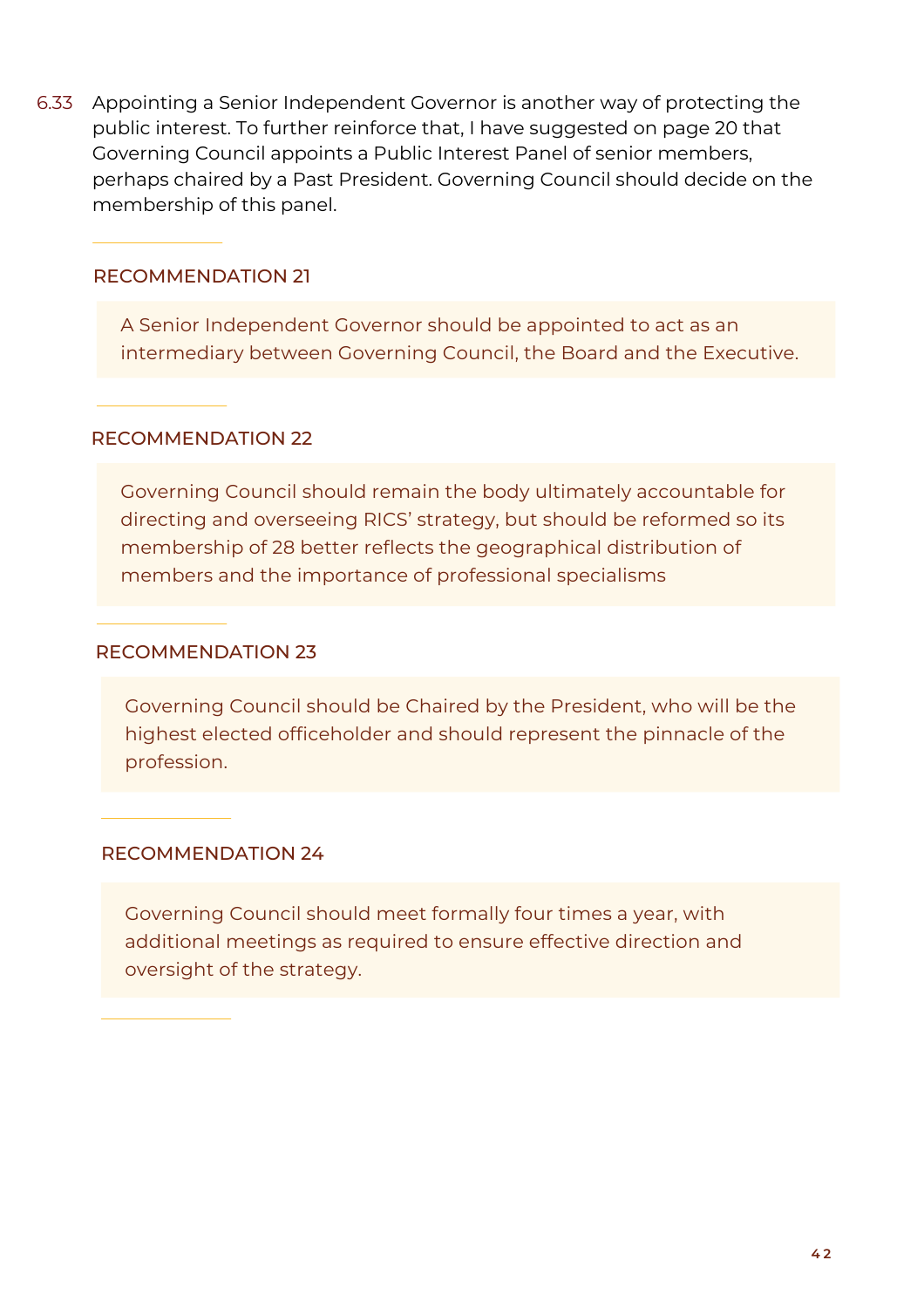## THE RICS BOARD

- 6.34 I am recommending the establishment of the RICS Board which will be responsible for overseeing the day to day operations and for agreeing and managing the delivery of a business plan. The business plan will seek to implement the strategy agreed by the Governing Council. In many ways, the RICS Board will become the Institution's driving force and the Governing Council will, in effect, delegate delivery to this Board (save for matters reserved for the Standards and Regulation Board). The key points are as follows:
	- The Board will meet every two months or more frequently if the Chair thinks that is necessary (which in my opinion may well be the case)
	- The Chair will be a RICS Member appointed after a selection process for a three year term, renewable for one further term
	- The membership of the Board will be:
		- The appointed Chair (who must be an RICS Member)
		- The Chair of the Membership Services Committee (who must be an RICS Member)
		- The Chair of the Audit, Risk, Assurance and Finance Committee
		- The Chair of the Commercial Committee (who must be an RICS Member)
		- The Chair of the Knowledge and Practice Committee (who must be an RICS Member)
		- The Chair of the Nominations and Remuneration Committee
		- The Senior Independent Governor
		- Up to 2 co-opted members with relevant skills, one of whom must be an RICS Member
		- The Chief Executive, who I suggest below should be renamed to Director-General or another similar title
- 6.35 I have prepared detailed Terms of Reference for the Board which will be available if these recommendations are agreed.
- The five main Committees will report into the Board, as shown below in figure 6.36A, and their Chairs will be members of the Board. Three of the five Committee Chairs on the Board must be RICS Members because there should always be a majority of RICS Members on the Board. The quorum should be five members. There is a strong feeling amongst members that decisions should be made by a Board which always has a majority of RICS members, but there is also an acceptance of the value added by non-executive independents, hence my recommendations. There will always be a majority of RICS members on the Board.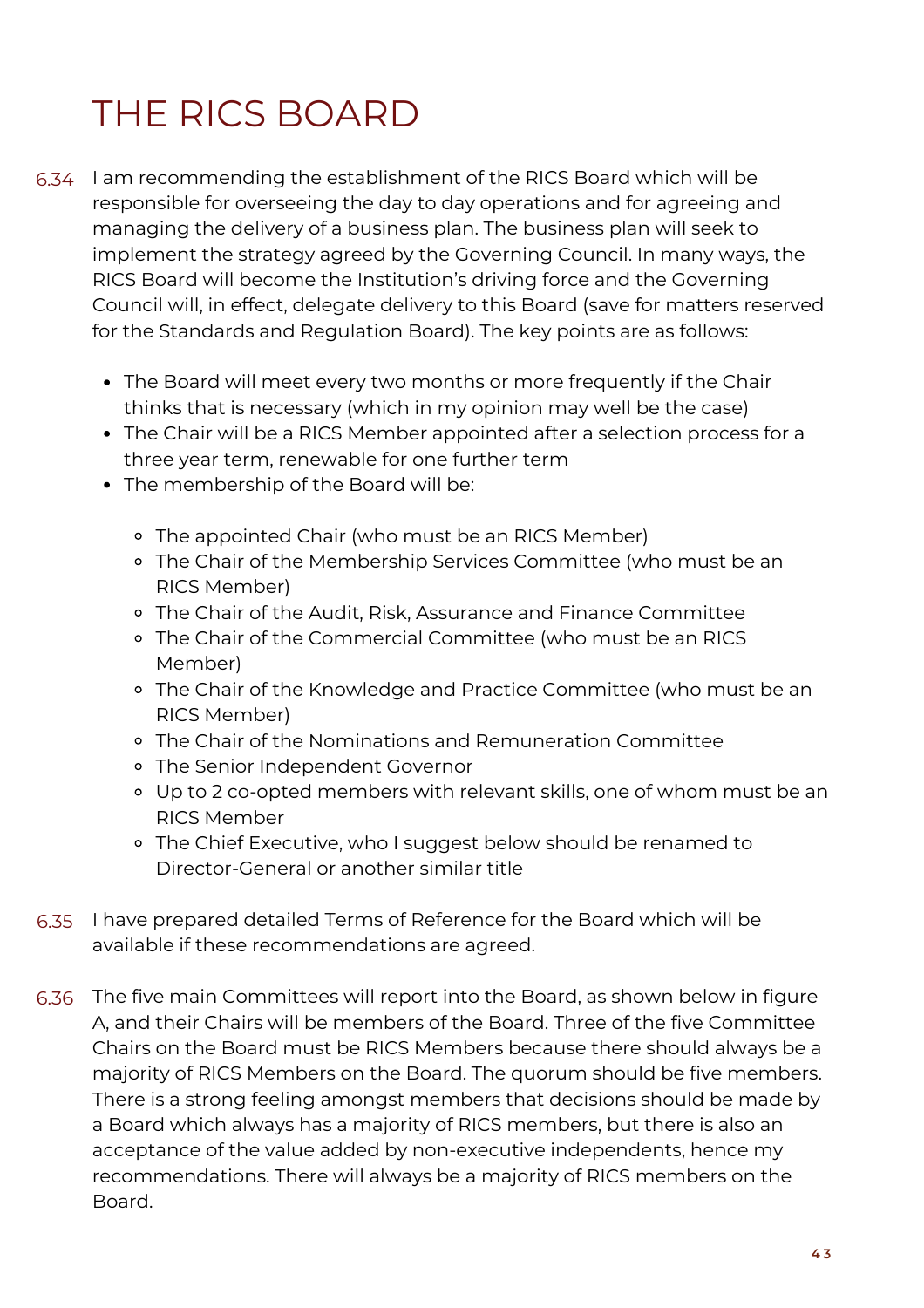- 6.37 I would strongly recommend that, for the foreseeable future, one of the two independent co-opted members should bring significant experience of technology, IT and digital transformation, given the importance of resolving the current problems in this area.
- 6.38 I have carefully considered the role of the CEO, including whether the CEO should be a voting member of the RICS Board, given the history of the Institution's governance arrangements. My view is that the CEO plays an important role in overseeing the delivery of the Institution's strategy and should therefore have a full voting position on the Board. However, I recognise that there may be some decisions where it is not appropriate for them to have a vote, in particular where there may be a conflict of interest or accountability. I therefore recommend that the Chair of the Board has discretion to manage those potential conflicts and ensure the CEO is not permitted to vote on such decisions.
- 6.39 I also recommend that the role of CEO, as lead executive, is revised in light of this report. Some professional and public bodies use the title Director-General, or something similar, rather than CEO, and this may better convey the role now envisaged.

#### RECOMMENDATION 25

An RICS Board should be formed to oversee day to day operations and delivery of the business plan agreed by Governing Council. The Board will have an appointed Chair, who will be an RICS member and there will always be a majority of RICS members on the Board.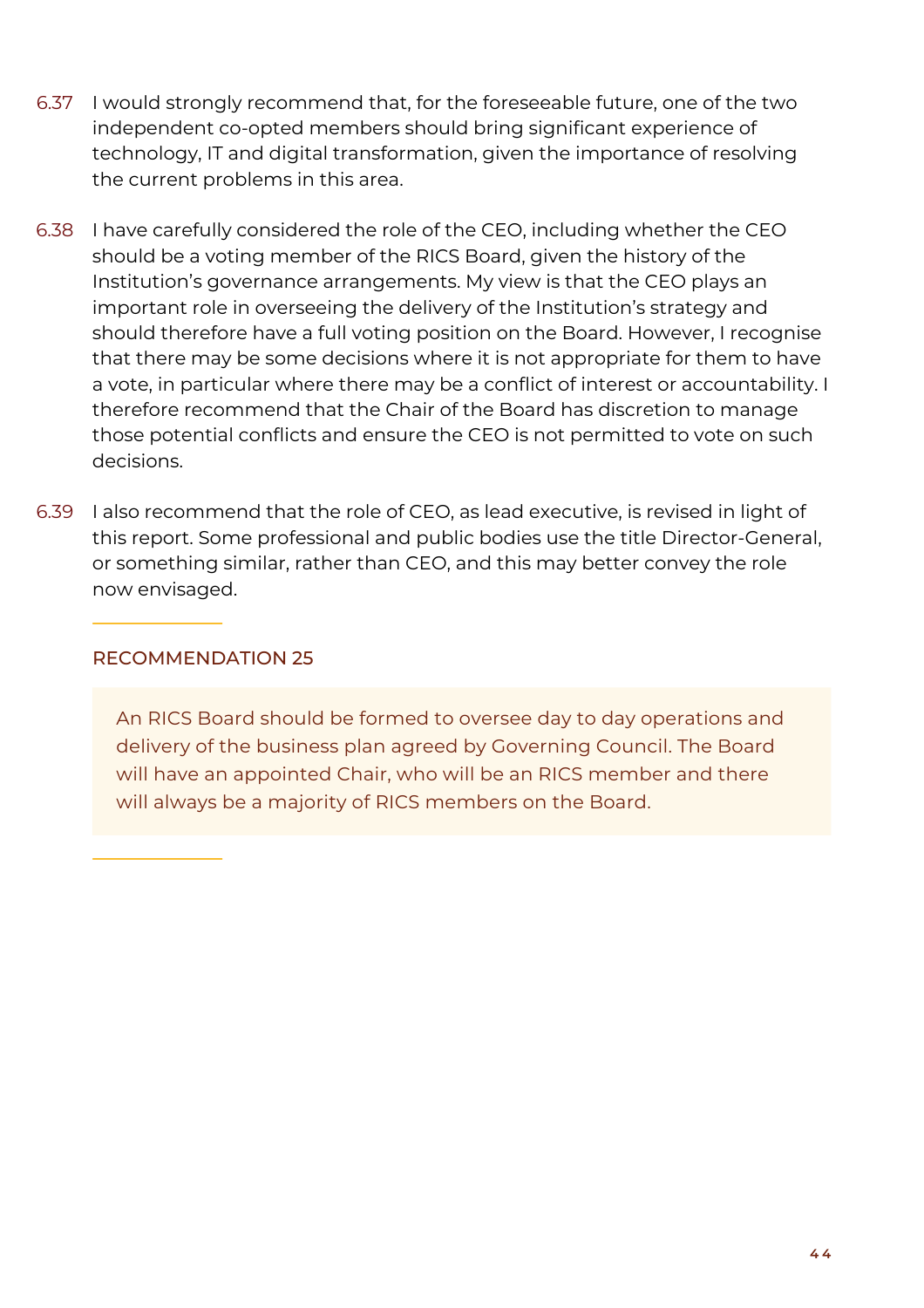## PROPOSED GOVERNANCE STRUCTURE

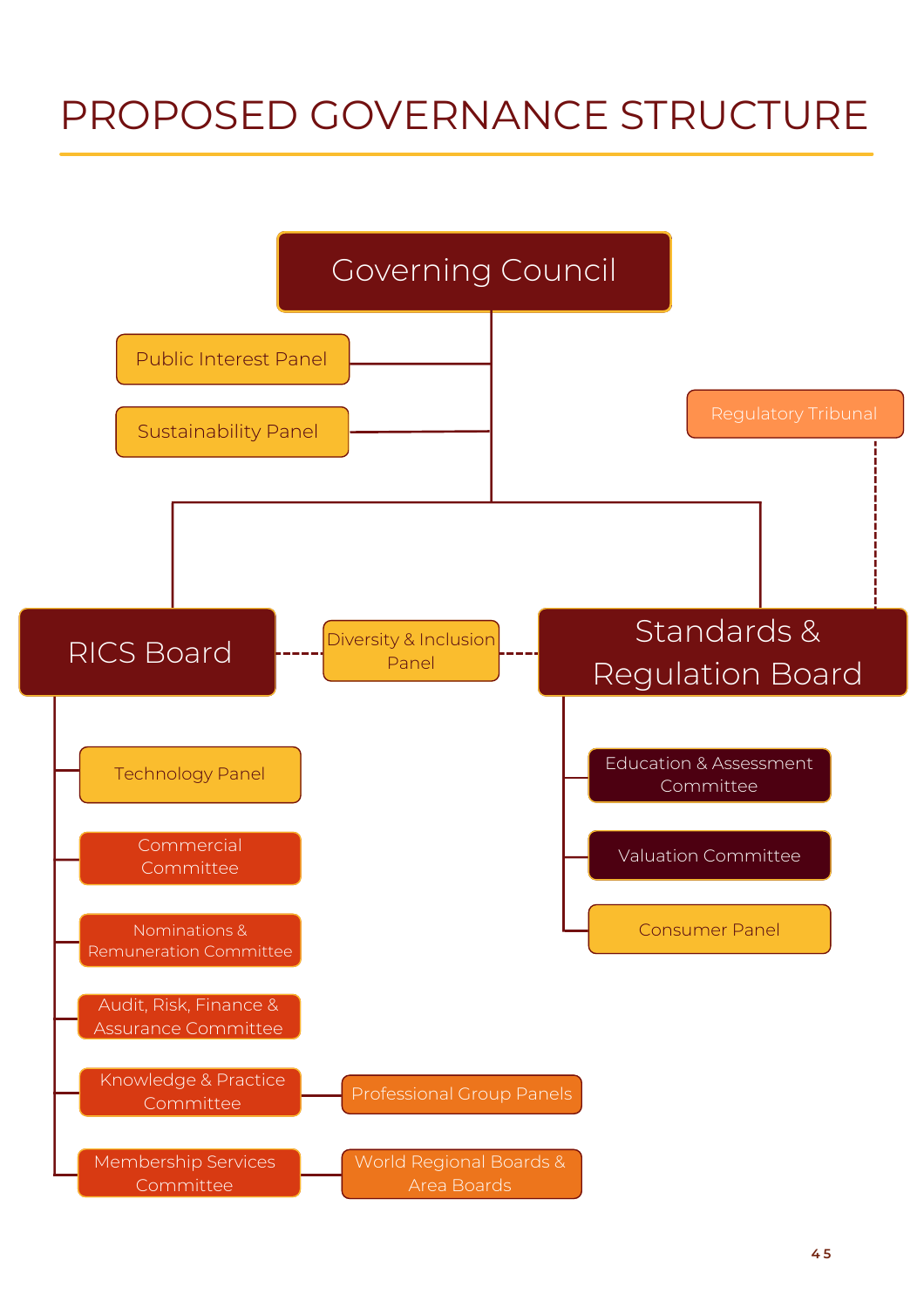## AUDIT, RISK, ASSURANCE & FINANCE **COMMITTEE**

- 6.40 In my view, and I know it is a view shared by the current Chair of the Audit Committee, the current arrangements for finance, audit and risk management in RICS do not reflect best practice and they must if RICS is to minimise the possibility of past failures being repeated. The following recommendations are therefore important if this Review is to achieve its key objectives.
- I have prepared this section in consultation with the recently appointed Chair of the RICS Audit Committee, Mike Driver, who also serves as this year's President of the Chartered Institute of Public Finance and Accountancy (CIPFA). We think that there are advantages in bringing the finance, audit and risk functions together in one Committee, not least in providing clarity and focus, which is why I am suggesting that the Finance Committee is dissolved. The new Committee will comprise of six members: 6.41
	- Three independent (and finance qualified) non-executives, one of whom will Chair the Committee and serve as a member of the RICS Board
	- Three non-executives, who will be Members of RICS
- 6.42 Its responsibilities will be to advise the RICS Board and CEO on:
	- The strategic process for risk, control and governance
	- The accounting policies, the accounts and the RICS annual report, including the process for review of the accounts prior to submission for audit, levels of error identified and management's letter of representation to the external auditors
	- The planned activity and results of both internal and external audit
	- Adequacy of management response to issues identified by audit activity, including external audit's management letter
	- Assurances relating to the management of risk for the Institution
	- The performance of and (where appropriate) proposals for tendering for either Internal or External Audit services and for purchase of non-audit services from contractors for special investigations
	- Anti-fraud policies, whistleblowing processes and arrangements for special investigations
	- Succession plans in place for the roles of Chief Financial Officer and Chief Risk Officer
	- The Audit, Risk, Assurance and Finance Committee, at the discretion of the Chair, will also periodically review its own effectiveness and report the results of that review to the Board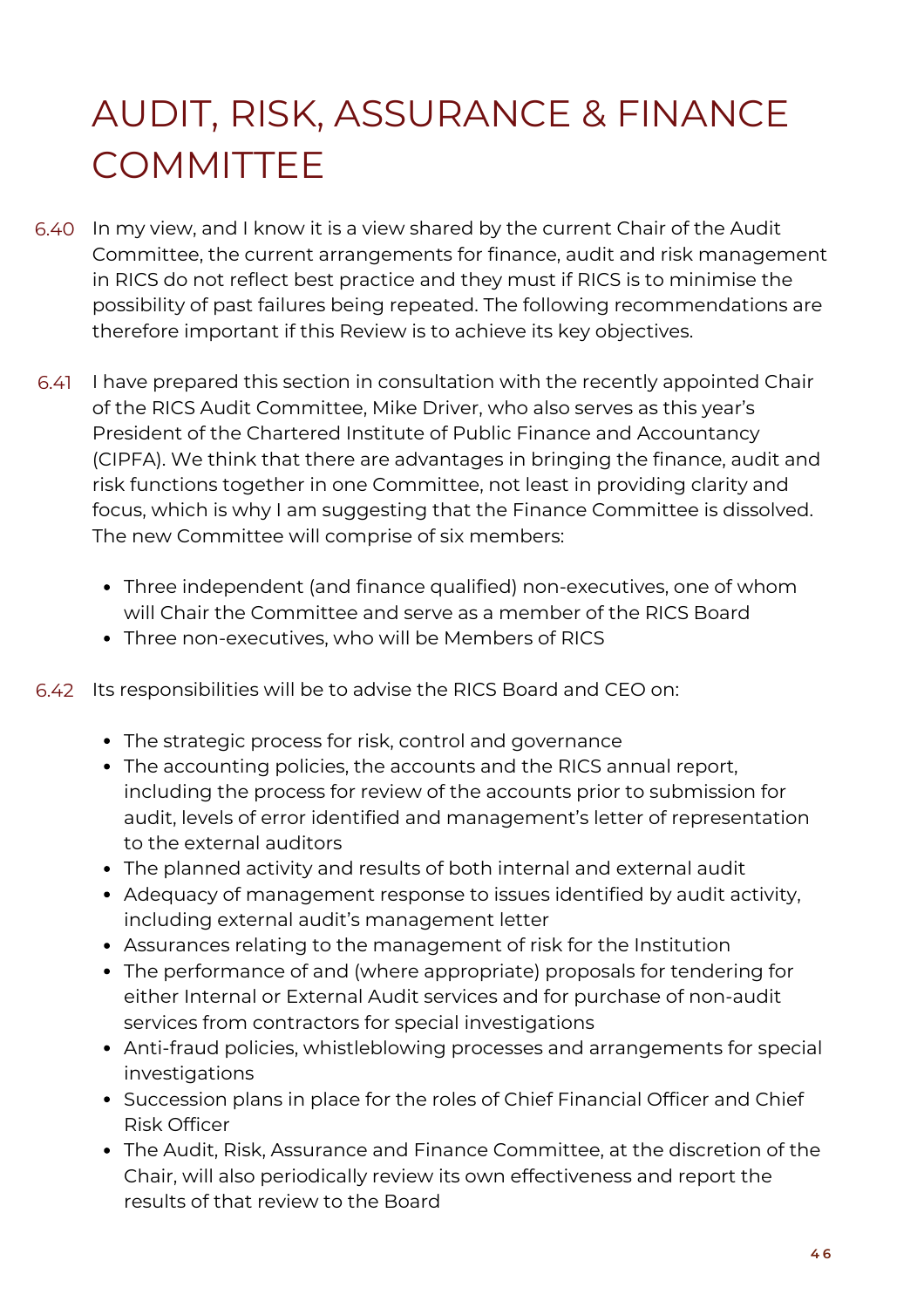I have prepared detailed Terms of Reference for the Audit, Risk, Assurance and Finance Committee which will be available if the recommendation to establish it is agreed.

#### RECOMMENDATION 26

An Audit, Risk, Assurance and Finance Committee should be formed from the existing Audit Committee to replace the existing Audit and Finance Committees, with enhanced responsibilities for managing risk. The current Finance Committee should be dissolved.

### MEMBERSHIP SERVICES COMMITTEE

- At present there is no specific committee looking at member services. Given 6.43 the levels of dissatisfaction in the profession, I believe it is fundamental that a member services committee be formed to ensure the organisation drives up satisfaction levels and delivers on regional plans.
- This Committee will advise on how the Institution's strategy is operationalised 6.44 so that members feel valued and engaged. It will also oversee the service which members receive and plan further improvements. In the short term, it will oversee the implementation of the Member Engagement, Experience and Value (MEEV) programme. It will agree a communications strategy to ensure that members are kept adequately informed.
- 6.45 If my proposal to give Regional Boards more autonomy is agreed, the Committee will consider and approve regional business plans developed by the Regional Boards and oversee the allocation of membership resources delegated by the Board. It will oversee the subsequent delivery of those business plans. I recommend that, in due course, RICS reviews the terms of reference for both the World Regional Boards and other local Boards, ensuring these are consistent across geographical areas.

The key points are as follows:

- The Committee will provide a link between the membership, the Board and Governing Council
- The Chair will be appointed and should always be an RICS Member
- 4 nominated members, one each from the Europe World Regional Board, Americas World Regional Board, Asia Pacific World Regional Board and the Middle East and Africa World Regional Board
- 4 nominated members from the UK and Ireland World Regional Board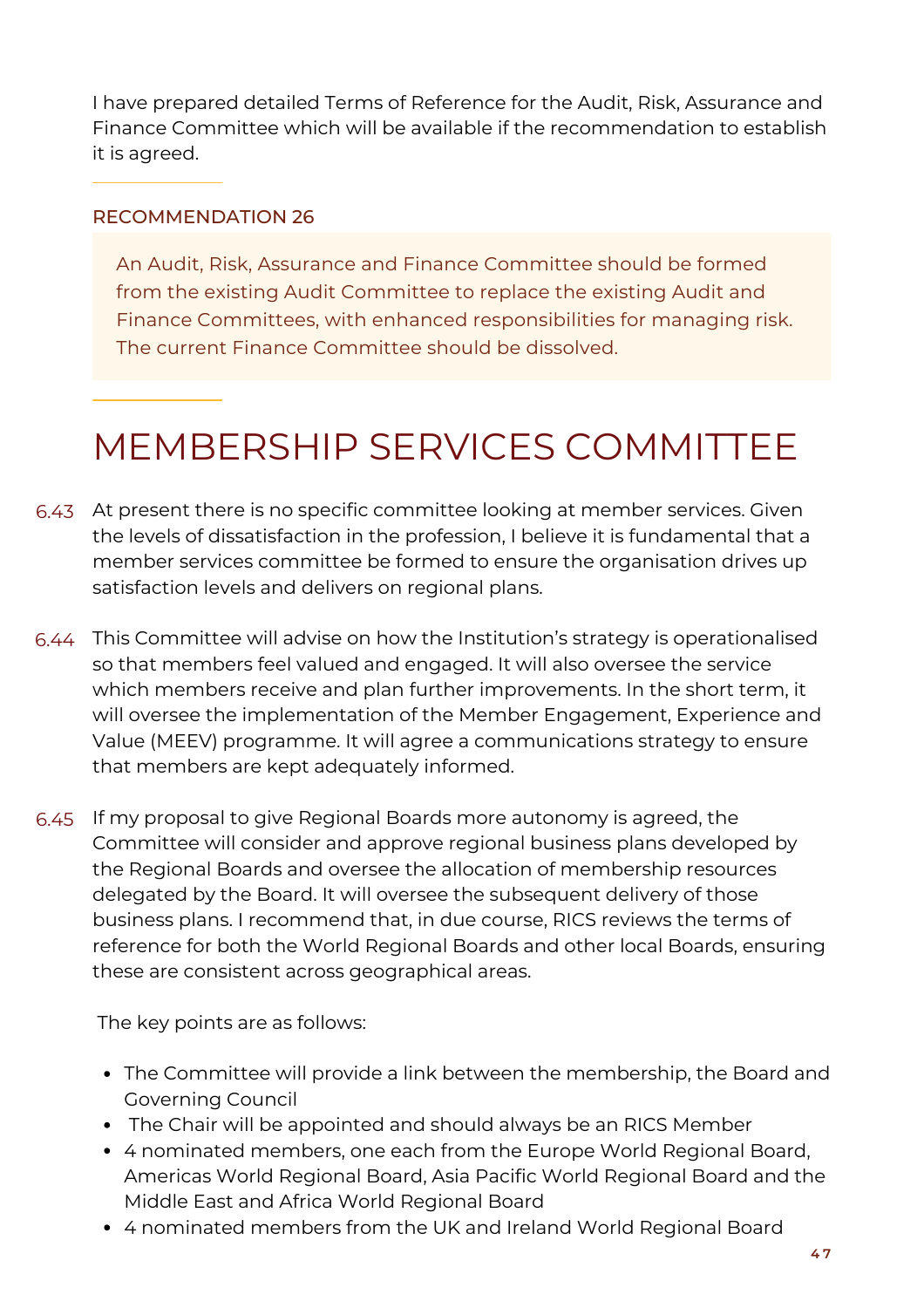I have prepared detailed Terms of Reference for the Membership Services Committee which will be available if the recommendation to establish it is agreed.

#### RECOMMENDATION 27

A Membership Services Committee should be formed to advise on the operationalisation of RICS strategy in the world regions and ensure a consistent and improved level of quality in member services globally.

### KNOWLEDGE & PRACTICE COMMITTEE

- The Charter talks about the importance of advancing and facilitating 6.46 knowledge and I believe this is an area where RICS needs to demonstrate its leadership to the profession. Many of those I spoke to told me that they are unclear as to how RICS goes about its work to guide and inform their professional practice. The absence of an identifiable point of interface between their discipline and the Institution also makes them feel remote from its workings.
- This is one of the reasons why I am recommending the establishment of a 6.47 Knowledge and Practice Committee whose main purposes would be to:
	- Develop and improve the knowledge and professional practice of surveyors
	- Develop the provision of advice and information, training and professional development materials, the sharing of best practice and training and development opportunities for members which is appropriate for the different sectors within the profession
	- To support the implementation and development of technical standards, providing input to the Standards and Regulation Board
	- To ensure RICS demonstrates knowledge and influence and amplifies the voice of the profession, on issues that are most relevant to members, the natural and built environment and the public interest
	- To oversee the development and work of the Professional Group Panels
	- To support and provide assistance to the Standards and Regulation Board on professional knowledge and practice issues, including insight on future requirements for entry, conduct and technical standards
- 6.48 In respect of professional specialisms, I understand that 17 "Professional Groups", formerly known as Faculties, were established in 2000, replacing 7 pre-existing divisions. Each of these Faculties had its own Board, which was tasked with providing insight and feedback from its respective discipline.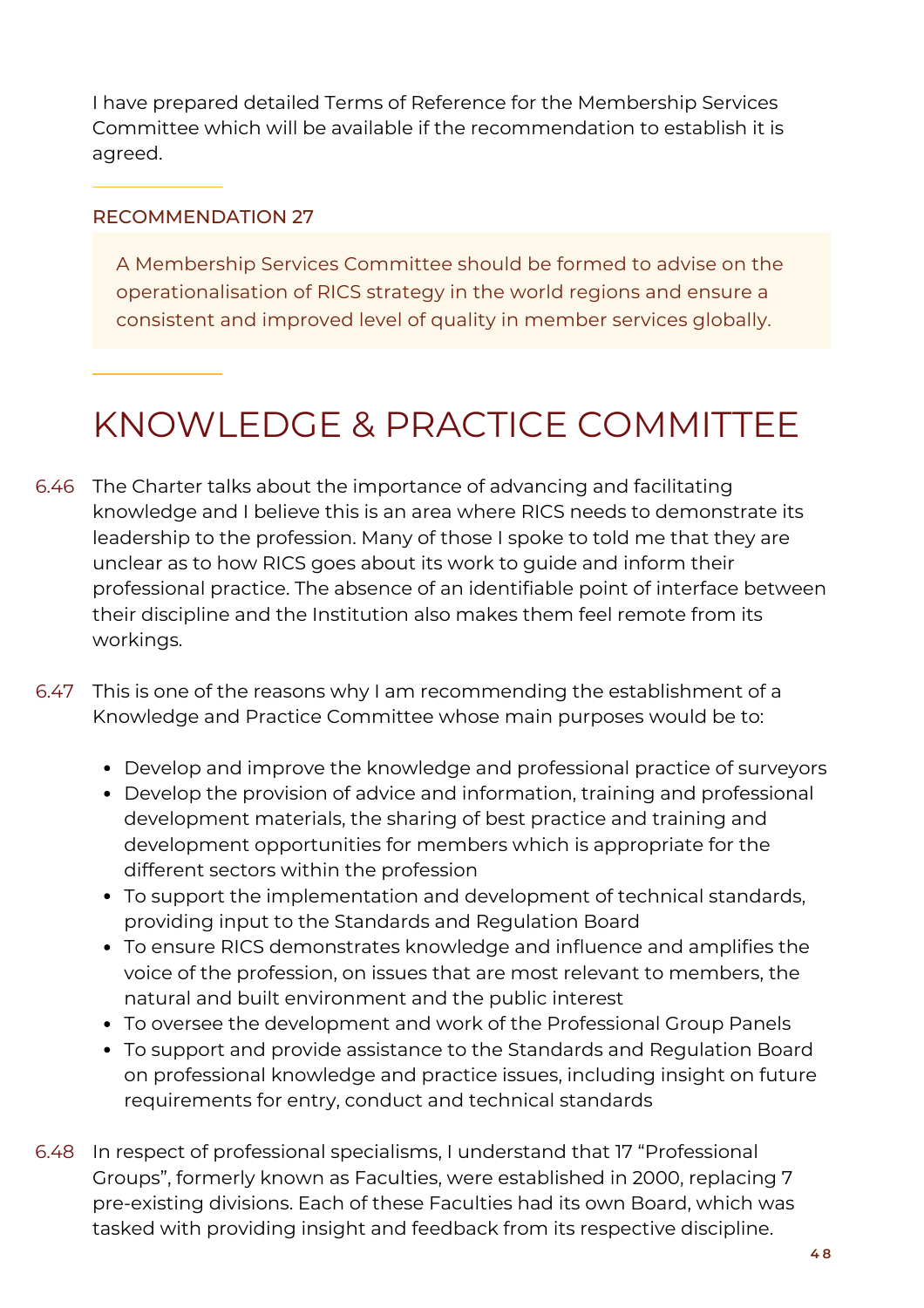These were stood down in 2020, largely to enable a more flexible, strategic approach to standards setting, with fewer silos and reduced duplication. Although I understand the reasons for these changes were consulted on at the time, I heard from many members that they felt these Boards were an important link between the professional disciplines and RICS and should not have been dismantled.

- The proposed Knowledge and Practice Committee would therefore, I suggest, 6.49 be supported by a number of Professional Group Panels who would refer issues of importance to their specialism. I believe 17 would be an unwieldy number and risks repeating the past where groups were duplicating the work of each other.
- 6.50 In order to avoid this, I suggest that RICS consults on a more manageable number of disciplines. This would reflect the multidisciplinary nature of surveying and ensure that the groups could be focused on advancing and maintaining the profession's knowledge base and support, but not mirror the work of the Standards and Regulation Board and its expert working groups when required. A suggested list on which RICS should consult could include:
	- Valuation
	- Residential Property
	- Commercial Property
	- Built Environment
	- Construction
	- Land and Natural Resources
	- Planning and Development

Particular thought will need to be given to valuation where in response to the Pereira Gray report there already exists an interim valuation group and the Global Valuation Standards Expert Working Group. The Knowledge and Practice Committee should not usurp or duplicate the work of the Standards and Regulation Board, as the Terms of Reference for the new Panels should make clear.

I recognise that some smaller specialist areas may not be sufficiently large to warrant a Professional Group Panel. The Panels are part of the formal governance structure but not a substitute for continuing member engagement across all specialisms represented within the surveying family, both large and small. I would therefore expect them to be supplemented as necessary with special interest communities that sit outside the governance structure but connect into the relevant Professional Group Panel and provide a forum for members to network and share knowledge. 6.51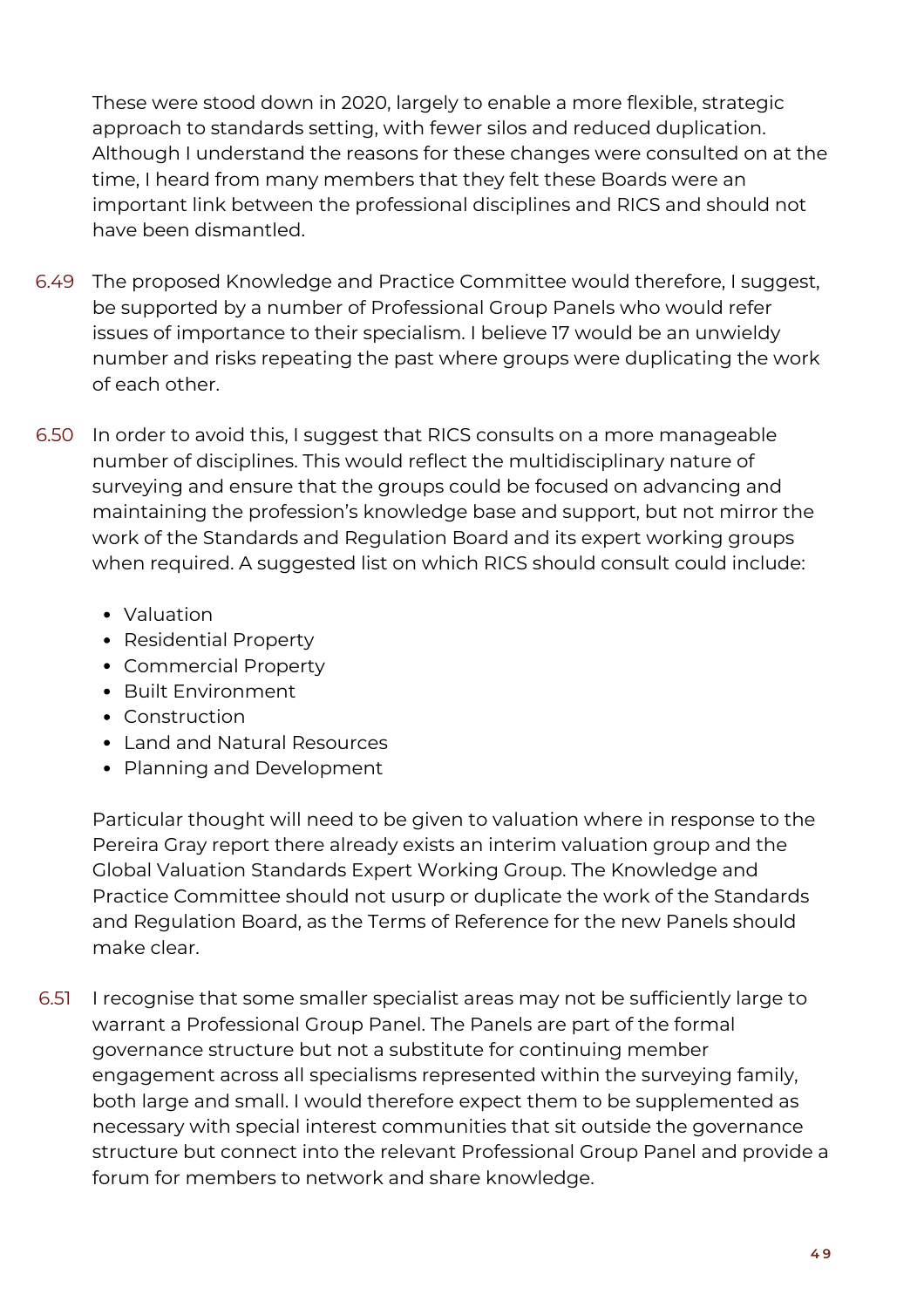6.52 Supported by the Professional Group Panels, I believe a Knowledge and l Practice Committee can help ensure that RICS provides the right support and professional development, alongside best practice advice and thought leadership. I have prepared detailed Terms of Reference for the Knowledge and Practice Committee which will be available if the recommendation to establish it is agreed. The key points are set out above in paragraph 6.47. The Committee would have an appointed Chair who must be a RICS Member and there will be seven additional members, one nominated by each of the seven Professional Group Panels with an option to co-opt additional members with specific skillsets.

#### RECOMMENDATION 28

A Knowledge and Practice Committee should be formed to oversee the Professional Group Panels, to lead on the advancement of knowledge and professional development and to take responsibility for policy affairs and thought leadership and ensure a consistent level of representation across RICS disciplines.

#### RECOMMENDATION 29

RICS should consult on the structure of its professional disciplines to inform the development of a number of Professional Group Panels, which will lead the advancement of knowledge and professional development with their respective surveying sectors.

### NOMINATIONS & REMUNERATION **COMMITTEE**

6.53 I am recommending that the existing Committees should be merged to create a single Nominations and Remuneration Committee. It has been argued that this is not the time for a merger because of the extra workload which will result from the other recommendations in this report. My judgment is that a merged committee could cope with appropriate support from the Executive staff (although there may need to be some transitional arrangements if it is to cope with the workload generated in the short term). I did consider going further and suggesting a People Committee to oversee all HR matters but felt this would be a step too far in the immediate future. It may be worthy of consideration in the future, but in the meantime, the Board will have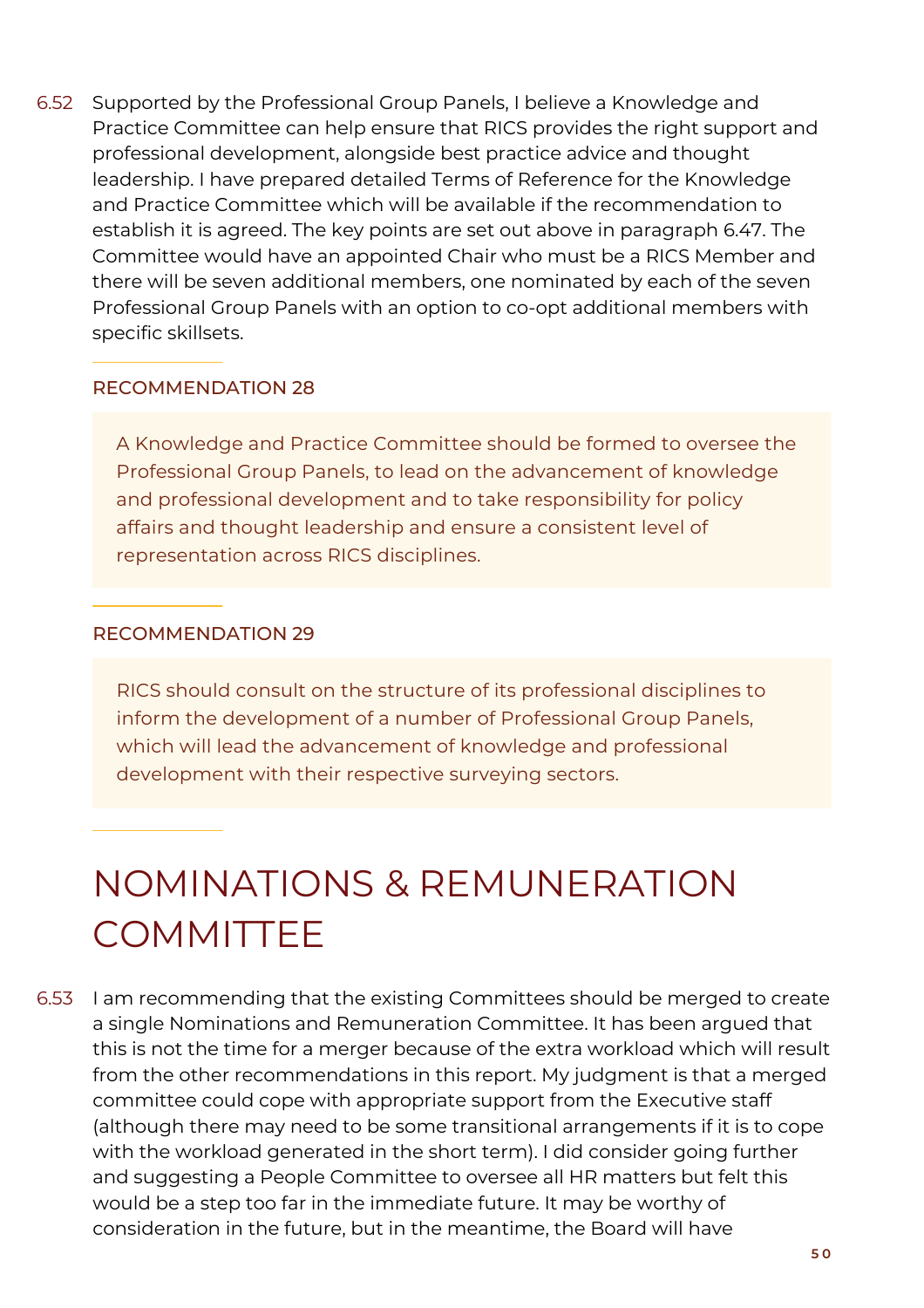responsibility for strategic HR matters taking advice, as appropriate, from a Diversity and Inclusion Panel.

The key points are as follows:

- The Committee will advise on appointments to Governing Council, the RICS Board and other key governance appointments
- It will oversee an updated Global Appointments Model, which will set out how other appointments to governance bodies will operate
- It will commission and provides advice on the setting of reward across RICS, especially for Senior Executives and Non-Executives
- It will advise on succession planning for key governance roles
- Its membership will consist of:
	- An appointed Chair with significant HR, senior appointments and/or reward experience
	- A member of the Board who is also an RICS member
	- A member of Governing Council who is also an RICS member
	- The Chair of the Diversity and Inclusion Panel, who is also an RICS Member
	- Another Independent member who has appointments and/or reward experience

#### RECOMMENDATION 30

The Nominations Committee and Remuneration Committee should merge to form a new entity with responsibility for both areas. This new Committee would oversee an updated Global Appointments Model and advise on appointments to Governing Council, the Board and other governance appointments as appropriate.

### COMMERCIAL COMMITTEE

As I have said elsewhere in this Review, there is too little accountability for 6.54commercial activities undertaken in the name of RICS. I am recommending that commercial activities be clearly separated and overseen by a Commercial Committee. This would approve a commercial business plan prepared by an appropriate Executive Director, who will be appointed to lead the commercial operations. This would make transparent the objectives and agreed priorities of the commercial committee, together with the investment made and the return on that investment.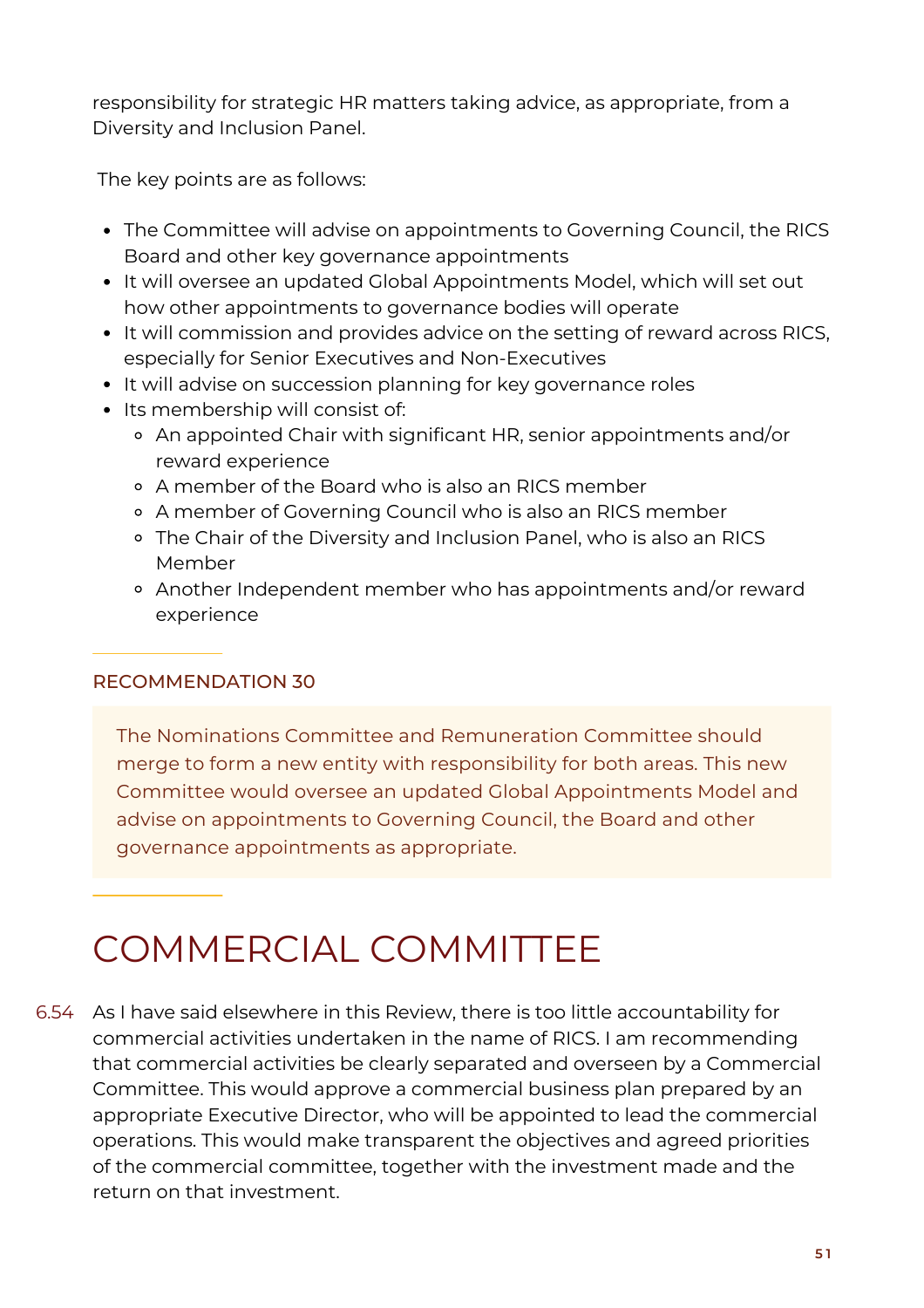- This structure would also ensure that the inevitable tensions which arise 6.55 between the commercial priorities of the business and the rest of the organisation could be properly managed. The commercial activities should, of course, be making a surplus but they should also, wherever possible, be adding value to the membership – perhaps by offering products and services which are only otherwise available at a higher cost elsewhere.
- For all these reasons, I would prefer to see RICS members having a majority on 6.56 the Commercial Committee. There are, after all, many very successful commercial members of the Institution. The membership of the Committee might therefore be as follows:
	- Chair of the Committee, who should be an RICS Member with relevant experience in commercial operations
	- Three RICS Members with relevant experience in commercial operations
	- Two independent members with relevant experience in commercial operations
- Finally, I would recommend that the Commercial Committee should oversee 6.57the commercial aspects of the Dispute Resolution Service operated by RICS. This is currently within the remit of the Standards and Regulation Board. The responsibility for managing the accreditation of individuals able to provide this service, including the assessment of individuals and checks on competence, should remain there as a regulatory scheme. The delivery of the service is, however, an important commercial activity, which impacts on the reputation of RICS. The Commercial Committee, advised by the appropriate Executive Director (ideally a Commercial Director), should be responsible for ensuring that a quality service is offered.

I have prepared detailed Terms of Reference for the Commercial Committee which will be available if the recommendation to establish it is agreed.

#### RECOMMENDATION 31

A separate commercial arm should be established, with responsibility for delivering RICS' commercial activities.

#### RECOMMENDATION 32

A Commercial Committee should be established to have oversight of RICS' commercial activities.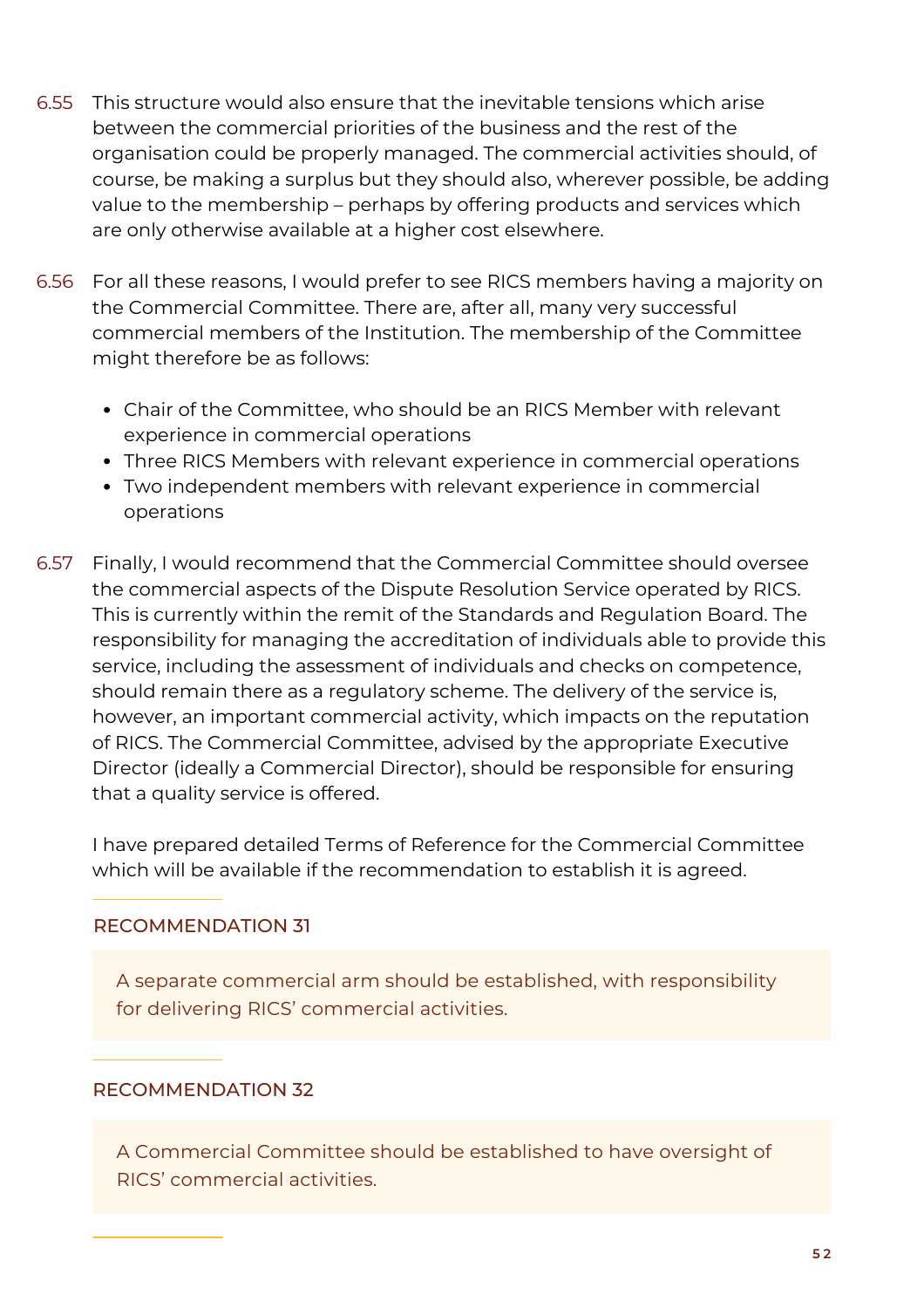### STANDARDS & REGULATION BOARD

6.58 I have set out in the chapter on Public Interest and Regulation how the Standards and Regulation Board will operate in future, together with proposals for the membership of the Board (see page 15).

### COMMITTEE EFFECTIVENESS

- The Chairs of all committees have a responsibility to ensure that their 6.59 committee is functioning effectively. That means they should meet the Committee members at least annually to conduct a two way appraisal. The committee should also undertake a self-evaluation of its performance annually. Chairs should consider whether an external evaluation might be beneficial every three years. This external evaluation should be mandatory for the RICS Board and the Standards and Regulation Board. Other committees should submit a brief report to the Board each year following the self-evaluation, submitting details of any issues that have arisen and changes that have been made as a result.
- 6.60 In my experience, effective Chairs use the annual appraisal process to identify and address the development needs of committee members and this helps ensure their full potential is realised. I did not see evidence that this is happening much currently in RICS. It is especially important if members are elected because they may not immediately possess the full range of competences required. They should be helped to develop for their benefit, as well as the benefit of RICS. I think it might be useful to describe the responsibilities of the Chairs of Boards and Committees in a brief handbook to assist them with the appraisal and evaluation process.

#### RECOMMENDATION 33

All committee Chairs should undertake an annual evaluation to monitor the performance of their Committee.

#### RECOMMENDATION 34

All Committee Chairs should introduce an appraisal process to develop and evaluate the performance of the members of their Committee.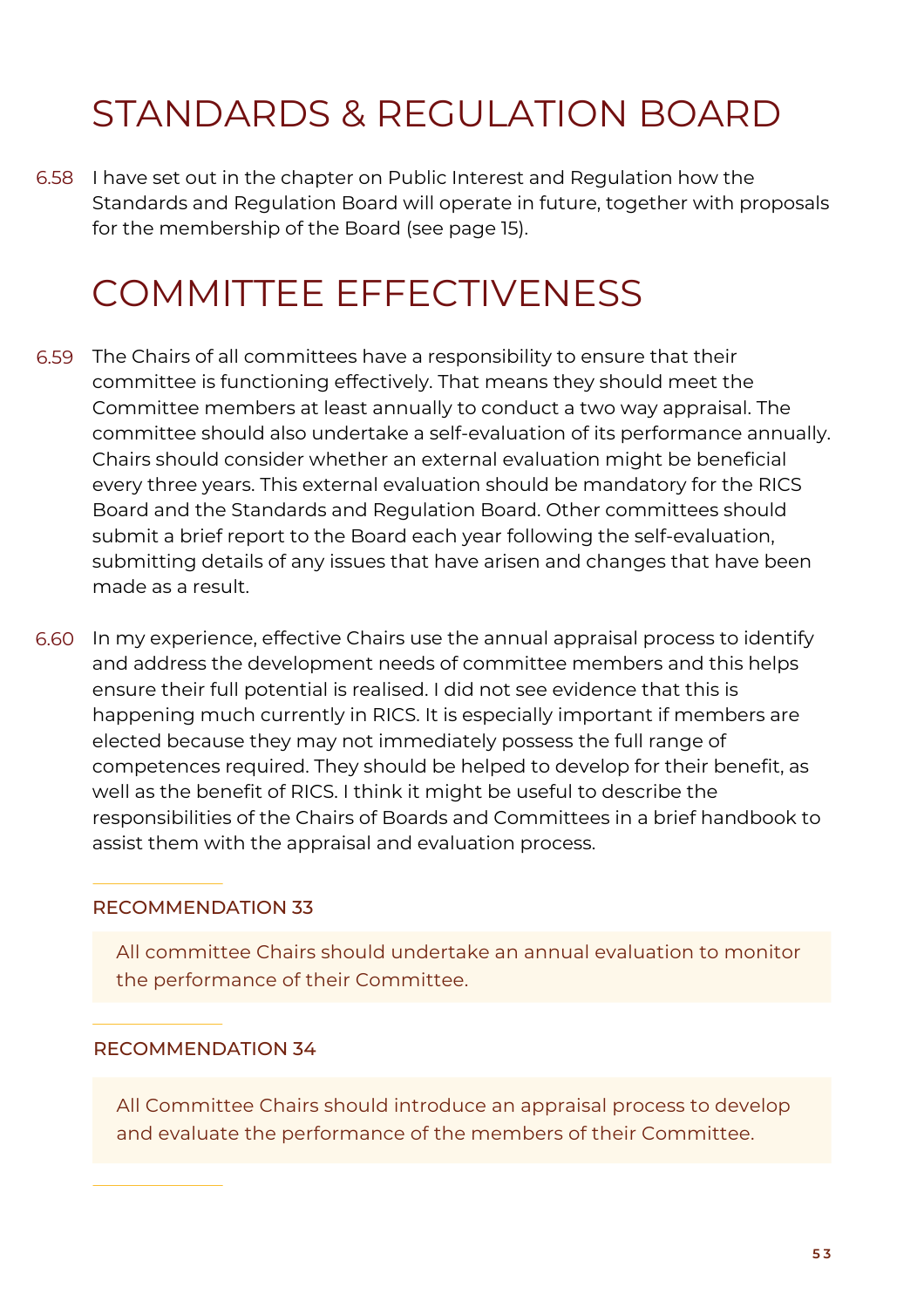#### RECOMMENDATION 35

The Board and Standards and Regulation Board should commission an external evaluation of its performance every three years.

### ELECTION PROCESSES

- The current arrangements for electing representatives to Governing Council in RICS are complex and unclear. Under current arrangements, candidates can choose to pursue one of two routes to election. Route 1 is a qualified election process where candidates are validated by the RICS Nominations Committee, and route 2 is unqualified election where candidates are not validated. Where candidates choose to proceed under the qualified election route, applications are sifted by a panel of members of the Nominations Committee against a list of capability criteria. Candidates who meet the required list are then invited to meet a panel of independent members of the RICS Nominations Committee, where they prepare a short presentation on a specific topic related to the role and answer questions from the panel. 6.61
- Candidates are under no obligation to take this path and anyone who is 6.62 unsuccessful at the interview stage can still proceed under the second route. When candidates are presented for election, those who have passed the process are marked as "validated by RICS Nominations Committee". Over time there has been a growing perception that the validation process is used to favour certain candidates, and concerns that it currently only involves the Independent Members of Nominations Committee, rather than RICS members. While there is no evidence of this, the perception is damaging. I have also heard that the process can be cumbersome for candidates, who have to demonstrate how they meet a large list of competencies and invest a great deal of time (even more so for candidates standing for the Presidency, who undergo a lengthy process before being presented to Governing Council).
- However, over the last three years, 21 seats on Governing Council were put up for election and 18 of the elected candidates were validated by the Nominations Committee, and almost 80% of the votes were cast in favour of those candidates – which suggests the process is having an impact. I also have some sympathy with the need to ensure there is a balance of skills, experience and diversity across Governing Council, which is easier if a qualified process is pursued. 6.63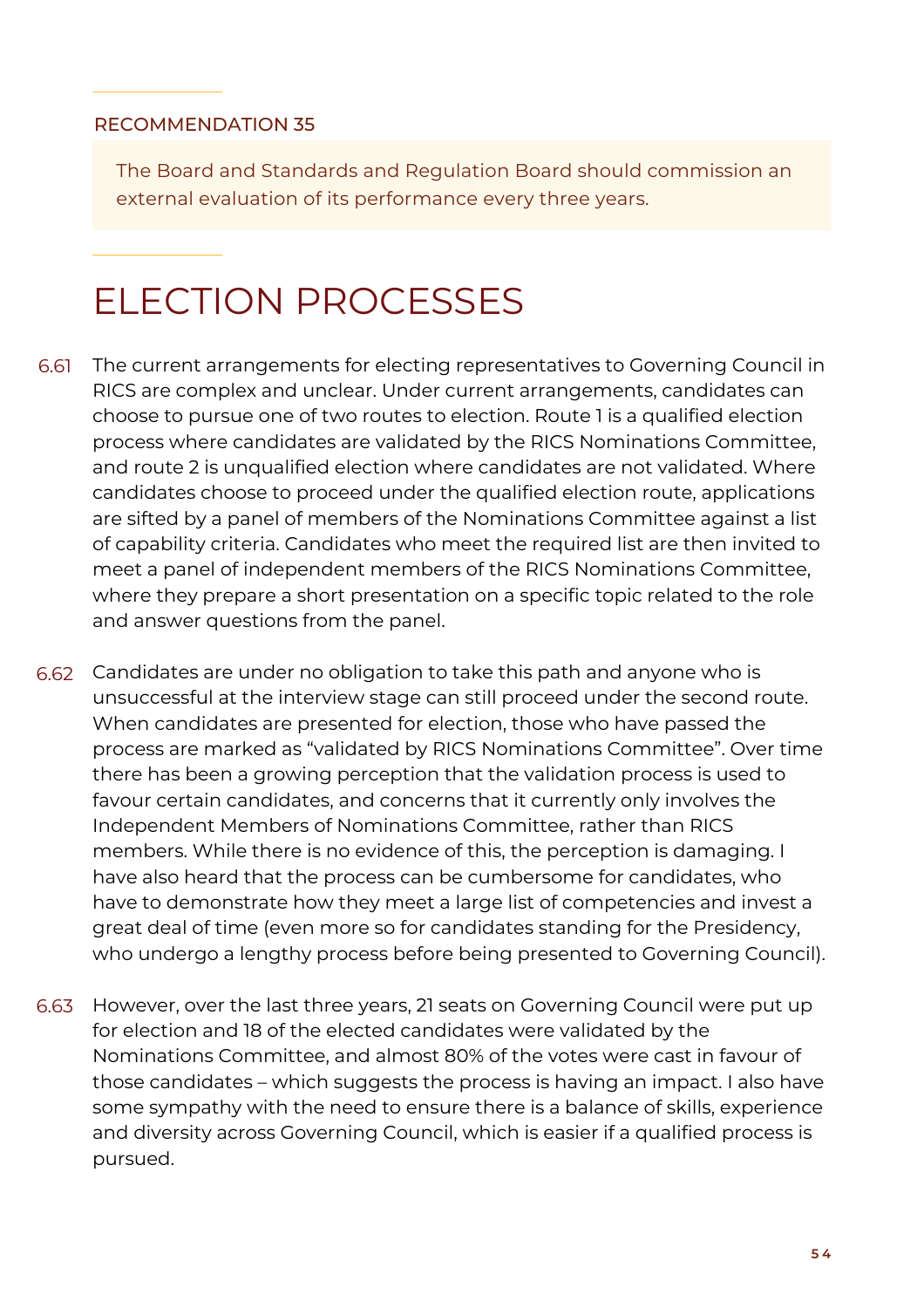- 6.64 I do not believe the current system works it is the worst of both worlds and is too complex. I believe there are two options available to Governing Council to replace it. The first is an open election process where representatives are elected by voting members from an open candidate list. Under this option, any member may stand for election. All voting members are entitled to vote for the candidate of their choice, and the candidates who receive the highest number of votes are elected. This is the most democratic method, but it offers no guarantee that the elected representatives will fill gaps in skills, knowledge, experience or diversity. It comes with the risk that representatives may be elected to a key leadership role without the necessary competencies.
- The second is a much-simplified qualified election process, which would apply 6.65to all members standing for election. This could be along the lines of an anonymised sift to identify candidates who are a good match to the required role profile, or through a panel interview. I would strongly recommend that members are more involved in the validation process to give it greater legitimacy if this option is pursued. Whichever option is pursued, Governing Council should work with the new Nominations and Remuneration Committee to ensure the process is straightforward and transparent.

#### RECOMMENDATION 36

Governing Council should simplify the election process for governance bodies and set this out in a straightforward and transparent manner.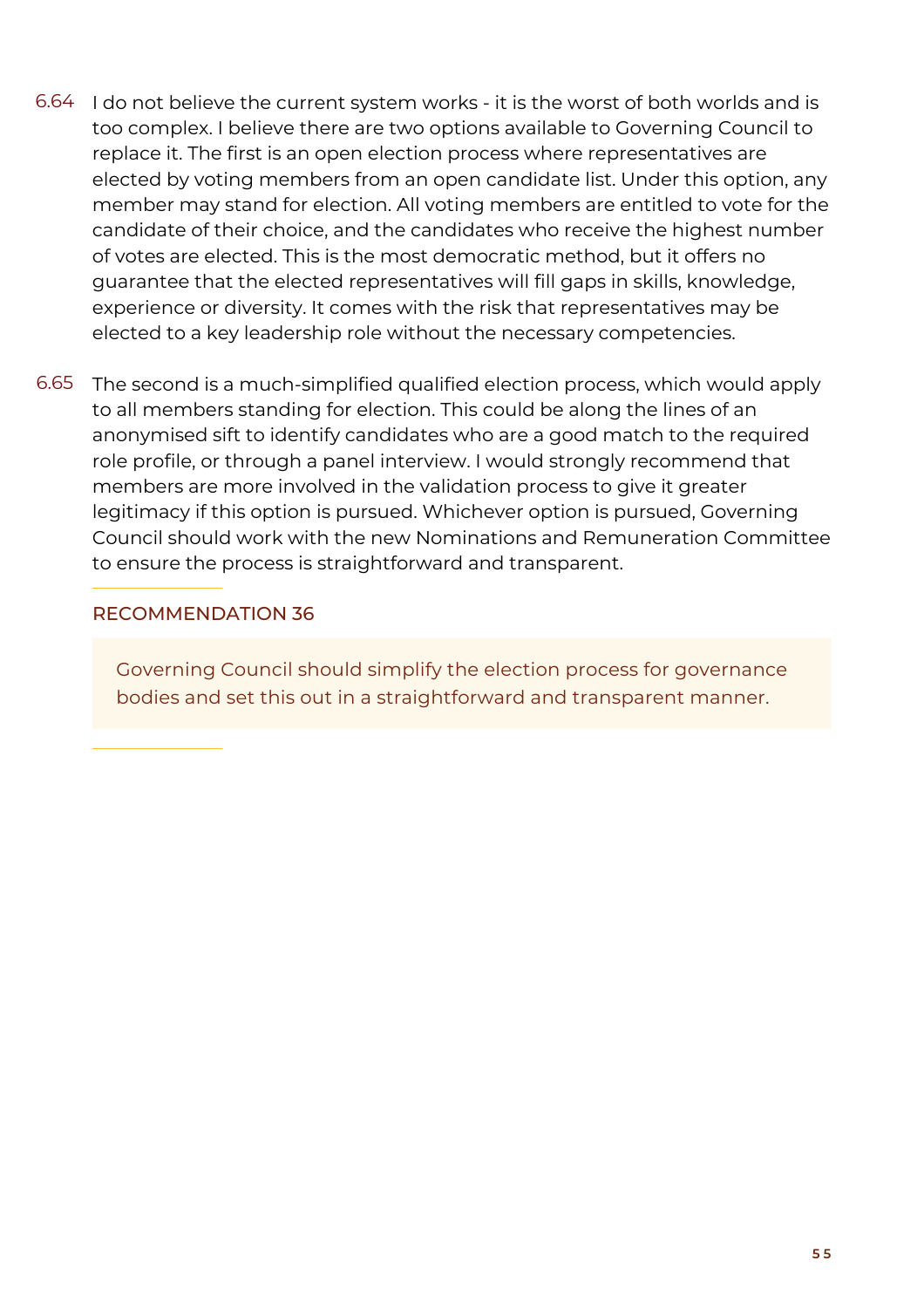## CHAPTER 7: TRANSITIONAL ARRANGEMENTS

- I recognise that changes of this magnitude will take time to implement, in particular where new governance structures have been proposed. 7.1
- To assist with this transition, I have prepared draft Terms of Reference for the Board, the five new Committees and the three new Panels. These will all be available when Governing Council takes its decisions on my recommendations. Some changes, particularly to the Charter and Bye-Laws, will take a considerable amount of time and will need to be approved by the Privy Council as well as requiring a membership vote. 7.2
- I believe other changes can be implemented at pace and as I have said elsewhere in the report, RICS must take action as swiftly as it can if it is to achieve the scale of change necessary to restore its reputation. I would recommend three key phases of transition. 7.3
- Phase one includes the most critical changes that need to be set in motion immediately upon publication of this report. This includes: 7.4
	- Transitioning the responsibilities of the Chair of Governing Council to the President
	- Recruiting a new Chair of the Board
	- Recruiting a Chair of the combined Nominations and Remuneration Committee
	- Recruiting the next Senior Vice-President
	- Consulting on changes to professional groups
	- Recruiting a permanent Director-General
	- Governing Council producing and consulting on a framework document setting out the responsibilities and governance of the Standards and Regulation Board
- Phase two should begin once the new Chair of the Board is in place. This includes: 7.5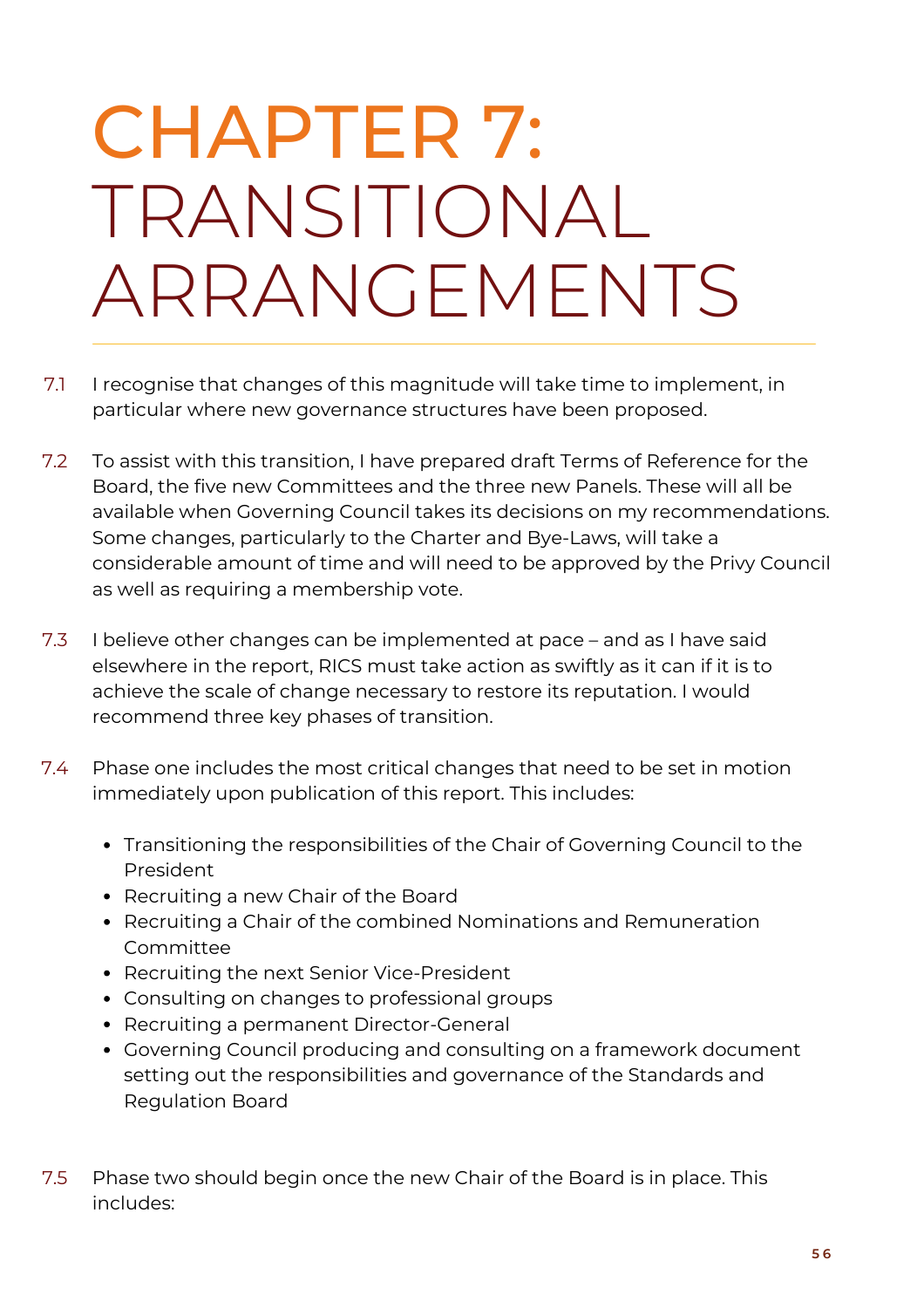- Transitioning Management Board responsibilities to the new RICS Board
- Recruiting the Senior Independent Governor and independent member
- Appointing the Board Members (Chair of Membership Services Committee, Chair of Knowledge and Practice Committee, Chair of Commercial Committee, Chair of Audit, Risk and Finance Committee, independent members)
- Elections for geographic Governing Council seats, with a view to candidates being elected in early 2023
- Phase three should begin once the Board is operational and should focus on establishing and populating the five key Committees, and then the Committees that report into them: 7.6
	- Establish and populate the Membership Services, Knowledge and Practice and Commercial Committees
	- Establish and populate new Professional Group Panels, including Chairs
	- Establish and populate Public Interest Panel and DEI Panel
	- Populate World Regional Boards and appoint new Chairs
	- Elections for new disciplinary Governing Council seats, once Professional Group Panels are in place
- I hope therefore that agreed recommendations can be implemented quickly and the only exceptions would be changes to the Charter and Bye-Laws, which must be done in conjunction with the Privy Council and according to their timetable. 7.7

## **CONCLUSION**

- I hope that the Governing Council will feel able to agree the vast majority of the recommendations in this Review and ensure that these are implemented swiftly. I believe they will find favour with most RICS members, who I hope will rally around a new leadership team and restore confidence in the Institution. I would recommend that Governing Council reviews the progress made in delivering this review in a year's time and I have recommended further independent reviews every five years. 7.8
- If delivered, the recommendations in this report will go a long way to ensuring that RICS can, once again, speak with authority of behalf of its profession so that its voice is heard and respected around the world. 7.9
- That unique voice has never been more relevant than it is now as 7.10governments, communities and economies struggle with the unique challenges that face us all. This is no time for the profession to remain preoccupied with its internal politics. It is the moment for RICS to show that it can lead, influence, collaborate and deliver for the benefit of everyone.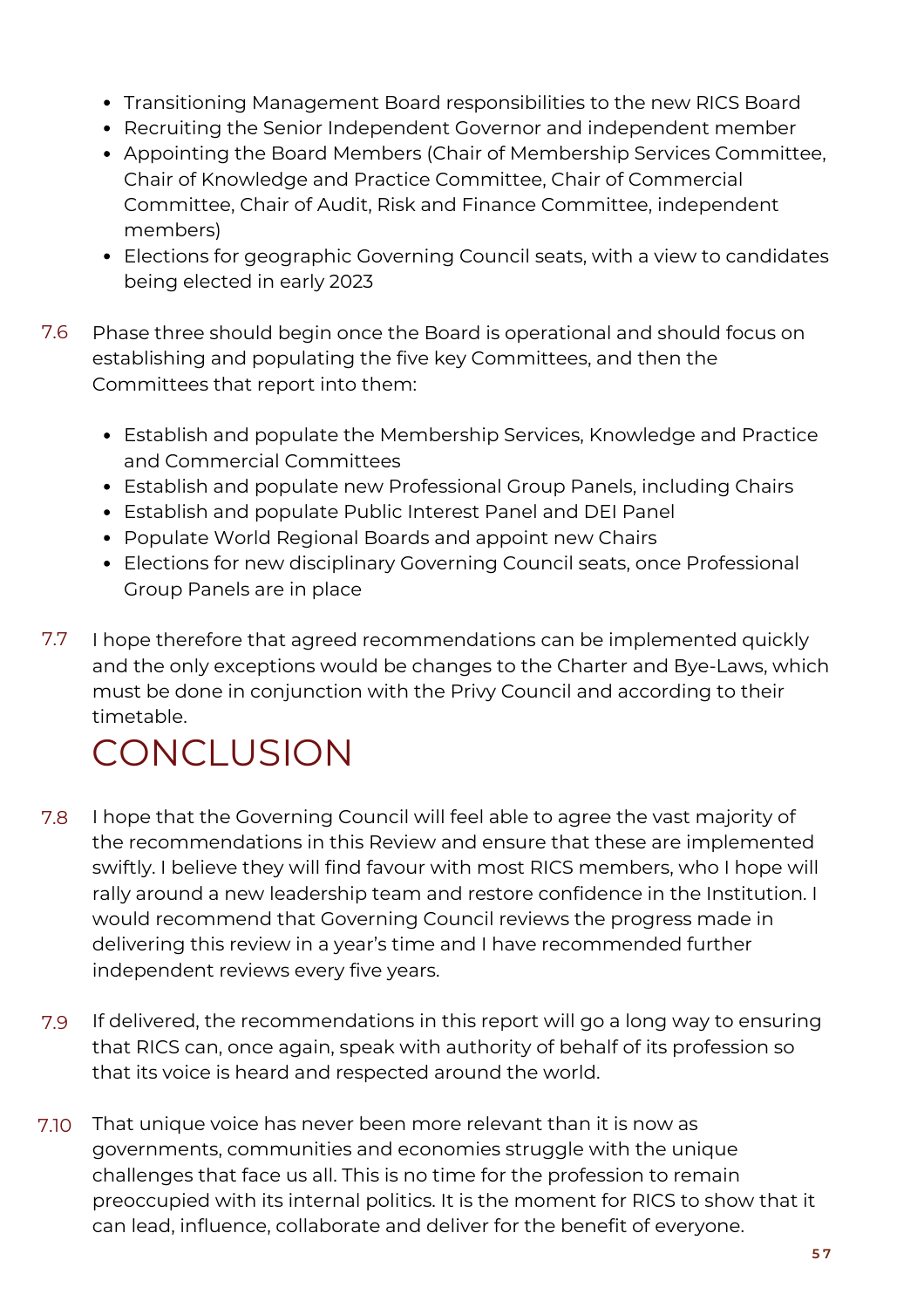## APPENDIX 1: Responses to the Call for Evidence

The call for evidence received 504 responses and I am grateful to all those who took the time to contribute. The call did not require respondents to identify themselves, or in what capacity they were responding, and so no information was collated on the demographics of respondents. In many cases, respondents chose to specify they were providing evidence as members of RICS or other stakeholders, and where possible this distinction has been made in the summary below.

A number of responses provided information on issues that are outside of the terms of reference for this review, for example on specific regulatory cases. I was unable to act on such evidence as part of this review, but I have considered any underlying issues that these contributions raised in respect of my terms of reference.

#### **SUMMARY OF RESPONSES**

#### **Governance**

The Levitt Review exposed a lack of clarity in the relationships between the various Boards, Committees and Council, such that the Audit Committee did not feel it necessary, or even appropriate, to alert the Management Board and Council to cash management issues, evidenced by a formal internal audit report within Finance in 2018. From feedback received during the call for evidence, it is clear that relationships between the Boards are not working as effectively as they could be, or with the desired level of transparency. Many respondents to the call for evidence highlighted that while they did not feel able to comment on what the future governance structure should look like, they believed that roles and responsibilities should be more clearly defined and that there should be greater transparency and accountability.

Many of those responding felt that the Governing Council should be the ultimate decision-making body. However, some raised concerns that its authority had been damaged by repeated changes to its structure over the years and the fact that that it is no longer chaired by the President. There was also concern that its members do not reflect the makeup of the profession in terms of geographical location and areas of surveying specialism.

Some respondents also felt that, until recently, Governing Council had not met often enough to deal with business and that this had been one reason why senior staff had seen the need to assume greater decision-making powers.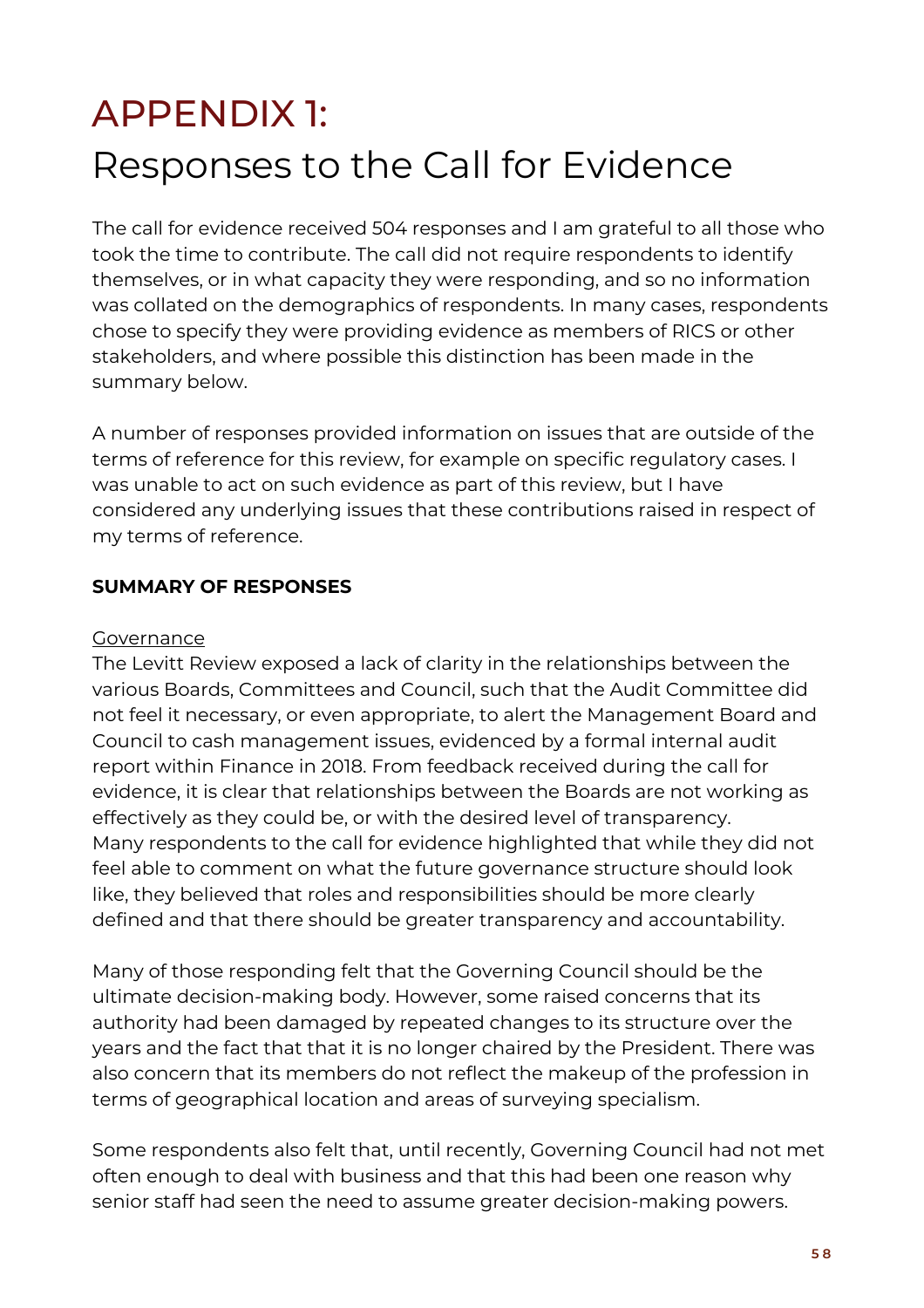#### Public Interest

The Royal Charter makes clear that RICS has a responsibility to act in the public interest and to operate in a way that creates public advantage. However, key stakeholders have commented that RICS needs to better ensure it is placing the public interest at the core of its activities.

Several respondents noted that the recent failings had damaged public confidence in the Institution and its ability to protect the public, despite assurances that RICS standards and regulation were not impacted by the Levitt Review.

A number of those providing evidence felt that RICS could provide a greater leadership role on key issues affecting the profession and society, such as developing solutions to sustainability and environmental challenges.

#### Diversity and Inclusion

Many responding to the consultation – particularly larger firms – felt that too little emphasis had been placed on diversity and inclusion. Only 19% of members are female and very few come from black or minority ethnic communities, although there is not enough data to have a full understanding of the issue. Not enough effort was being made – respondents said – to increase diversity in the profession, the RICS staff team, its governance structures or working groups. Respondents were concerned that there was a real danger that RICS becomes detached from the communities it serves.

#### Commercial Focus

Many respondents felt that RICS had given disproportionate attention to commercial activities at the expense of member support. Few argued that there should be no commercial activity, but most felt that the right balance had not been struck. The provision of Continuing Professional Development (CPD) was often quoted as an example of where commercial priorities came into conflict with supporting the profession.

#### Member Engagement and Value

A large number of submissions, and evidence from Defining our Future, pointed to a decline in member engagement in recent years, which respondents felt was especially true in the UK. This, it is said, contrasted sharply with the way in which RICS had operated previously and left members feeling that they now received poor value for their subscriptions.

Respondents also complained that they could no longer access authoritative advice and professional development on relevant topical issues. Some believed money was being spent on what they described as marginal activities, whilst others were concerned that there was little transparency around how RICS spends member subscriptions, and in which geographies.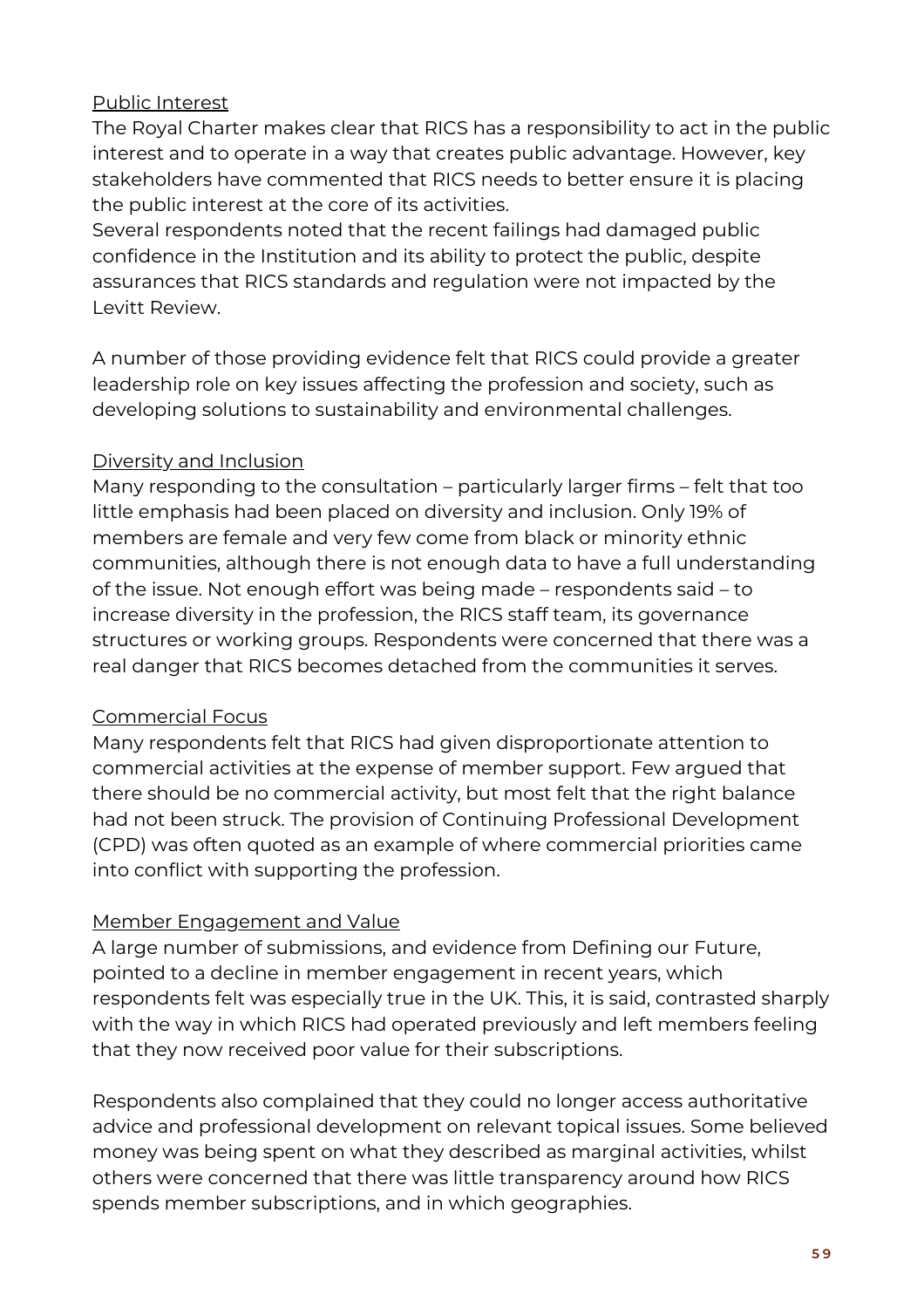#### Staff/Member Relationship

Many members that I spoke to felt that power had shifted from members to senior staff at RICS to such an extent that RICS was no longer a member-led organisation. I note from the Levitt Review that some senior staff, on the other hand, felt that the Institution's governance arrangements had become dysfunctional and that it was impossible to have decisions made in a timely fashion.

Regardless of the underlying reason, it is clear that members responding to this call for evidence feel that they had lost influence within the organisation. Some submissions from both members and staff suggested the partnership between staff and members is not working as effectively as it could. Many members said that they felt pressured in the past by the executive when seeking to reassert their influence or challenge thinking, while some staff have told me they have felt pressured by members when trying to undertake their duties.

Several respondents noted that RICS staff are not held to the same standards as RICS members - unless they are members themselves.

#### Global expansion

Many members - especially in the UK - felt that the drive for global expansion had become the dominant purpose of RICS, and some felt that it had been done at the cost of poor service in the UK. Conversely, many members based outside the UK felt they got little value for their subscriptions and often referred to RICS as being too focused on the UK.

Some respondents commented that the focus on overseas growth had led to the Governing Council being dominated by international members, despite the fact that the majority of the Institution's members are based in the UK. Most people I have met feel that RICS needs to revisit the global strategy, but few disagree that the RICS should be an international body.

#### Quality of service

Many respondents complained about the poor quality of service that they had received. This ranged from calls and emails not being answered to a poor digital experience. There was also a feeling that there was insufficient practical support, and it was not always clear where to direct technical or ethical queries. This mirrors information received during 'Defining our Future'.

A clear theme emerging from responses was the need to improve the clarity and consistency of communication, and to ensure that it is relevant and useful to those receiving it.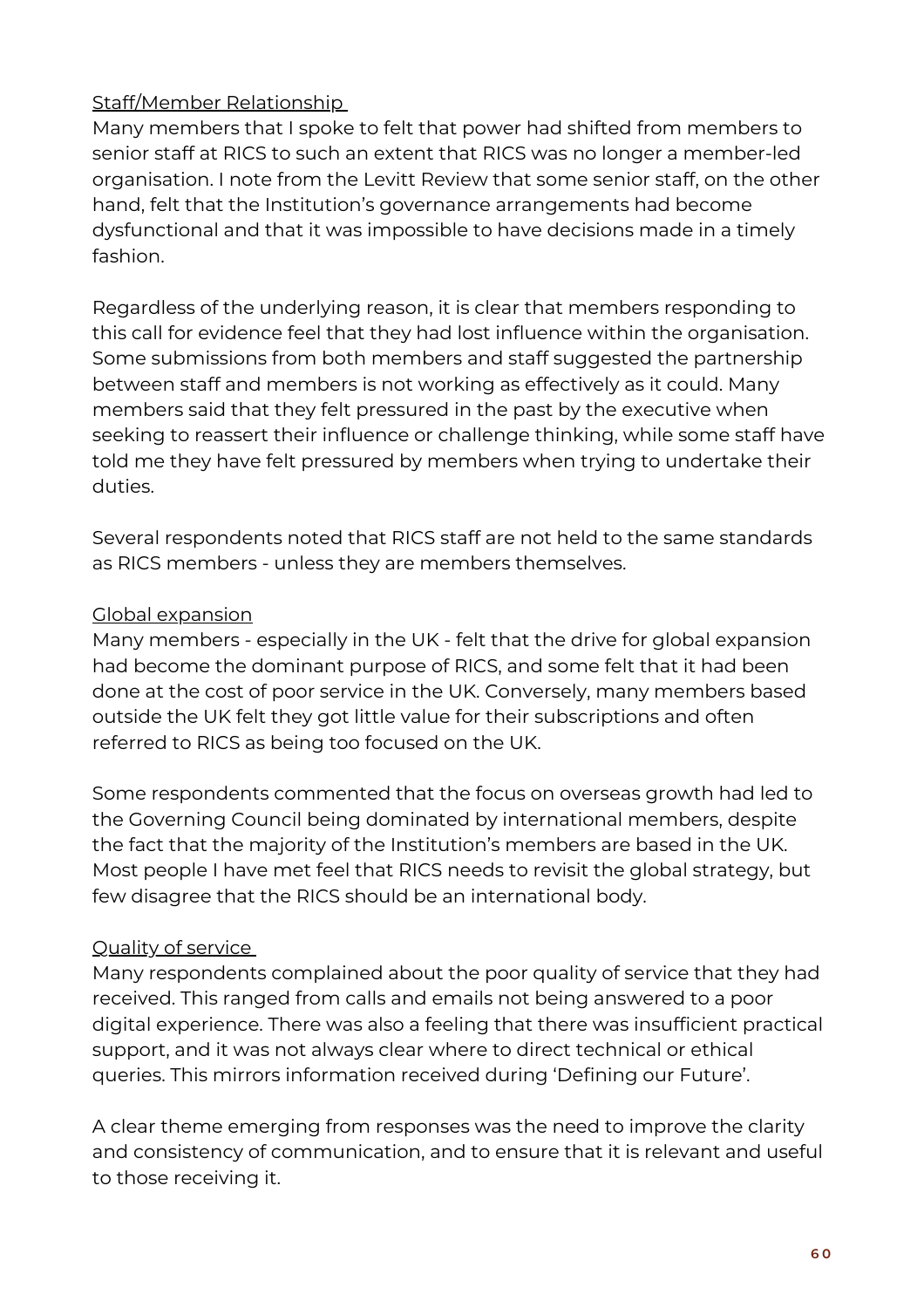#### Next generation

The future success of RICS depends upon encouraging future surveyors into the profession and valuing its newer, younger members. However, there was a unanimous feeling that younger members were no longer valued or listened to as they once were. For example, it was noted that Matrics used to have a seat on Governing Council, but this was no longer the case, which has denied younger members a voice.

Many submissions also referred to the poor management of the Assessment of Professional Competence (APC) process in recent months as further evidence that the next generation was not perceived as a priority. Many respondents argued that the assessment to become a member of RICS is in need of modernisation.

#### **Regulation**

A number of respondents felt that setting and assuring standards was key to RICS' purpose and there was broad support for the professional standards produced by RICS. However, some felt that standards and guidance were no longer as relevant in the market as they could be or are too complicated. A number of responses noted that it was difficult to make a complaint to RICS about a member or a firm, and when they did, they did not feel that it was always being dealt with effectively. Members and firms who had complaints against them also commented on the difficulty in getting updates in a timely manner.

Respondents from outside the UK highlighted concerns around duplication of professional obligations, stating that it was often necessary to be a member of more than one professional institution and highlighting opportunities for better partnerships with these bodies to ensure that RICS remains relevant in these countries.

#### Disciplines and sectors

RICS has an exceptionally broad membership covering many different disciplines, as well as large and small firms, some urban and some rural. It is no easy task to engage and support all of these interests – particularly when they vary considerably across different geographies too. However, many members indicated that they no longer feel engaged or supported in their professional area of practice and as a result highlighted a lack of identity and community within the wider surveying profession.

Many respondents cited other professional bodies of which they were members and felt that those bodies were better placed to provide specialist advice and support in their area of practice, often operating on lower subscription fees but making members feel more valued.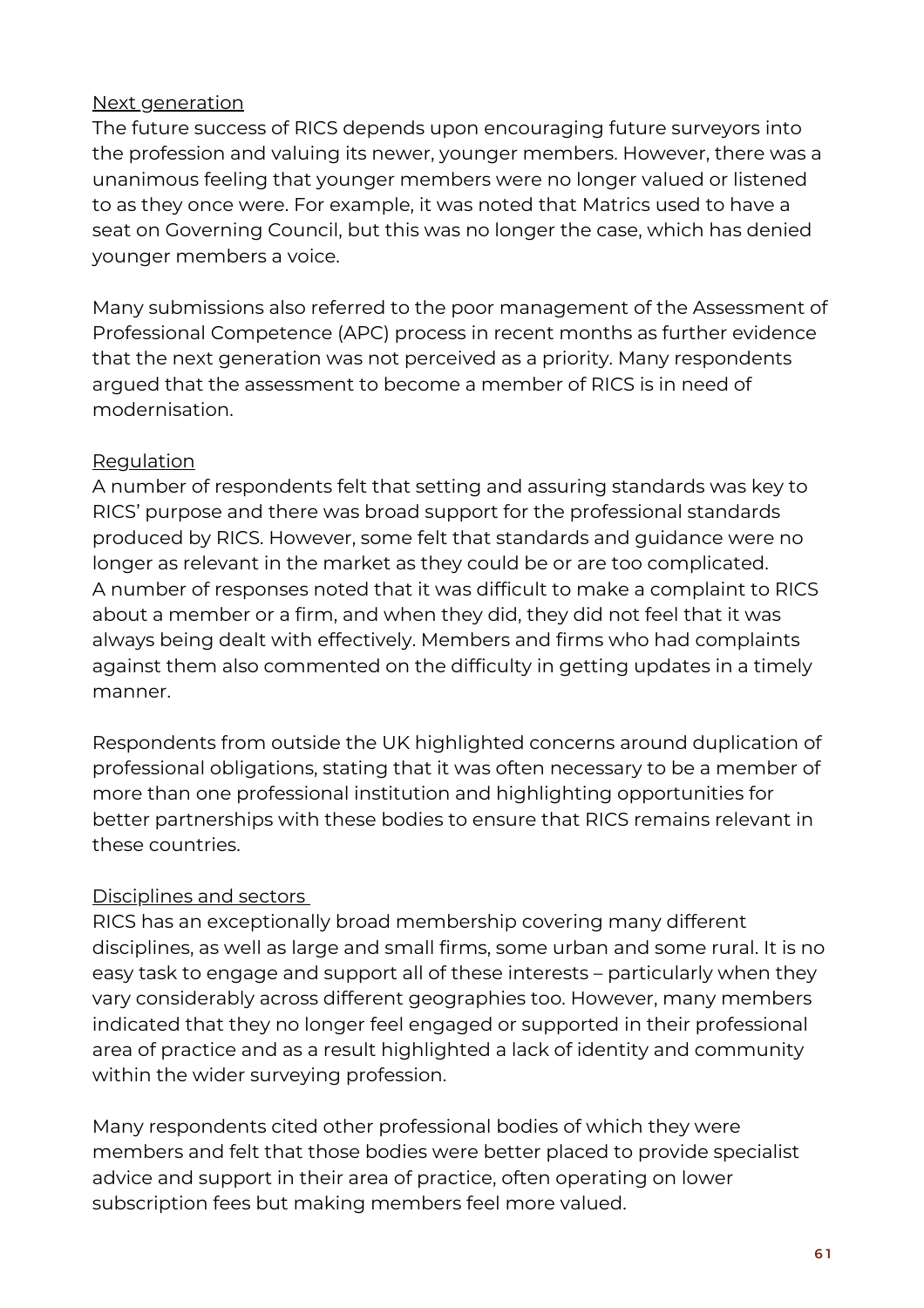## APPENDIX 2: Summary of Recommendations

RICS now agrees and seeks to amend its Charter to incorporate the following revised purpose: **1.**

*"The Institution exists for the benefit of society to deliver positive change in the built and natural environment in the United Kingdom and around the world. It does this by advancing and facilitating access to surveying knowledge, by maintaining and promoting the usefulness of the profession and by leading, supporting and regulating a body of skilled professional surveyors and firms who demonstrate the highest ethical and technical standards".*

- Governing Council should consider the global strategy and a delegation framework to give appropriate freedoms, resources and responsibilities to regional and area boards, whilst maintaining globally consistent standards. **2.**
- Commercial activity be separated from other activities at RICS. This should be led by a suitably qualified Executive with strong commercial experience, and it should report into the Commercial Committee, who should ensure these activities deliver value for members as well as value for money. **3.**
- RICS Matrics should be re-invigorated to give younger members a stronger voice in the Institution, including by allowing an appropriately selected representative from the community of younger members to sit on Governing Council, and participation by younger members should be encouraged throughout the whole RICS governance structure. **4.**
- A Diversity and Inclusion Panel should be established to provide advice to the RICS Board and Standards and Regulation Board. **5.**
- RICS needs to significantly improve its technology by: **6.**
	- Setting out the RICS technology strategy as part of the overall strategy approved by Governing Council
	- Confirming and updating the RICS technology plan as part of the annual business planning process
	- Appointing a member of the Board with technology experience
	- Establishing a Technology Panel chaired by the Board's co-opted specialist, reporting to the Board with responsibility for supporting the CIO and overseeing the delivery of the Technology Plan
- The RICS should reaffirm its commitment to work in the public interest and for public advantage. **7.**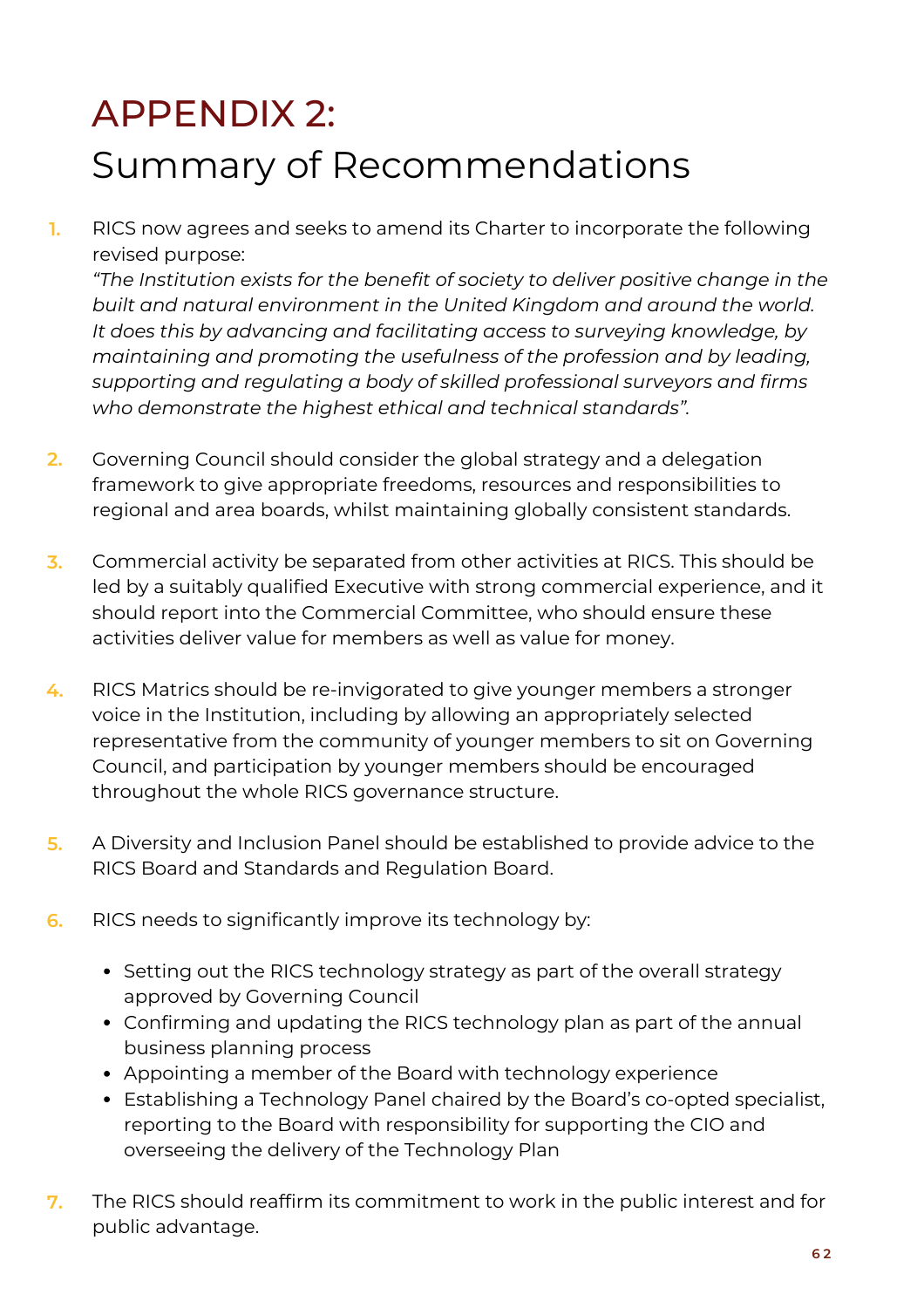- The Governing Council should produce and consult on a framework document setting out the responsibilities and governance of the Standards and Regulation Board. This framework should align where possible with the Legal Services Board's Internal Governance Rules and include: **8.**
	- Governing Council delegating regulatory functions to the Standards and Regulation Board
	- The Standards and Regulation Board only focusing on regulatory operations, with no responsibility for thought leadership, public affairs, or the delivery of products
	- The Standards and Regulation Board taking responsibility for its own strategy, priorities and governance in accordance with the better regulation principles
	- The Governing Council providing the resources reasonably required for the Standards and Regulation Board to undertake its functions
	- Governing Council retaining the right to assure itself that these regulatory functions are discharged effectively, whilst preserving the independence of individual regulatory decisions
	- The Standards and Regulation Board providing Governing Council with information it needs to assess whether the regulatory functions are being performed effectively
	- The Staff servicing the Standards and Regulation Board should be managed by a leader who is accountable to the Standards and Regulation Board through the Chair and who is also a part of the RICS Executive Board, to ensure that issues relevant to the SRB are properly represented
- To put public interest at the heart of its work, RICS should consider establishing a fund for public interest activity, which might include support for members to undertake pro bono activity and scholarships for students from communities where surveying is not well represented. This could be funded through the sanctions imposed on members and firms from regulation. **9.**
- A Public Interest Panel should be established to advise the Governing Council. **10.**
- RICS should develop further its thought leadership role. **11.**
- RICS should make it clearer how clients can complain or seek redress for inadequate service. **12.**
- The Standards and Regulation Board should consider the establishment of a Consumer Panel to report to the Board on consumer issues and the extent to which regulation is effective in the public interest. **13.**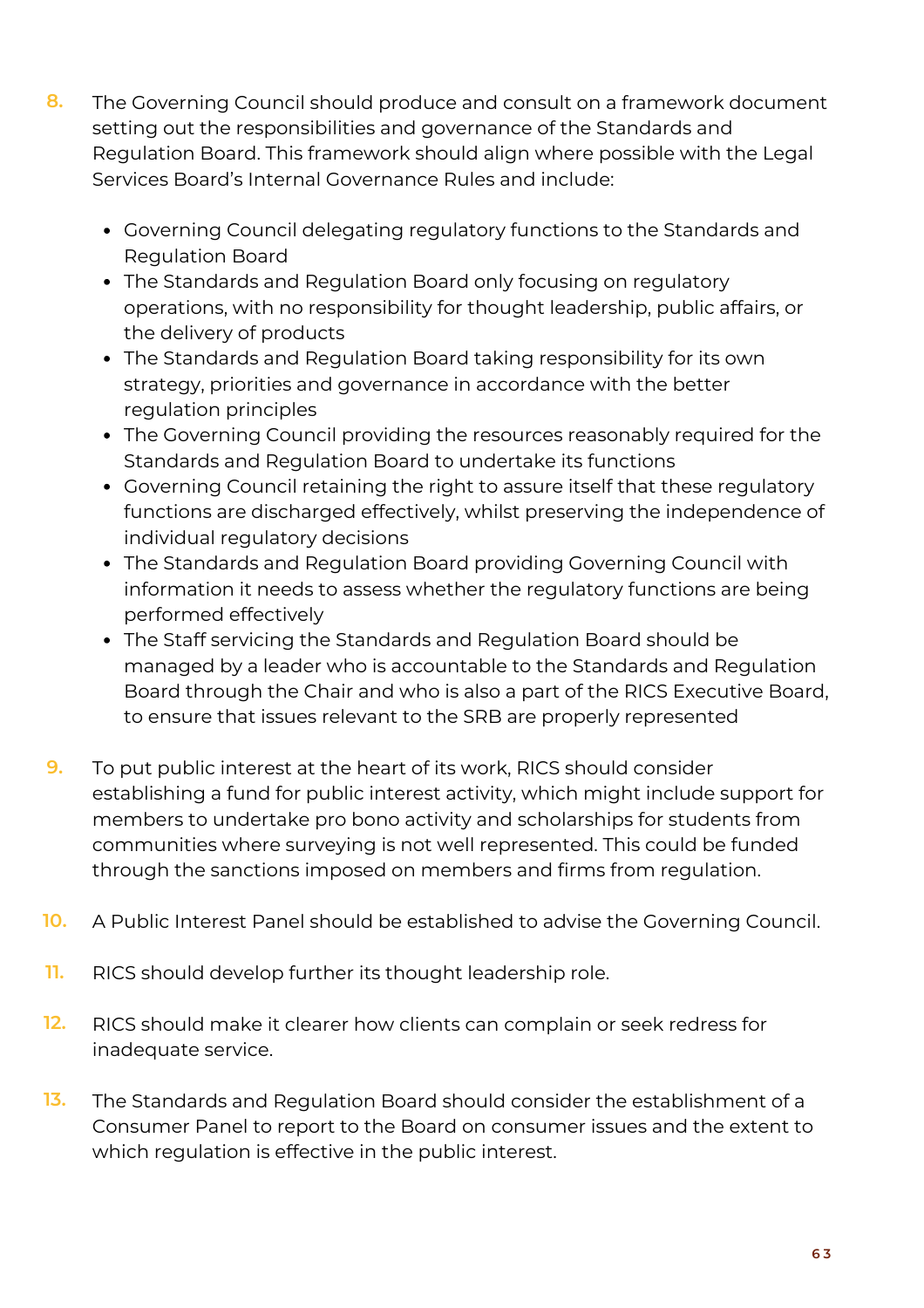- RICS should commission an independent review of its effectiveness and the degree to which its work is undertaken for the public advantage every five years. This review should be published and laid before Parliament and the devolved administrations in the UK. **14.**
- RICS builds upon the foundation of the Member Engagement, Experience and Value (MEEV) programme to ensure all members have access to a high quality offer, which should include content and events led by members in their geographic area, supported by local staff where appropriate. **15.**
- RICS instigates a customer service improvement programme, spanning processes, systems and culture, to ensure that members receive an improved level of service. **16.**
- The relationship between members and staff is re-defined to make clear that staff advise and support members. **17.**
- RICS should draw up, and consult on, a renewed staff and member partnership statement which clarifies expectations of both parties. This should take place following the work to establish the Institution's new values. **18.**
- RICS should consult widely on a proposed set of values that will be applicable to all staff and shared across the whole surveying family. This set of values should include reference to quality of service, respect and public advantage. **19.**
- The Nominations and Remuneration Committee should oversee the Senior Vice President selection process and the Presidential Nominations Committee should be dissolved. **20.**
- A Senior Independent Governor should be appointed to act as an intermediary between Governing Council, the Board and the Executive. **21.**
- Governing Council should remain the body ultimately accountable for directing and overseeing RICS' strategy, but should be reformed so its membership of 28 better reflects the geographical distribution of members and the importance of professional specialisms **22.**
- Governing Council should be Chaired by the President, who will be the highest elected officeholder and should represent the pinnacle of the profession. **23.**
- Governing Council should meet formally four times a year, with additional meetings as required to ensure effective direction and oversight of the strategy. **24.**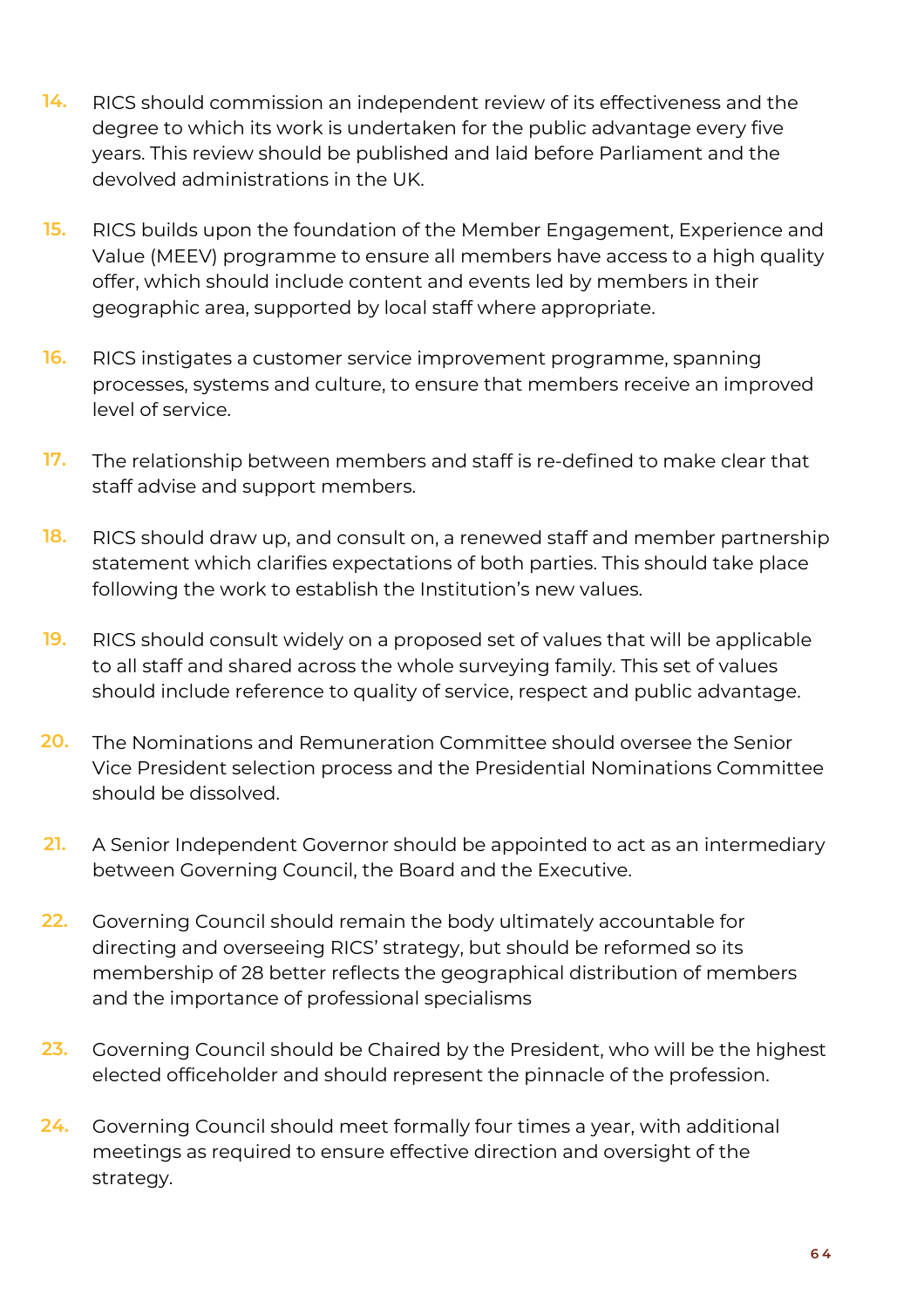- An RICS Board should be formed to oversee day to day operations and delivery of the business plan agreed by Governing Council. The Board will have an appointed Chair, who will be an RICS Member and there will always be a majority of RICS Members on the Board. **25.**
- An Audit, Risk, Assurance and Finance Committee should be formed from the existing Audit Committee to replace the existing Audit and Finance Committees, with enhanced responsibilities for managing risk. The current Finance Committee should be dissolved. **26.**
- A Membership Services Committee should be formed to advise on the operationalisation of RICS strategy in the world regions and ensure a consistent and improved level of quality in member services globally. **27.**
- A Knowledge and Practice Committee should be formed to oversee the Professional Group Panels, to lead on the advancement of knowledge and professional development and to take responsibility for policy affairs and thought leadership and ensure a consistent level of representation across RICS disciplines **28.**
- RICS should consult on the structure of its professional disciplines to inform the development of a number of Professional Group Panels, which will lead the advancement of knowledge and professional development with their respective surveying sectors. **29.**
- The Nominations Committee and Remuneration Committee should merge to form a new entity with responsibility for both areas. This new Committee would oversee an updated Global Appointments Model and advise on appointments to Governing Council, the Board and other governance appointments as appropriate. **30.**
- A separate commercial arm should be established, with responsibility for delivering RICS' commercial activities. **31.**
- A Commercial Committee should be established to have oversight of RICS' commercial activities. **32.**
- All committee Chairs should undertake an annual evaluation to monitor the performance of their Committee. **33.**
- All Committee Chairs should introduce an appraisal process to develop and **34.** evaluate the performance of the members of their Committee.
- The Board and Standards and Regulation Board should commission an external evaluation of its performance every three years. **35.**